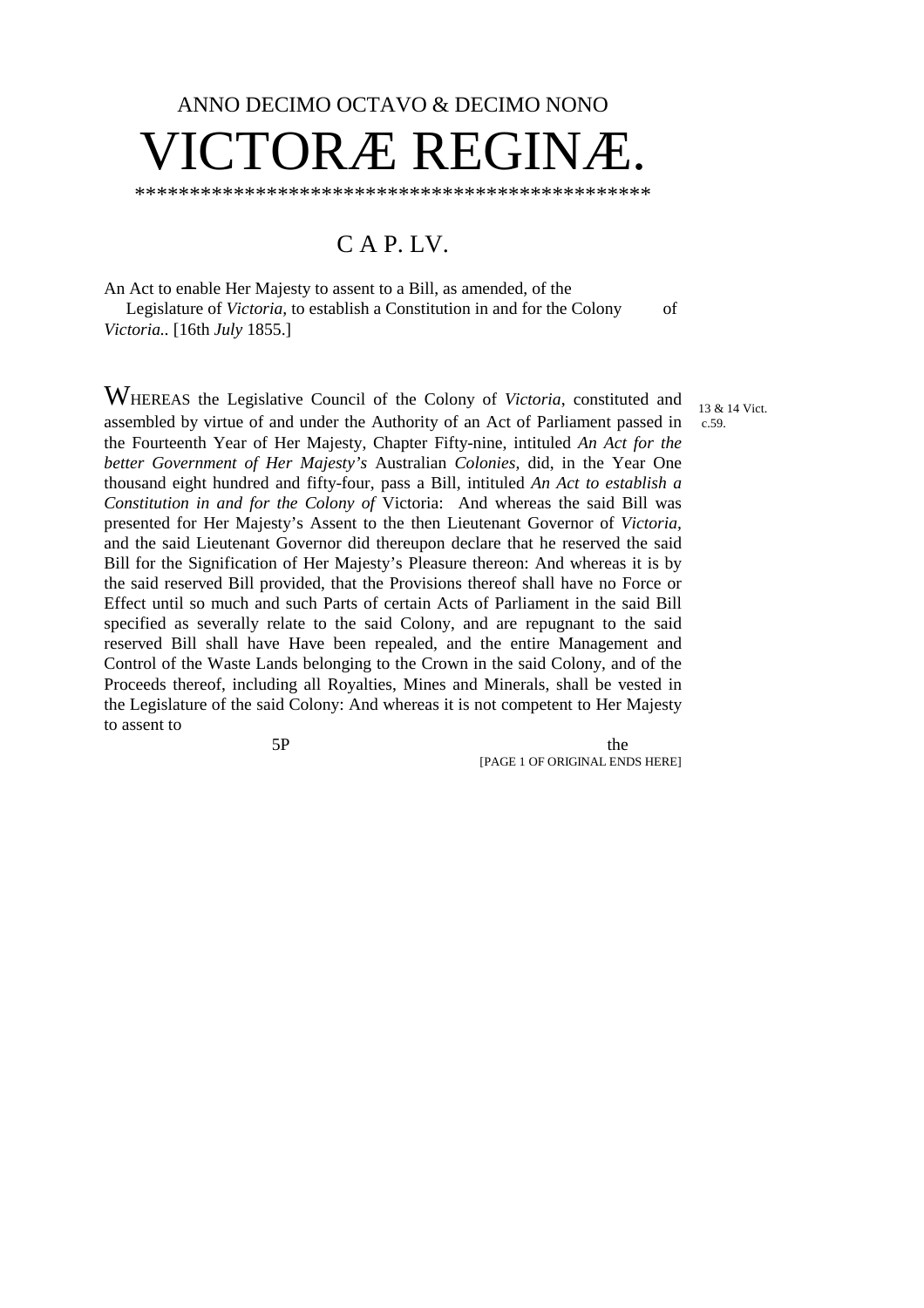# *Victoria Government.*

the said reserved Bill without the Authority of Parliament for that Purpose: And whereas it is expedient that Her Majesty should be authorized to assent to the said reserved Bill, amended by the Omission of certain Provisions thereof, respecting the Assent of the Governor to the Bills which may be passed by the Legislative Councils and Assemblies of the said Colony, and Her Majesty's Power to disallow the same, and respecting the Boundaries of the *Australian* Colonies, and that so much and such Parts as aforesaid of the said specified Acts of Parliament, and of certain other Acts of Parliament herein-after mentioned, should thereupon be repealed, and that the entire Management and Control of the said Waste Lands and Proceeds should be vested in the Legislature of the said Colony: And whereas a Copy of the said Bill, as amended as aforesaid, is set forth in the Schedule (1.) to this Act: Be it therefore enacted by the Queen's Most Excellent Majesty, by and with the Advice and Consent of the Lords Spiritual and Temporal, and Commons, in this present Parliament assembled, and by the Authority of the same, as follows:

Power to Her Majesty to assent to the Bills in Schedule to this Act.

I. It shall be lawful for Her Majesty in Council to assent to the said reserved Bill, so amended as aforesaid, and contained in the Schedule to this Act annexed, anything in the said specified Acts of Parliament, or any other Act, Law, or Usage, to the contrary in anywise notwithstanding.

So much of the Acts in Schedule (2.) to this Act as relates to the Colony of Victoria repealed.

II. From the Day of Proclamation of this Act in the said Colony of *Victoria* (the said reserved Bill, amended as aforesaid, having been previously assented to by Her Majesty in Council as aforesaid,) so much and such Parts of the several Acts of Parliament mentioned in the Schedule (2.) to this Act as severally relate to the said Colony of *Victoria*, and are repugnant to the said reserved Bill, amended as aforesaid, shall be repealed, and the entire Management and Control of the Waste Lands belonging to the Crown in the said Colony of *Victoria,* and of the Proceeds thereof, including all Royalties, Mines, and Minerals, shall be vested in the Legislature of the said Colony: Provided, that so much of the Act of the Thirteenth and Fourteenth Years of Her Majesty, mentioned in the said Schedules, as relates to the Constitution, Appointment, and Powers of the Legislative Council of the said Colony of *Victoria,* shall continue in force until the First Writs shall have issued for the Election of Members to serve in the Legislative Council and House of Assembly, in pursuance to the Provisions of the said reserved Bill, amended and assented to as aforesaid, but no longer: Provided that nothing herein contained shall prevent or be construed to prevent the Fulfilment of any Contract, Promise, or Engagement made by or on behalf of Her Majesty with respect to any Lands situate within the said Colony in any Cases where such

> Contract, [PAGE 2 OF ORIGINAL ENDS HERE]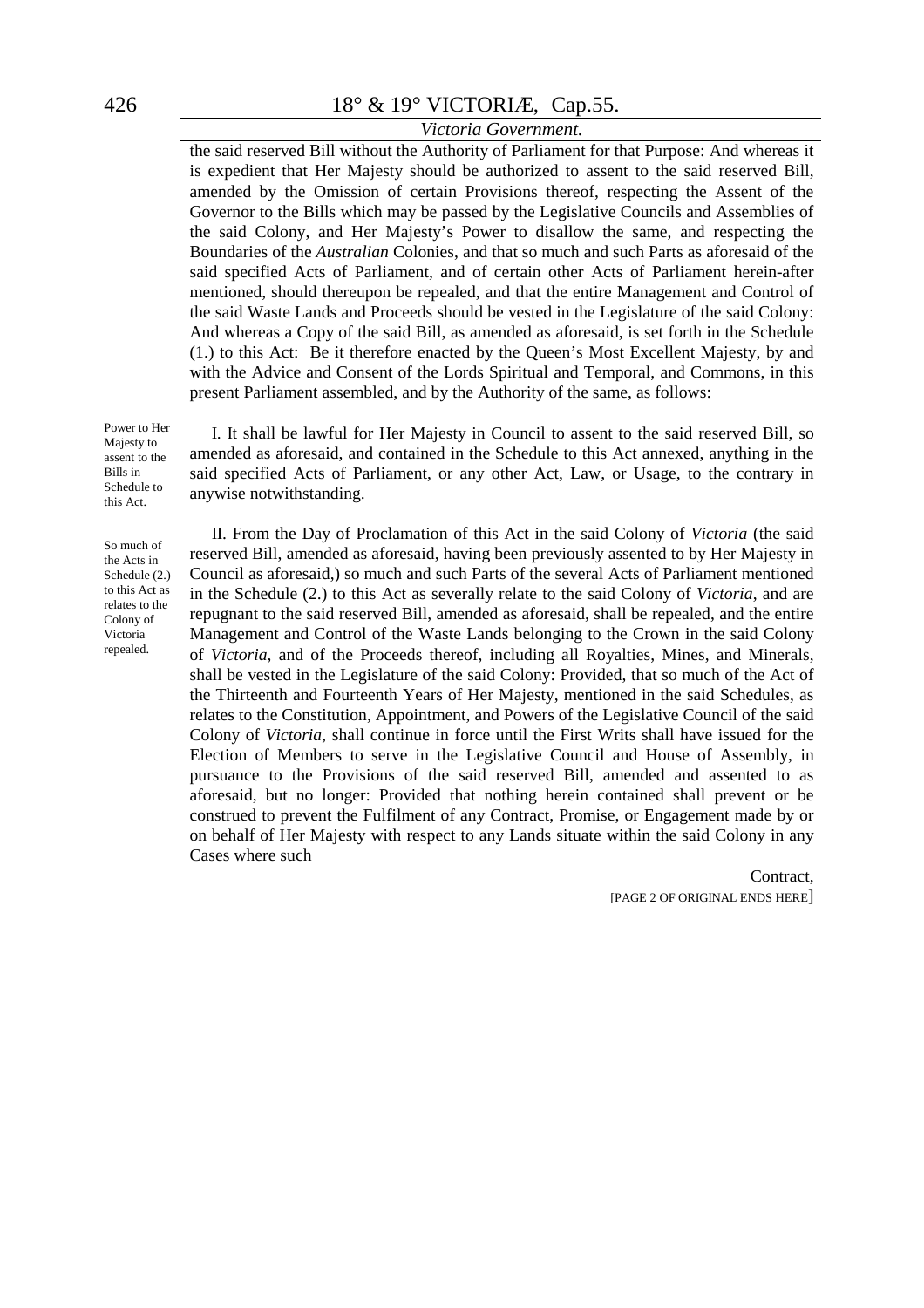Contract, Promise, or Engagement shall have been lawfully made before the Time at which this Act shall take effect within the said Colony.

III. The Provisions of the said Act of the Fourteenth Year of Her Majesty, Chapter Fifty-nine, and of the Act of the Fifth and Sixth Years of Her Majesty, Chapter Seventysix, "for the Government of *New South Wales* and *Van Diemen's Land,*" which relate to the giving and withholding of Her Majesty's Assent to Bills, and the Reservation of Bills for the Signification of Her Majesty's Pleasure thereon, and the Instructions to be conveyed to Governors for their Guidance in relation to the Matters aforesaid, and the Disallowance of Bills by Her Majesty, shall apply to Bills to be passed by the Legislative Council and Assembly constituted under the said reserved Bill and this Act, and by any other Legislative Body or Bodies which may at any Time hereafter be substituted for the present Legislative Council and Assembly.

IV. It shall be lawful for the Legislature of *Victoria* to make Laws altering or repealing all or any of the Provisions of the said reserved Bill, in the same Manner as any other Laws for the good Government of the said Colony, subject, however, to the Conditions imposed by the said reserved Bill on the Alteration of the Provisions thereof in certain Particulars until and unless the said Conditions shall be repealed or altered by the Authority of the said Legislature.

V. This Act shall be proclaimed in *Victoria* by the Governor thereof within One Month after a Copy thereof shall have been received by such Governor, and this Act and the said reserved Bill, as amended as aforesaid, (such Bill being first assented to by Her Majesty in Council,) shall take effect in the said Colony from the Day of such Proclamation.

VI. In the Construction of this Act the Term "Governor" shall mean the Person for the Time being lawfully administering the Government, and the Word "Legislature" shall include as well the Legislature to be constituted under the said reserved Bill and this Act, as any future Legislature which may be established in the said Colony under the Powers in the said reserved Bill and this Act contained.

[PAGE 3 OF ORIGINAL ENDS HERE]

SCHE-

Provisions former Acts respecting the Allowance and Disallowance of Bills preserved.

Power to repeal and alter the Provisions of the reserved Bill.

Commencement of the Act.

Interpretation of Terms.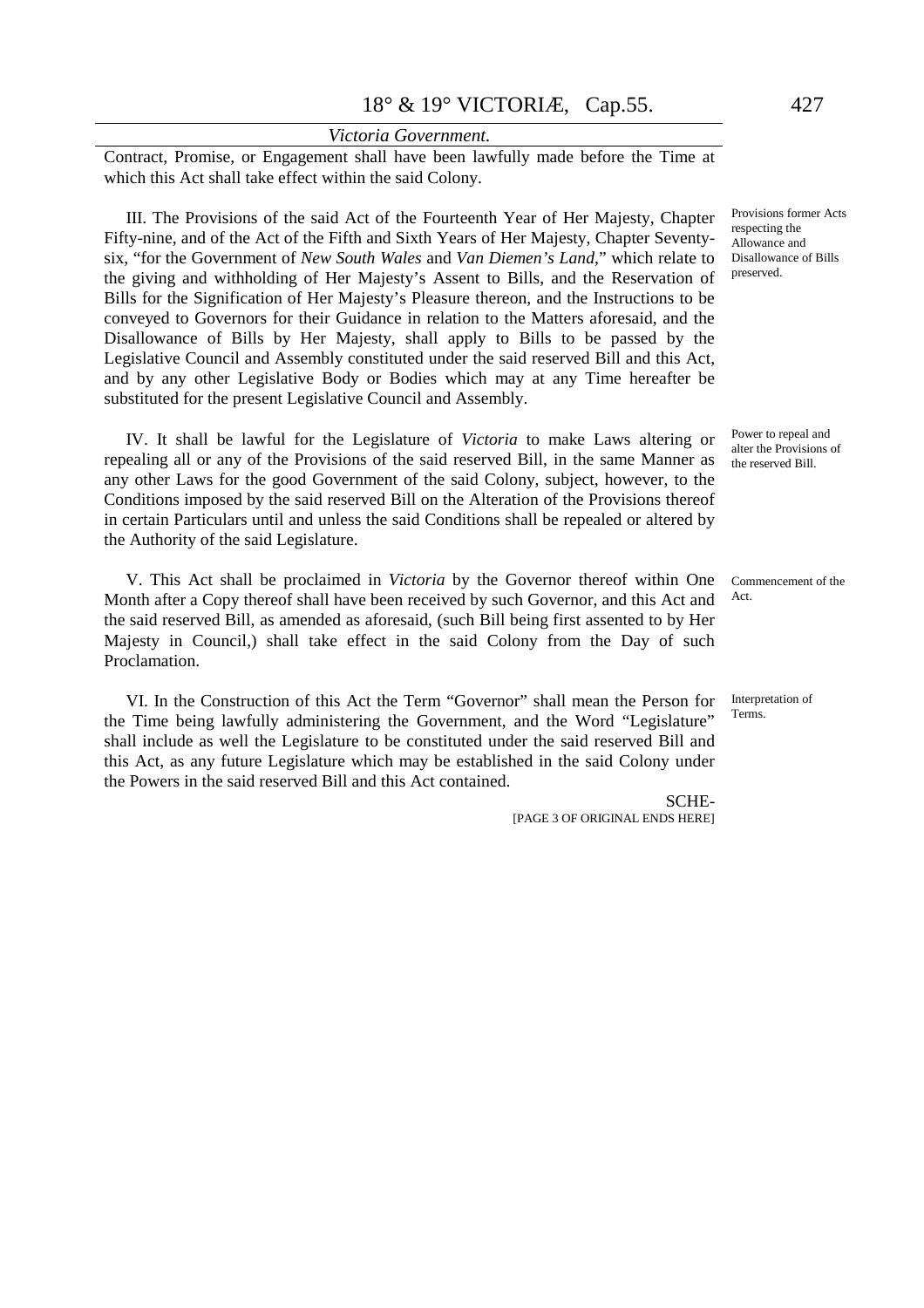SCHEDULES to which this Act refers.

#### SCHEDULE (1.) \_\_\_\_\_\_\_\_\_\_\_

An Act to establish a Constitution in and for the Colony of Victoria.

Preamble. WHEREAS by an Act of the Imperial Parliament of the United Kingdom of Great Britain and Ireland, passed in the Session holden in the Thirteenth and Fourteenth Years of the Reign of Her present Majesty, intituled "An Act for the better Government of Her Majesty's Australian Colonies," it was amongst other things enacted, that, notwithstanding anything therein-before contained, it should be lawful for the Governor and Legislative Council of the Colony of Victoria, after the Establishment therein of a Legislative Council under the said Act, from Time to Time, by any Act or Acts, to alter the Provisions or Laws for the Time being in force under the said Act, or otherwise concerning the Election of the Elective Members of such Legislative Council, the Qualification of Electors and Elective Members, or to establish in the said Colony, instead of the Legislative Council, a Council and a House of Representatives, or other separate Legislative Houses, to consist respectively of such Members to be appointed or elected respectively by such Persons and in such Manner as by such Act or Acts should be determined, and to vest in such Council and House of Representatives, or other separate Legislative Houses, the Powers and Functions of the Legislative Council for which the same might be substituted: And whereas it is expedient to establish in the said Colony separate Legislative Houses, and to vest in them as well the Powers and Functions of the Legislative Council now subsisting as the other and additional Powers and Functions herein-after mentioned: Be it therefore enacted by His Excellency the Lieutenant Governor of the said Colony of Victoria, by and with the Advice and Consent of the Legislative Council thereof, as follows:

Separate Legislative House established.

Legislative Council constituted

I. There shall be established in Victoria, instead of the Legislative Council now subsisting, One Legislative Council and One Legislative Assembly, to be severally constituted in the Manner herein-after provided; and Her Majesty shall have Power, by and with the Advice and Consent of the said Council and Assembly, to make Laws in and for Victoria, in all Cases whatsoever.

II. The Legislative Council of Victoria shall consist of Thirty Members, to be elected as herein-after provided ; and for the Purpose of returning such Members the said Colony shall be divided into Six Electoral Provinces, the Boundaries whereof, for the Purposes of this Act, shall be taken to be those set forth in the Schedule marked E. hereunto annexed, and each such Province shall return an equal Number of Members.

> III. At [PAGE 4 OF ORIGINAL ENDS HERE]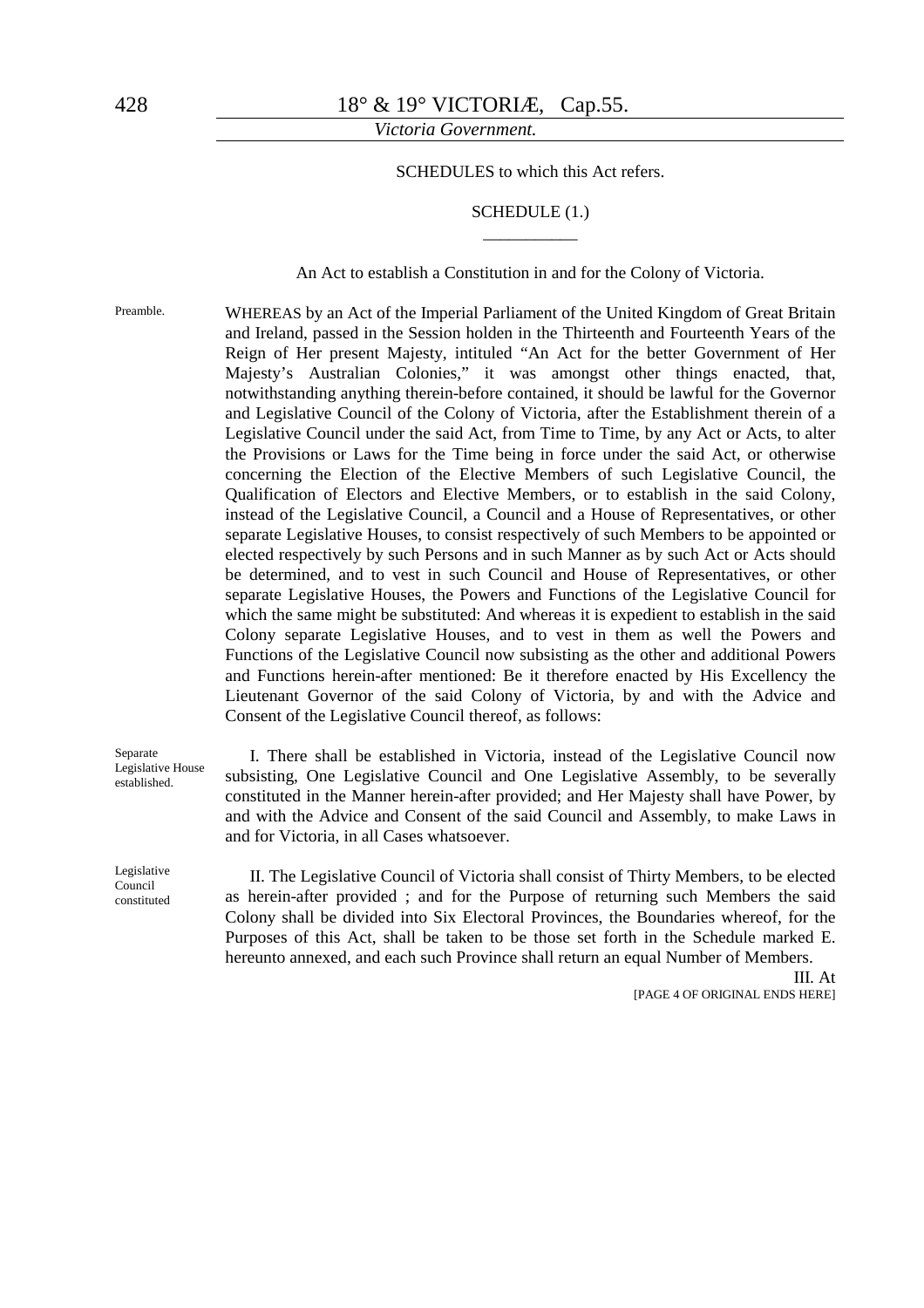# *Victoria Government.*

III. At the First Election of the Members of the said Council held after this Act shall have come into operation, each Province shall return the Number of Members assigned thereto in the said Schedule, and at the Expiration of Two Years from the Date of such First Election, and thenceforward at the Expiration of every succeeding Period of Two Years, One of the Members returned for each of the said Electoral Provinces respectively shall retire from the said Council, and those shall so retire who shall have been for the longest Time Members thereof without Re-election: Provided that any Member elected in the Place of a Member dying, resigning, or retiring, otherwise than by Rotation, shall hold his Seat only so long as the Member in whose Place he has been elected would have been entitled to have held the same ; provided further, that of Members elected for any Province at the First Election as aforesaid, the Member who may at his Election have received the least Number of Votes shall first so retire, and in case of an Equality of Votes, or of no Polling having taken place at such Election, it shall be decided by Lot which Member shall so retire ; provided also, that any Member so retiring shall, if otherwise qualified, be capable of being re-elected.

 IV. No Person shall be capable of being elected a Member of the Legislative Council who shall not be of the full Age of Thirty Years, and a natural-born Subject of the Queen, and who shall not for One Year previous to such Election have been legally or equitably seised of or entitled to an Estate of Freehold in possession, for his own Use and Benefit, in Lands and Tenements in the said Colony of Victoria of the Value of Five thousand Pounds Sterling Money, or of the annual Value of Five hundred Pounds Sterling Money, above all Charges and Incumbrances affecting the same respectively : Provided that no Judge of any Court of the said Colony appointed during good Behaviour, nor any Minister of any Religious Denomination, whatever may be his Title, Rank, or Designation, shall be capable of being elected a Member of the Legislative Council ; provided further, that no Person who shall have been attainted of any Treason, or convicted of any Felony or infamous Offence, within any Part of Her Majesty's Dominions, shall be capable of being elected a Member of the Legislative Council.

V. Every Man of the Age of Twenty-one Years, being a natural-born Subject of Her Majesty, or being a naturalized Subject, or a legally-made Denizen of Victoria (such Naturalization or Denization having been made Three Years previous to the Date of the last Registration of Electors made in pursuance of the Provisions hereof,) and having resided in Victoria for any One Year previous to such Registration, who shall have a Freehold Estate in possession, for his own Use and Benefit, in Lands and Tenements, situate within the Electoral Province for which his Vote is to be given of the clear Value of One thousand Pounds Sterling Money, or of the clear annual Value of One hundred Pounds Sterling Money, above all Charges and Incumbrances affecting the same respectively, or shall have a Leasehold Estate in possession, situated as aforesaid, held upon a Lease whereby a Rent of One hundred Pounds or upwards shall be reserved, or of the clear annual Value of One hundred Pounds above all Charges and Outgoings, every such Lease having been granted for a Period of not less than Five Years, or who shall be resident within the Electoral Province for which his Vote is to be given, and be a Graduate of any University in the British Dominions, or a Barrister or Solicitor on the Roll of the Supreme Court of Victoria, or a legally qualified Medical Practitioner, or on officiating

Qualification of Members.

Qualification of Electors.

Retirement of Members in rotation.

5Q Minister [PAGE 5 OF ORIGINAL ENDS HERE]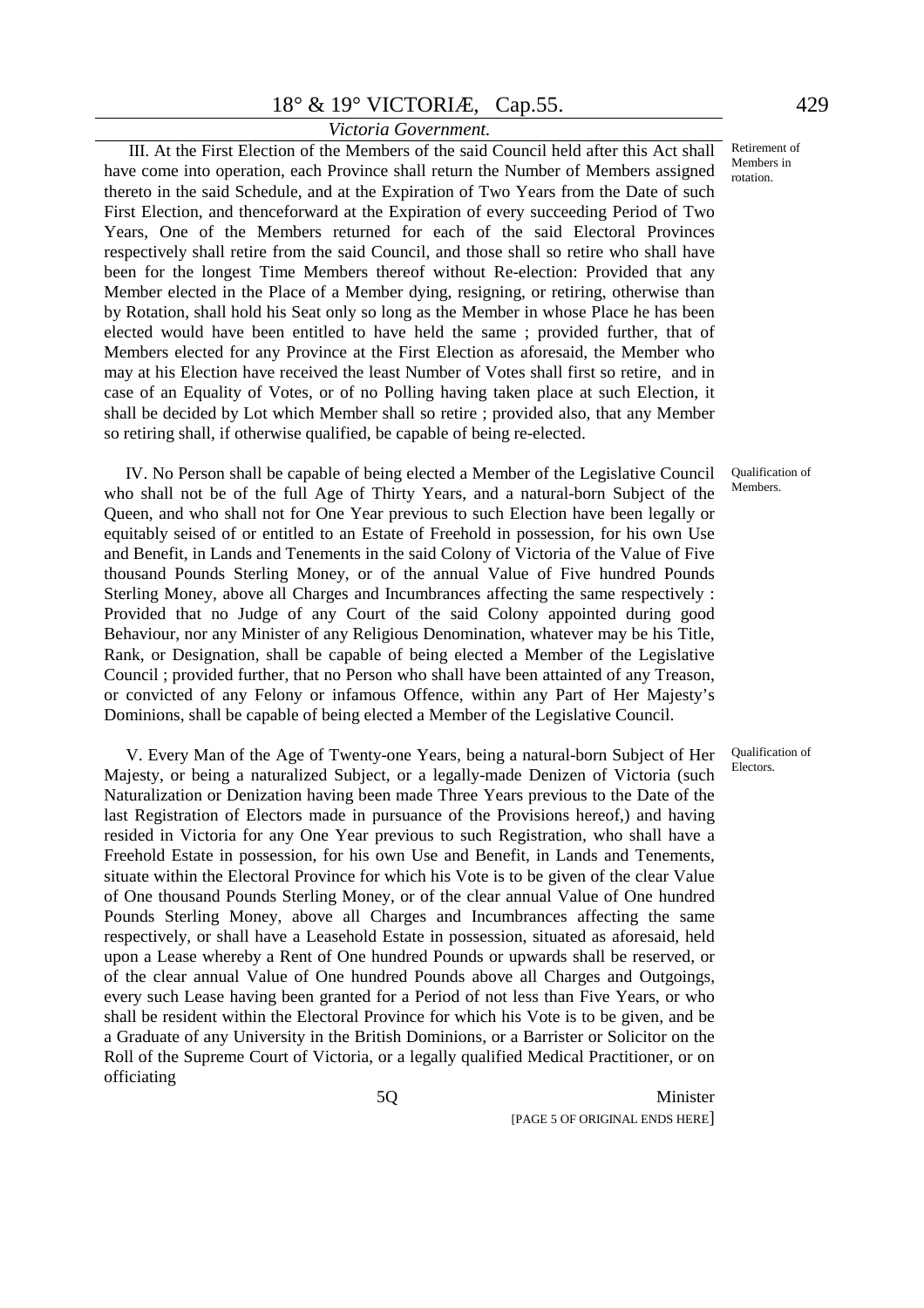### Minister, or an Officer or retired Officer of Her Majesty's Land or Sea Forces, except on actual Service, shall, being duly registered, be entitled to vote at the Election of a Member or Members of the Legislative Council : Provided, that no Person shall be entitled to be registered as such Elector for any Province in respect of any such Estate, Occupation, or Qualification as aforesaid, unless he shall have been seised or possessed of or occupied or held the same respectively for the Period of Twelve Calender Months at least previous to such Registration as aforesaid ; provided also, that no Person shall be entitled to be registered as aforesaid who shall have been attainted or convicted of Treason, Felony, or other infamous Offence, in any Part of Her Majesty's Dominions, unless he shall have received a free Pardon, or have undergone the Sentence passed on him for such Offence ; provided also, that no Man shall be entitled to be registered in respect of any such Estate or Occupation as aforesaid unless at the Time of such Registration of Electors he shall have paid up all Rates and Taxes which shall have become payable by him as Owner or Leaseholder in respect of such Estate, or as Occupier in respect of such Occupation, except such as shall have become payable during Three Calender Months next before such Registration ; provided further, that no Person who shall attain the Age of Twenty-one Years after the Expiration of Two Years from the passing hereof shall be entitled to be registered as aforesaid unless he shall be able to read and write.

*Victoria Government.*

| Election of President.     | VI. The Legislative Council shall, at its First Meeting, and before proceeding to the<br>Despatch of any other Business, elect One Member of the said Council to be the<br>President thereof; and as often as the Place of the said President shall become vacant by<br>Death, Resignation, or Removal by a Vote of the Council or by Disallowance as herein-<br>after mentioned, or otherwise, shall forthwith proceed to elect some other Member to be<br>the President thereof, and the President so elected shall preside at the Meetings of the<br>Council: Provided, that it shall be lawful for the Governor to disallow the Choice of any<br>such President, and upon such Disallowance being signified by the Governor to the<br>Council the Place of such President shall become vacant.                                                                                                       |
|----------------------------|----------------------------------------------------------------------------------------------------------------------------------------------------------------------------------------------------------------------------------------------------------------------------------------------------------------------------------------------------------------------------------------------------------------------------------------------------------------------------------------------------------------------------------------------------------------------------------------------------------------------------------------------------------------------------------------------------------------------------------------------------------------------------------------------------------------------------------------------------------------------------------------------------------|
| Declaration by<br>Members. | VII. Every Member of the Legislative Council, before he shall sit or vote in the<br>Council, after the Election of a President, shall make and subscribe a Declaration in<br>Writing under his Hand, and deliver the same to the Clerk of the Council at the Place<br>where and while the Council is sitting, with the President in the Chair, which<br>Declaration shall be in the Form set forth in the Schedule hereunto annexed marked A;<br>and the said Declaration shall be filed and kept by the Clerk with the other Records of<br>the Office; and every Member who shall sit or vote in the Council, after the Election of<br>a President, before making such Declaration as aforesaid, shall be liable for every Day<br>on which he shall so offend to pay the Sum of Two hundred Pounds, to be recovered by<br>any Person who shall sue for the same in any Court of competent Jurisdiction. |
| Resignation of<br>Members. | VIII. It shall be lawful for any Member to resign his Seat, in the Legislative Council<br>by a Letter addressed to the Governor, and from the Time when the same shall have<br>been received by the Governor the Seat of such Member shall become vacant.                                                                                                                                                                                                                                                                                                                                                                                                                                                                                                                                                                                                                                                |

Quorum of Legislative Council.

IX. The Legislative Council shall not be competent to the Despatch of Business unless there be present, exclusive of the President, One Third at least of the Members of the said Council, or if the whole Number of Members there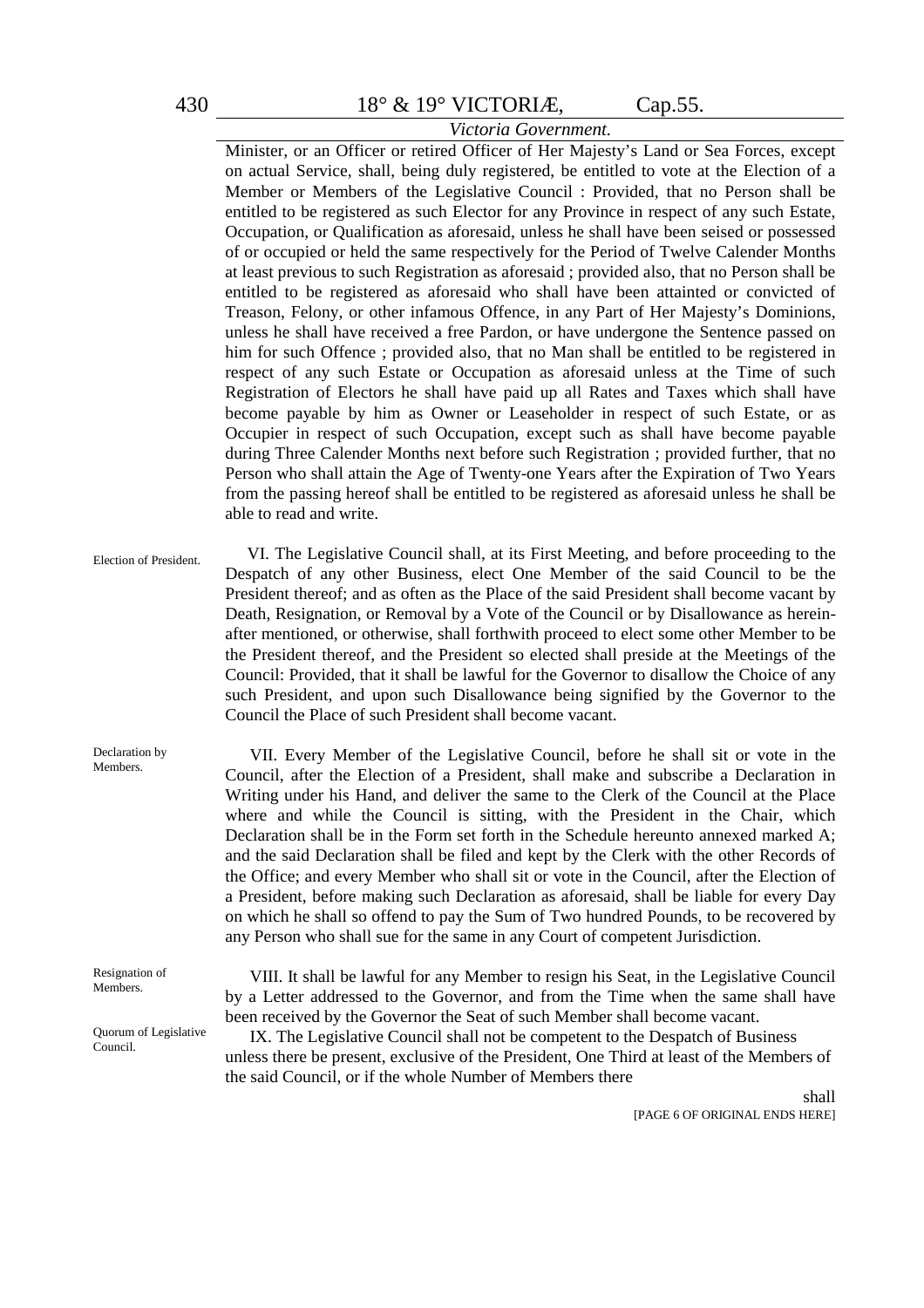#### *Victoria Government.*

shall not be exactly divisible by Three, then such integral Number as is next greater than One Third of the Members of the said Council ; and all Questions, save as herein excepted, which shall arise in the Council, shall be decided by a Majority of the Members present, other than the President, and when the Votes shall be equal the President shall have the Casting Vote.

X. The Legislative Assembly of Victoria shall consist of Sixty Members, to be elected as herein-after provided ; and for the Purpose of returning such Members the said Colony shall be divided into Thirty-seven Electoral Districts, the Boundaries whereof shall for the Purposes of this Act be those set forth in the Schedule hereunto annexed marked F., each of which Districts shall return the Number of Members assigned thereto in the said Schedule.

XI. No Person shall be capable of being elected a Member of the Assembly who shall not be of the full Age of Twenty-one Years, or who shall not be a natural-born Subject of the Queen, or have been naturalized by Law for the Space of Five Years, and been resident in Victoria for the Space of Two Years previous to such Election, and who shall not be legally or equitably seised of or entitled to an Estate of Freehold in possession, for his own Use and Benefit, in Lands and Tenements in Victoria of the Value of Two thousand Pounds Sterling Money, or of the annual Value of Two hundred Pounds Sterling Money above all Charges and Incumbrances affecting the same: Provided, that no Person shall be capable of being elected a Member to serve in the Assembly who shall be a Judge of any Court of the said Colony appointed during good Behaviour, or a Minister of any Religious Denomination, whatever may be his Title, Rank, or Designation ; provided further, that no Person who shall have been attainted of any Treason, or convicted of any Felony or infamous Crime, in any Part of Her Majesty's Dominions, shall be capable of being elected a Member of the said Assembly.

XII. Every Man of the Age of Twenty-one Years, being a natural-born Subject of Her Majesty, or being a naturalized Subject or a legally-made Denizen of Victoria, and having resided in the said Colony for any One Year previous to the Date of the last Registration of Electors, who shall have a Freehold Estate in possession, situate within the Electoral District for which his Vote is to be given, of the clear Value of Fifty Pounds Sterling Money, or of the clear annual Value of Five Pounds Sterling Money above all Charges and Incumbrances in any way affecting the same, or shall have a Leasehold Estate in possession, situate as aforesaid, of the annual Value of Ten Pounds Sterling Money above all Charges and Incumbrances affecting the same or shall be a Householder within such District occupying any House, Warehouse, Counting-house, Office, Shop, or other Building or Premises of the clear annual Value of Ten Pounds Sterling Money, or shall, in consideration of any Payment to the Public Revenue, be entitled, under any Law now or hereafter to be in force, to occupy, for the Space of Twelve Months or upwards, any Portion of the Waste Lands of the Crown situate as aforesaid, or shall, being resident within the Electoral District for which his Vote is to be given, be in receipt of an annual Salary of One hundred Pounds Sterling Money, shall, being duly registered, be entitled to vote at the Election of a Member or Members of the Legislative Assembly : Provided, that no Person shall be entitled to be registered as an Elector upon the Electoral Roll of any Electoral District unless he shall have been seised or possessed of, or occupied, used, enjoyed, held, or been in receipt of the Qualifi-

> cation [PAGE 7 OF ORIGINAL ENDS HERE]

Legislative Assembly, how constituted.

Qualification of Members.

Qualification of Electors.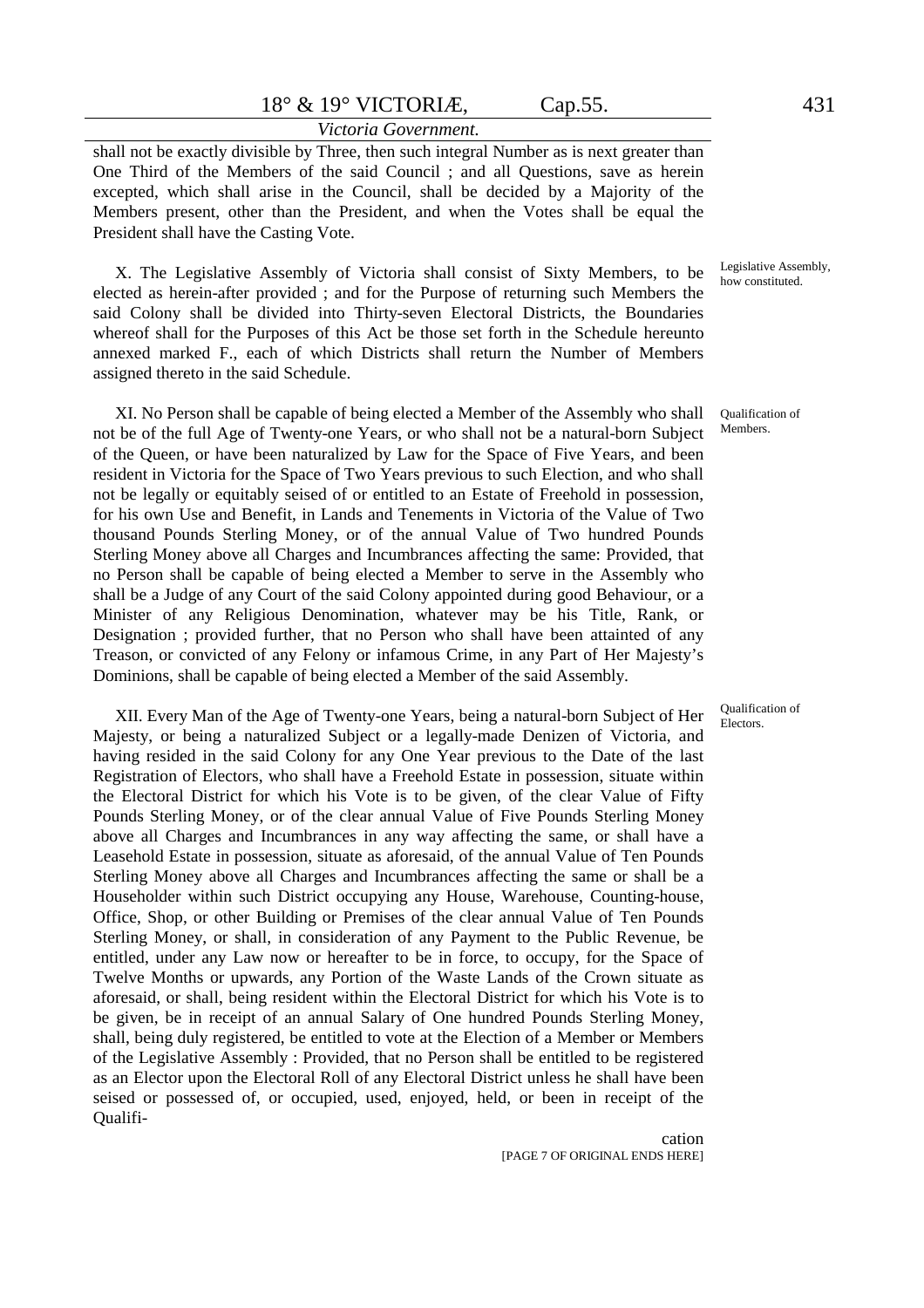# *Victoria Government.*

Joint Interests. Provision as to Trustees and Mortgagees. What to be a Charge or Incumbrance. Members of Council incapable of being Members of Assembly, and vice versâ. Persons becoming incapable. Who are to be responsible Officers. Duration of Assembly. cation in respect whereof he shall claim to be registered for the Period of Six Calendar Months at least previous to such Registration ; provided also, that no Person shall be entitled to be registered as aforesaid who shall have been attainted or convicted of Treason, Felony, or other infamous Offence, in any Part of Her Majesty's Dominions, unless he shall have received a free Pardon, or undergone the Sentence passed on him for such Offence ; provided further, that no Man shall be entitled to be registered as aforesaid in respect of such Estate or Occupation unless at the Time of such Registration he shall have paid up all Rates and Taxes which shall have become payable by him as Owner or Leaseholder in respect of such Estate, or as Occupier in respect of such Occupation, except such as shall have become payable during Three Calendar Months next before such Registration ; provided lastly, that no Person who shall attain the Age of Twenty-one Years after the Expiration of Two Years from the passing hereof shall be entitled to be registered unless he shall be able to read and write. XIII. Where any Premises are jointly owned or occupied or held upon Lease by more Persons than One, each of such Joint Owners, Occupiers, or Leaseholders shall be entitled to be registered as an Elector, and to vote at the Election of Members to serve in the Council or Assembly, as the Case may be, provided the Value of his individual Share or Interest in the said Premises would under the Provisions of this Act entitle such Owner, Occupier, or Leaseholder to be registered as such Elector, and to vote as aforesaid. XIV. No Person shall be allowed to have any Vote in the Election of a Member of the Council or Assembly for or by reason of any Trust Estate or Mortgage, unless such Trustee or Mortgagee be in actual Possession or Receipt of the Rents and Profits of the same Estate, but the Mortgagor or Cestuique Trust in possession shall and may vote for the same Estate, notwithstanding such Mortgage or Trust. XV. No public Tax, Rate, or Charge shall be deemed to be any Charge or Incumbrance on Lands within the Meaning of this Act. XVI. No Person, being a Member of the Council, shall be capable of being elected or of sitting or voting as a Member of the Assembly, nor shall any Person being a Member of the said Assembly be capable of being elected or of sitting or voting as a Member of the said Council. XVII. If any Member of the Legislative Council or the Legislative Assembly shall accept of any Office of Profit under the Crown during Pleasure, his Seat shall thereupon become vacant, but such Person shall, if otherwise duly qualified, be capable of being re-elected. XVIII. Of the following Officers of Government for the Time being, that is to say, the Colonial Secretary or Chief Secretary, Attorney General, Colonial Treasurer or Treasurer Commissioner of Public Works, Collector of Customs or Commissioner of Trade and Customs, Surveyor General or Commissioner of Crown Lands and Survey, and Solicitor General, or the Persons for the Time being holding those Offices, Four at least shall be Members of the Council or Assembly. XIX. Every Assembly hereafter to be summoned and chosen shall continue for Five Years from the Day of the Return of the Writs for choosing the same, and no longer, subject nevertheless to be sooner dissolved by the Governor.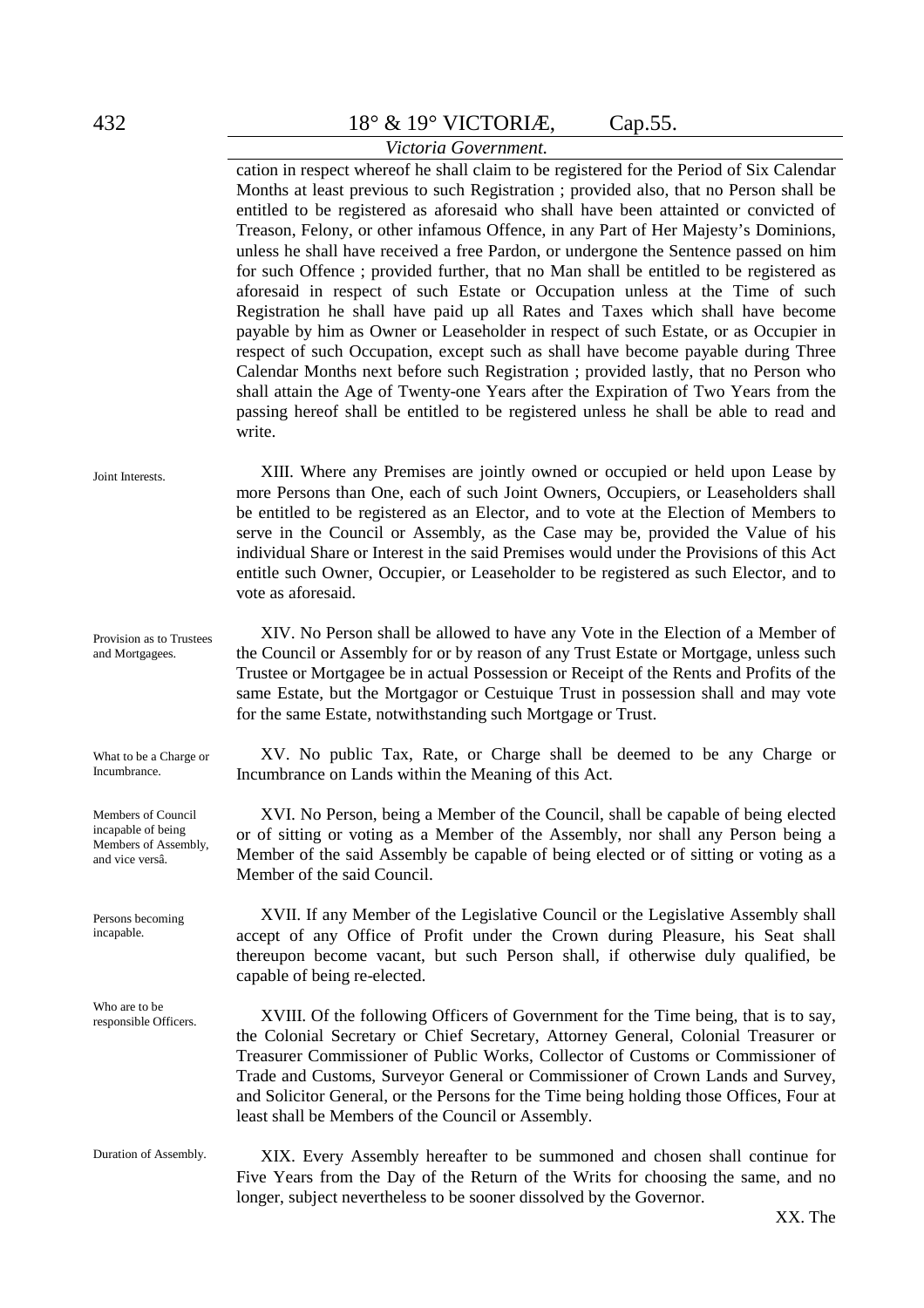#### *Victoria Government.*

XX. The Legislative Assembly of Victoria shall, at its First Meeting after every General Election, and before proceeding to the Despatch of any other Business, elect a Member of such Assembly to be Speaker, and in case of his Death, Resignation, or Removal by a Vote of the Assembly, shall forthwith proceed to elect some other Member to be Speaker ; and the Speaker so elected shall preside at the Meetings of the Assembly, except as may be provided by the Standing Rules and Orders hereby authorized to be made.

XXI. The Legislative Assembly shall not be competent to the Despatch of Business unless there be present, exclusive of the Speaker, Twenty Members thereof ; and all Questions, save as herein excepted, which shall arise in the Assembly, shall be decided by the Majority of Members present, other than the Speaker, and when the Votes shall be equal the Speaker shall have the Casting Vote.

XXII. No Omission or Failure to elect a Member or Members in or for any Electoral Province or District, nor the vacating the Seat or avoiding the Election of any such Member or Members, shall be deemed or taken to make either the Legislative Council or the Legislative Assembly, as the Case may be, incomplete, or to invalidate any Proceedings thereof, or to prevent such Council or Assembly from meeting, and despatching Business, so long as there shall be a Quorum of Members present.

XXIII. It shall be lawful for any Member to resign his Seat in the Legislative Assembly by Writing under his Hand addressed to the Speaker, and from the Time when the same shall have been received by the Speaker the Seat of such Member shall become vacant.

XXIV. If any Member of the Legislative Council or Legislative Assembly shall, for One entire Session thereof, without the Permission of the said Council or Assembly, as the Case may be, fail to give his Attendance in such Council or Assembly, or shall take any Oath or make any Declaration or Acknowledgment of Allegiance, Obedience, or Adherence to any Foreign Prince or Power, or adopt any Act whereby he may become a Subject or Citizen of any Foreign State or Power, or shall become bankrupt or an Insolvent Debtor, within the Meaning of the Laws in force within Victoria relating to Bankrupts or Insolvent Debtors, or shall become a Public Defaulter, or be attainted of Treason, or be convicted of Felony or any infamous Crime, or become non compos mentis, his Seat in the said Council or Assembly, as the Case may be, shall thereby become vacant.

XXV. Any Person who shall, directly or indirectly, himself, or by any Person whosoever in trust for him or for his Use or Benefit or on his Account, undertake, execute, hold, or enjoy, in the whole or in part, any Contract or Agreement for or on account of the Public Service, shall be incapable of being elected or of sitting or voting as a Member of the Council or Assembly during the Time he shall execute, hold, or enjoy any such Contract, or any Part or Share thereof, or any Benefit or Emolument arising for the same : Provided, that nothing herein contained shall extend to any Contract or Agreement made, entered into, or accepted by any Company or Association consisting of more than Twelve Persons, where such Contract or Agreement shall be made,

> entered [PAGE 9 OF ORIGINAL ENDS HERE]

Election of Speaker.

Quorum of Assembly.

Quorum of Houses may act, though Election may have failed.

Resignation of **Members** 

Seat, how vacated.

Public Contractors incapable.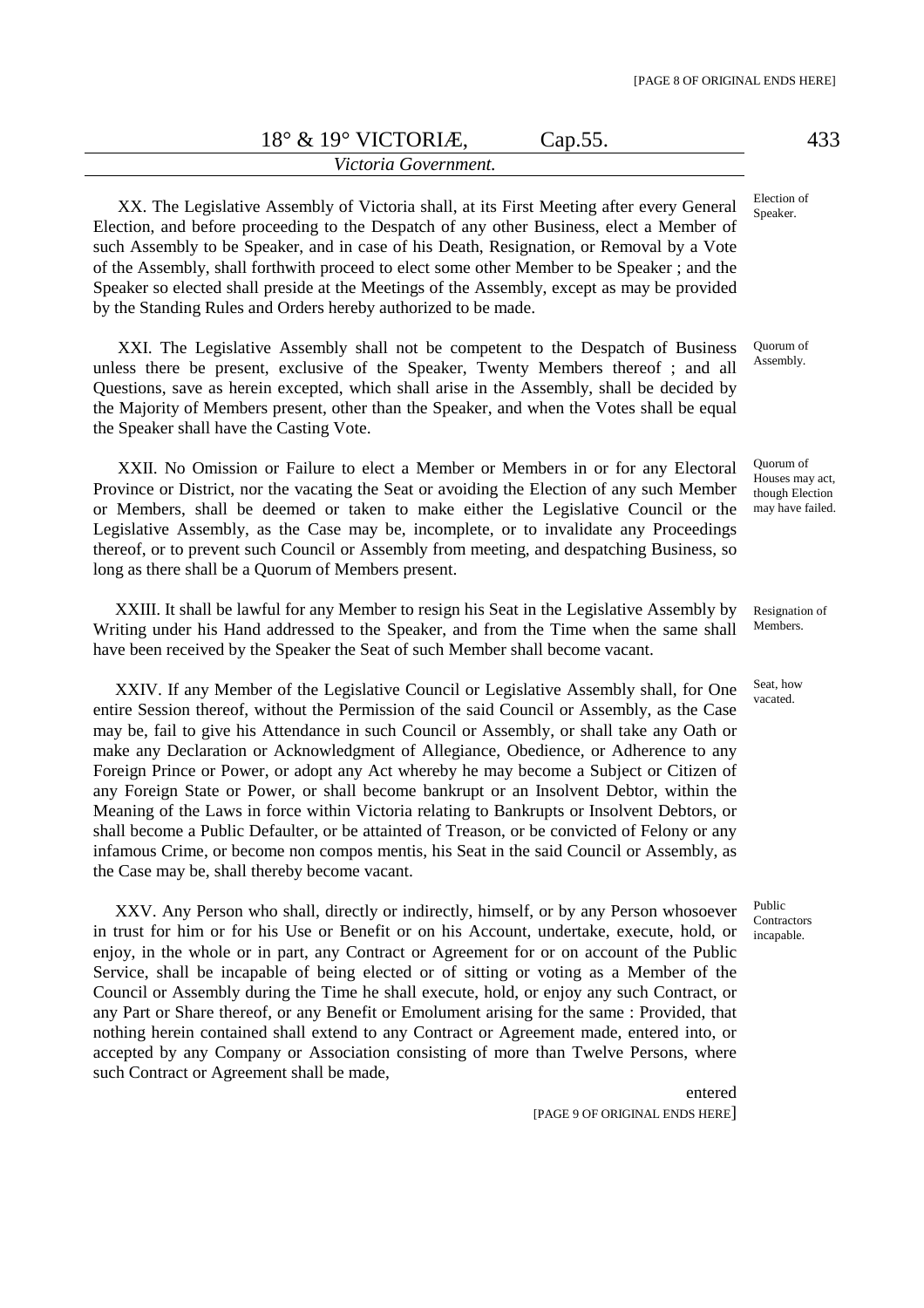Effects of Incapacity.

434 18° & 19° VICTORIÆ, Cap.55.

### *Victoria Government.*

entered into, or accepted for the general Benefit of such Company or Association ; provided also, that if any Member of the Council or Assembly shall enter into such Contract or Agreement his Seat shall be declared by the said Council or Assembly respectively to be and shall thereupon become void.

XXVI. If any Person by this Act disabled or declared to be incapable to sit or vote in the Legislative Council or Legislative Assembly be elected and returned as a Member to serve in the said Council or Assembly, such Election and Return may be declared by the said Council or Assembly, as the Case may be, to be void, and thereupon the same shall become void to all Intents and Purposes ; and if any Person so elected and returned contrary to the Provisions of this Act shall sit or vote as Member of the said Council or Assembly, he shall be liable to pay the Sum of Two hundred Pounds, to be recovered by any Person who shall sue for the same in any Court of the said Colony having competent Jurisdiction.

XXVII. The Legislature of Victoria in existence at the Time of the Proclamation of this Act, as herein-after mentioned, shall, by an Act or Acts to be for that Purpose made and passed in the Manner and subject to the Conditions required in respect of any Act or Acts made or passed by such Legislature, make all necessary Provision for the Compilation and Revision of Lists of all Persons qualified to vote at the Elections of Members to serve in the said Council and Assembly respectively, and for the Registration of such Persons, and for the appointing of Returning Officers at such Elections, and for the issuing, executing, and returning the necessary Writs for the same, and generally for declaring and filling up all Vacancies in such Council and Assembly respectively, and for regulating the Proceedings and taking the Poll at all such Elections, and for determining the Validity of all disputed Returns and Elections, and otherwise for ensuring the orderly, effective, and impartial Conduct of all such Elections.

XXVIII. It shall be lawful for the Governor to fix such Places within Victoria, and, subject to the Limitation herein contained, such Times for holding the First and every other Session of the Council and Assembly, and to vary and alter the same respectively in such Manner as he may think fit, and also from Time to Time to prorogue the said Council and Assembly, and to dissolve the said Assembly, by Proclamation or otherwise, whenever he shall deem it expedient : Provided, that nothing herein contained shall empower the Governor to dissolve the Council.

XXIX. There shall be a Session of the Council and Assembly of Victoria once at least in every Year, so that a Period of Twelve Calendar Months shall not intervene between the last Sitting of the Council and Assembly in one Session and the First Sitting of the Council and Assembly in the next Session.

XXX. The First Writs for the Election of Members of the Council and Assembly respectively shall issue at some Period not later than Twelve Calendar Months after the Proclamation of this Act within Victoria.

XXXI. Every Member of the Legislative Assembly shall, after the Election of the Speaker, before he shall sit or vote in such Assembly, make and sub-

scribe

[PAGE 10 OF ORIGINAL ENDS HERE]

Power for existing Legislature to make Provision for regulating Elections, &c.

Convocation, Prorogation, and Dissolution.

Time of First

Sessions of Council and Assembly.

Election.

Declaration by Members.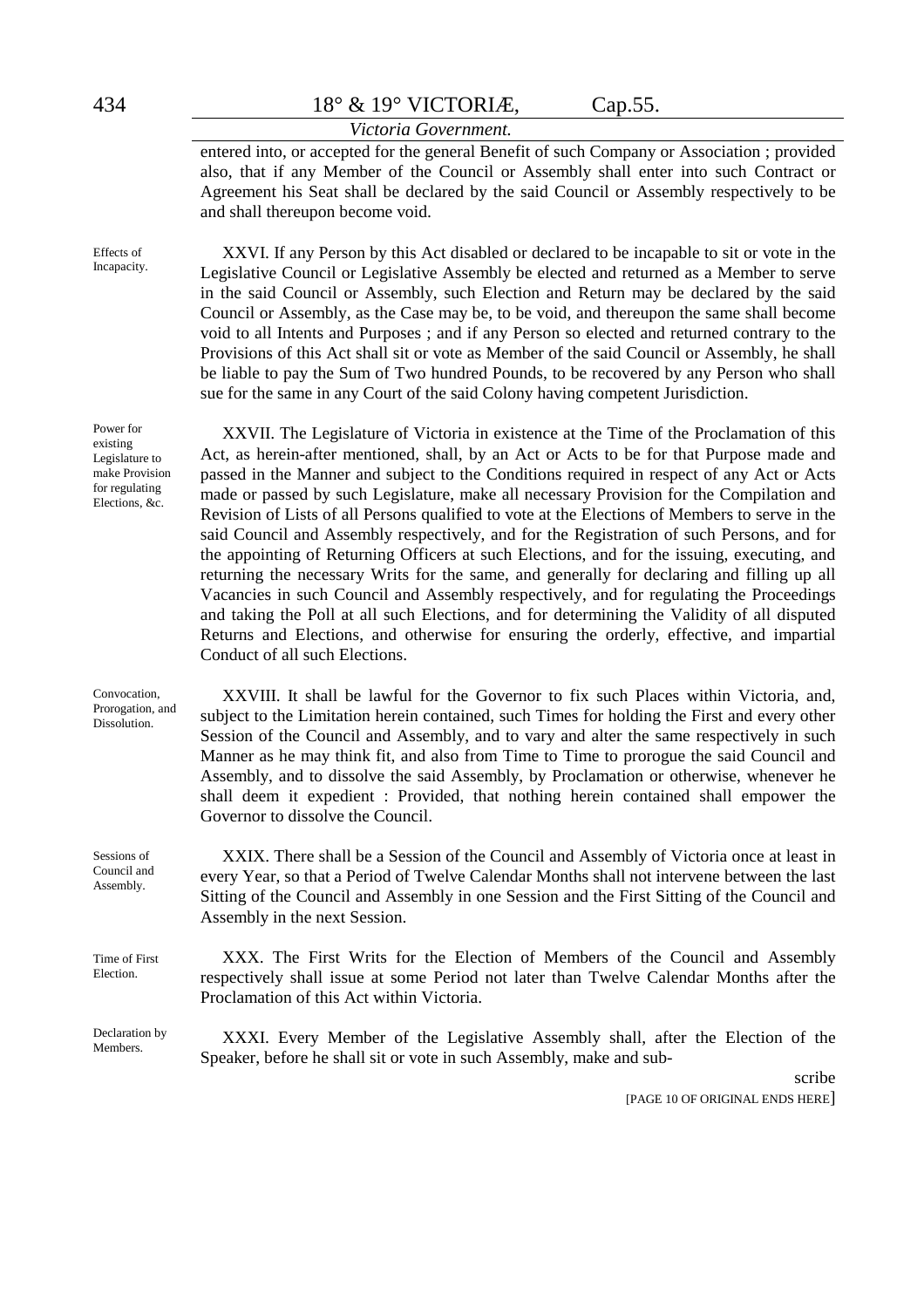scribe a Declaration in Writing under his Hand, and deliver the same to the Clerk of the Assembly at the Place where and while the House is sitting, with the Speaker in the Chair, which Declaration shall be in the Form set forth in the Schedule hereunto annexed marked B., and the said Declaration shall be filed and kept by the Clerk with the other Records of the Office; and every Member who shall sit or vote in the said Assembly after the Election of a Speaker, , before making such Declaration as aforesaid, shall be liable for every Day on which he shall so offend to a Penalty of Two hundred Pounds.

XXXII. No Member either of the Council or of the Assembly shall be permitted to sit or vote therein respectively until he shall have taken and subscribed before the Governor, or before some Person authorized by the Governor in that Behalf, the Oath set forth in the Schedule hereunto annexed

marked C.; and every Person authorized by Law to make an Affirmation instead of making an Oath may make such Affirmation in every Case in which an Oath is herein required to be taken.

XXXIII. If any Member either of the Council or Assembly shall knowingly and wilfully make a false Declaration respecting his Qualification as aforesaid, such Person shall be deemed to be guilty of a Misdemeanour, and, being thereof lawfully convicted, shall suffer the like Pains and Penalties as by Law are incurred by Persons guilty of wilful and corrupt Periury.

XXXIV. The Legislative Council and Legislative Assembly, in the First Session of each respectively, and from Time to Time afterwards as there shall be Occasion, shall prepare and adopt Standing Rules and Orders for providing for the Manner in which such Council and Assembly shall be presided over in case of the Absence of the President or Speaker respectively, and for the Mode in which such Council and Assembly shall communicate, and for the proper passing, intituling, and numbering of the Bills to be introduced into and passed by the said Council and Assembly, and for the proper Presentation of the same to the Governor for Her Majesty's Assent, and for the Consideration of all Amendments proposed to be made by the Governor, as herein mentioned, and for the due Publication of all proposed Proceedings in such Council and Assembly, and generally for the Conduct of all Business and Proceedings in the said Council and Assembly severally and collectively, all which Rules and Orders shall by such Council and Assembly respectively be laid before the Governor, and being by him approved shall become binding and of Force ; and until such Standing Rules and Orders shall be adopted, Resort shall be had to the Rules, Forms, and Usages of the Imperial Parliament of Great Britain and Ireland, which shall be followed, so far as the same may be applicable to the Proceedings of the said Council and Assembly respectively : Provided, that no Standing Rule or Order which shall affect the Communication between the said Council and Assembly, or the Proceedings of the said Council and Assembly collectively, shall be of any Force unless the same shall have been adopted both by the said Council and Assembly.

XXXV. It shall be lawful for the Legislature of Victoria, by any Act or Acts to define the Privileges, Immunities, and Powers to be held, enjoyed, and exercised by the Council and Assembly, and by the Members thereof

> respectively: [PAGE 11 OF ORIGINAL ENDS HERE]

Oath of Allegiance.

Standing Rules and Orders.

Privileges of Legislature.

False Declaration.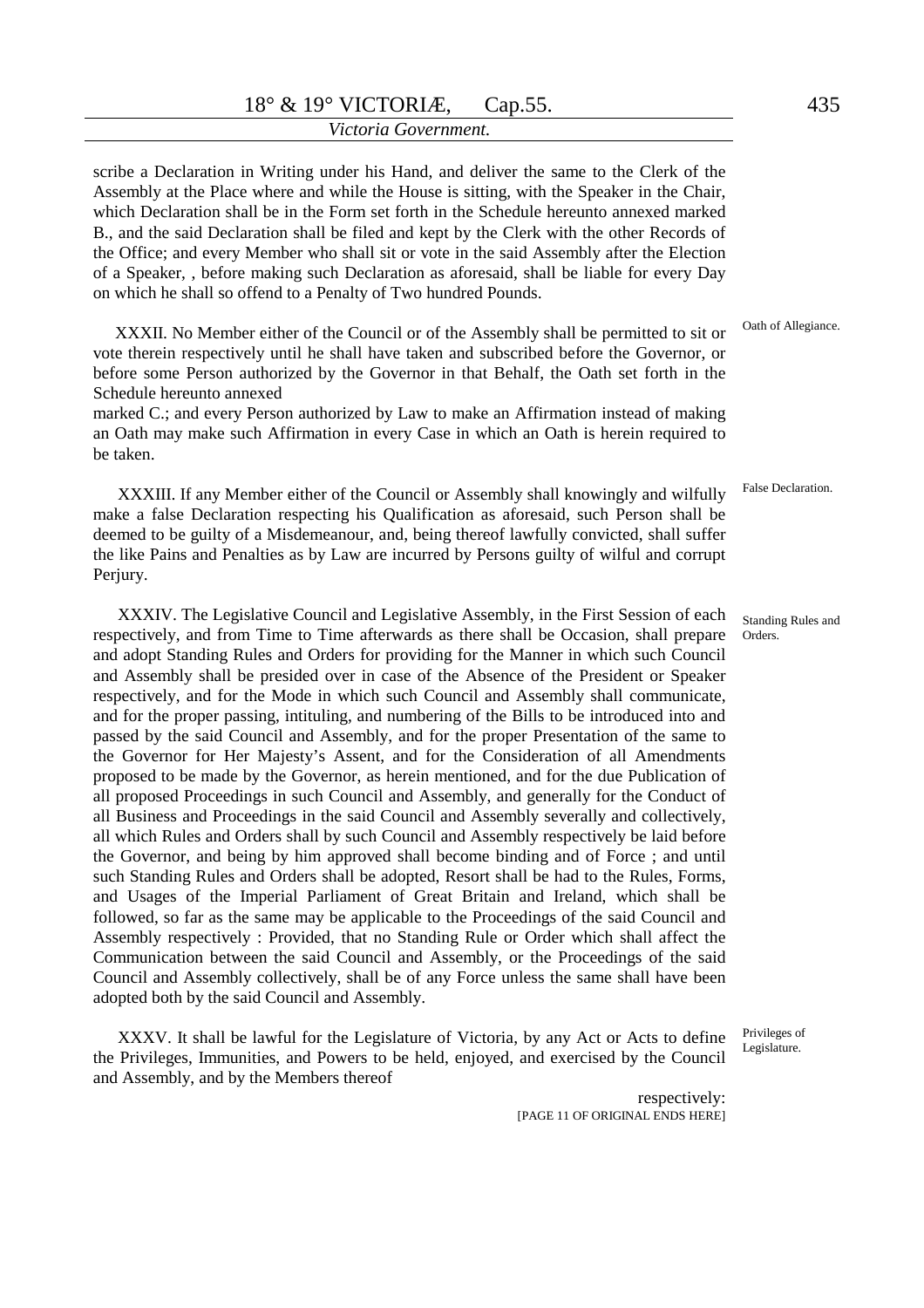| 436                                    | 18° & 19° VICTORIÆ,<br>Cap. 55.                                                                                                                                                                                                                                                                                                                                                                                                                                                                                                                           |  |  |  |  |  |
|----------------------------------------|-----------------------------------------------------------------------------------------------------------------------------------------------------------------------------------------------------------------------------------------------------------------------------------------------------------------------------------------------------------------------------------------------------------------------------------------------------------------------------------------------------------------------------------------------------------|--|--|--|--|--|
|                                        | Victoria Government.                                                                                                                                                                                                                                                                                                                                                                                                                                                                                                                                      |  |  |  |  |  |
|                                        | respectively: Provided, that no such Privileges, Immunities, or Powers shall exceed those<br>now held, enjoyed, and exercised by the Commons House of Parliament or the Members<br>thereof.                                                                                                                                                                                                                                                                                                                                                               |  |  |  |  |  |
| Governor's<br>Message.                 | XXXVI. It shall be lawful for the Governor to transmit by Message to the Council or<br>Assembly for their Consideration any Amendment which he shall desire to be made in any<br>Bill presented to him for Her Majesty's Assent; and all such Amendments shall be taken<br>into consideration in such convenient Manner as shall by the Rules and Orders aforesaid be<br>in that Behalf provided.                                                                                                                                                         |  |  |  |  |  |
| Appointment to<br>Public Offices.      | XXXVII. The Appointment to Public Offices under the Government of Victoria,<br>hereafter to become vacant or to be created, whether such Offices be salaried or not, shall<br>be vested in the Governor, with the Advice of the Executive Council, with the Exception of<br>the Appointments of the Officers liable to retire from Office on political Grounds, which<br>Appointments shall be vested in the Governor alone.                                                                                                                              |  |  |  |  |  |
| Commissions of<br>Judges.              | XXXVIII. The Commissions of the present Judges of the Supreme Court and all future<br>Judges thereof shall be, continue, and remain in full Force during their good Behaviour,<br>notwithstanding the Demise of Her Majesty or of Her Heirs and Successors, any Law,<br>Usage, or Practice to the contrary hereof in anywise notwithstanding : Provided always,<br>that it may be lawful for the Governor to remove any such Judge or Judges, upon the<br>Address of both Houses of the Legislature.                                                      |  |  |  |  |  |
| Salaries of Judges.                    | XXXIX. Such Salaries as are settled upon the Judges for the Time being by Act of<br>Parliament or otherwise, and all such Salaries as shall or may be in future granted by Her<br>Majesty, Her Heirs and Successors, or otherwise, to any future Judges of the said Supreme<br>Court, shall in all Time coming be paid and payable to every such Judge for the Time being<br>so long as his Patent or Commission shall continue and remain in force.                                                                                                      |  |  |  |  |  |
| Existing Laws.                         | XL. All Laws and Statutes which at the Time of the passing of this Act shall be in force<br>within Victoria shall remain and continue to be of the same Force, Authority, and Effect as<br>if this Act had not been made, except in so far as the same are repealed or varied by this<br>Act, or in so far as the same shall or may hereafter, by virtue and under the Authority of<br>this Act, be repealed or varied by any Act or Acts of the Legislature of Victoria.                                                                                 |  |  |  |  |  |
| <b>Existing Courts</b><br>and Offices. | XLI. All the Courts of Civil and Criminal Jurisdiction within Victoria, and all Charters,<br>legal Commissions, Powers, and Authorities, and all Offices, judicial, administrative, or<br>ministerial, therein respectively, except in so far as the same may be abolished, altered, or<br>varied by or may be inconsistent with the Provisions of this Act, or shall be abolished,<br>altered, or varied by any Act or Acts of the Legislature, shall continue to subsist in the same<br>Form and with the same Effect as if this Act had not been made. |  |  |  |  |  |
| Certain Duties<br>may not be levied.   | XLII. It shall not be lawful for the Legislature of Victoria to levy any Duty of Articles<br>imported bonâ fide for the Supply of Her Majesty's Land or Sea Forces, nor to levy any<br>Duty, impose any Prohibition or Restriction, or grant any Exemption, Bounty, Drawback, or<br>other Privilege upon the<br>Importation                                                                                                                                                                                                                               |  |  |  |  |  |

[PAGE 12 OF ORIGINAL ENDS HERE]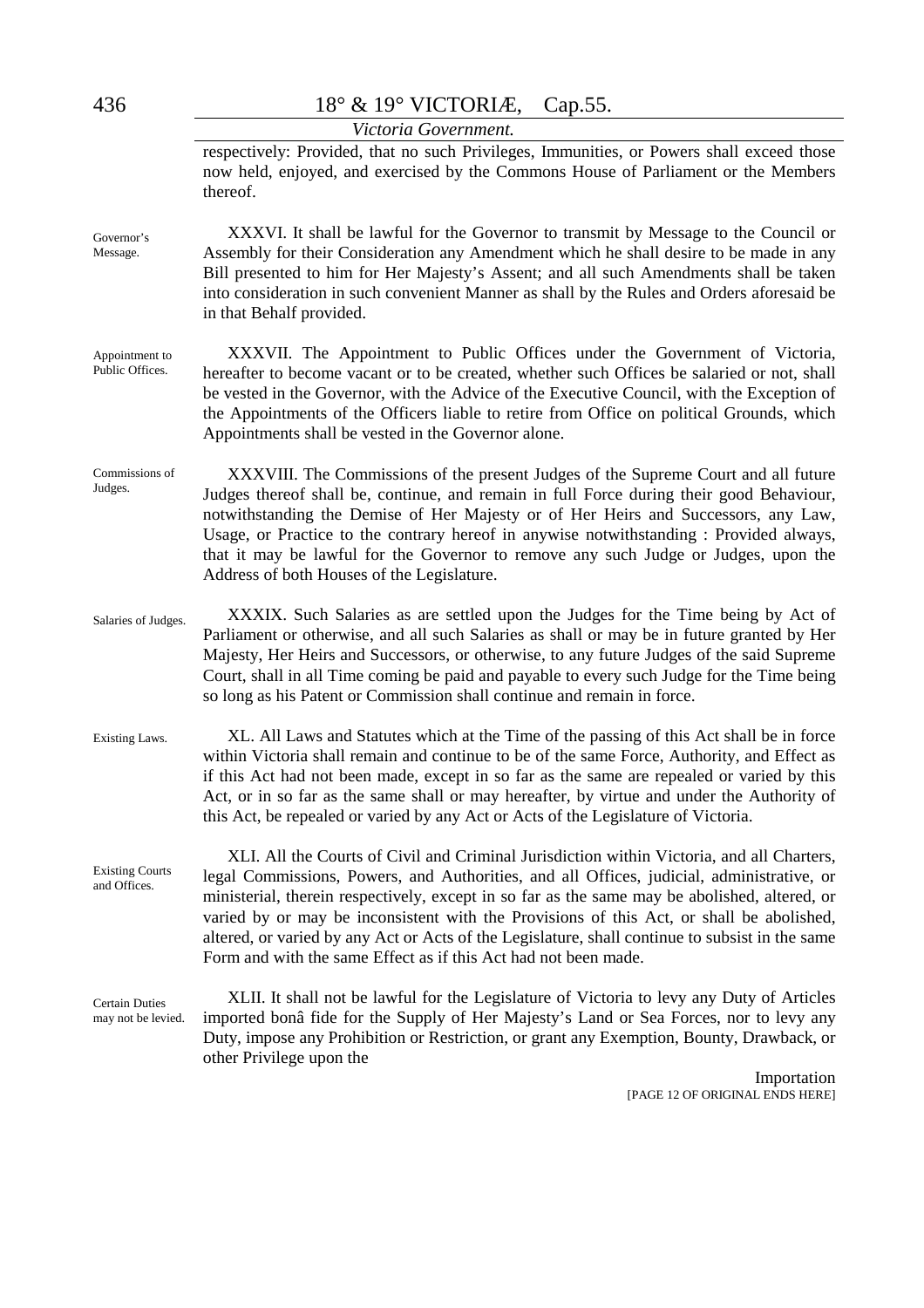Importation or Exportation of any Articles, nor to impose or enforce any Dues or Charges upon Shipping, contrary to or at variance with any Treaty or Treaties concluded by Her Majesty with any Foreign Power.

XLIII. Subject to the Provisions of this Act, and notwithstanding any Act of Parliament now in force to the contrary, it shall be lawful for the Legislature to impose and levy such Duties of Customs as to them may seem fit on the Exportation from or Importation into Victoria of any Goods, Wares, and Merchandise whatsoever, whether the Produce of or imported from the United Kingdom, or any of the Colonies or Dependencies of the United Kingdom, or any Foreign Country : Provided always, that no new Duty shall be so imposed upon the Importation into Victoria of any Article the Produce or Manufacture of or imported from any particular Country or Place which shall not be equally imposed on the Importation into Victoria of the like Article the Produce or Manufacture of or imported from all other Countries and Places whatsoever.

 XLIV. All Taxes, Imposts, Rates, and Duties, and all territorial, casual, and other Revenues of the Crown, (including Royalties,) from whatever Source arising, within the Colony of Victoria, or over which the present or any future Legislature has or may have Power of Appropriation, shall form One consolidated Revenue, to be appropriated for the Public Service of the Colony of Victoria, in the Manner and subject to the Charges hereinafter mentioned. Proviso.

XLV. The consolidated Revenue of Victoria shall be permanently charged with all the Costs, Charges, and Expenses, incident to the Collection, Management, and Receipt thereof, such Costs, Charges, and Expenses being subject, nevertheless, to be reviewed and audited in such Manner as shall be directed by any Act of the Legislature.

 XLVI. There shall be payable in every Year to Her Majesty, Her Heirs and Successors, out of the Consolidated Revenue of Victoria, the several Sums not exceeding in the whole One hundred and twelve thousand seven hundred and fifty Pounds, for defraying the Expense of the several Services and Purposes named in the First, Second, Third, Fourth, Fifth, Sixth, Seventh, and Eighth Parts of the Schedule to this Act annexed marked D., and the said Sums shall be issued by the Treasury of Victoria in discharge of such Warrants as shall be from Time to Time directed to him under the Hand of the Governor, and the said Treasurer shall account to Her Majesty for the same through the Lords Commissioners of Her Majesty's Treasury, in such Manner and Form as Her Majesty shall be graciously pleased to direct; and Accounts in detail of the Expenditure of the several Sums expended under the Authority of this Act shall be laid before the Legislative Houses of Victoria within Thirty Days from the Beginning of the Session next after the Termination of the Year in which such Expenditure shall have been made.

5S XLVII. The [PAGE 13 OF ORIGINAL ENDS HERE]

Powers to levy Duties of Customs.

Consolidated Revenues.

Charges of Collection and Management.

Civil List.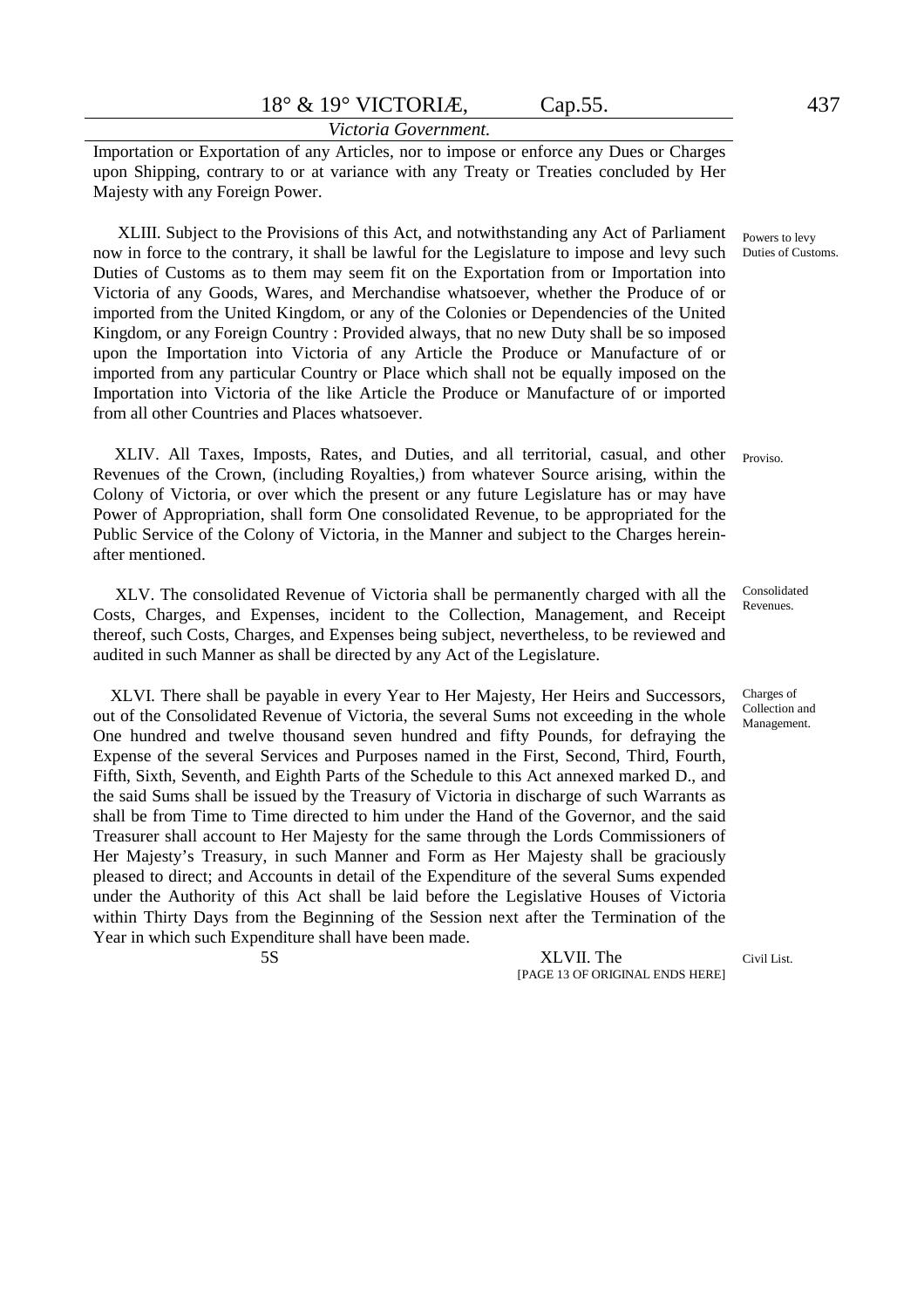#### *Victoria Government.*

XLVII. The said several Sums mentioned in the First, Second, Third, Fourth, Fifth, Sixth, Seventh and Eighth Parts of the said Schedule D. shall be accepted and taken by Her Majesty, Her Heirs and Successors, by way of Civil List, instead of all territorial, casual, and other Revenues of the Crown (including all Royalties), from whatever Source arising, within Victoria, and to the Disposal of which the Crown may be entitled, either absolutely or conditionally, or otherwise howsoever.

XLVIII. It shall be lawful for the Governor to abolish any of the Offices named in the Third and Fourth Parts of the said Schedule, or to apply the Sums thereby appropriated to such other Purposes connected with the Administration of the Government of Victoria as to Her Majesty, Her Heirs and Successors, shall seem fit.

XLIX. Not more than Four thousand Pounds shall be payable at the same Time for Pensions to the Judges of the Supreme Court out of the Sums set apart for such Pensions in the Fifth Part of the said Schedule : Provided, that all such Pensions shall be granted in accordance with Regulations to be framed by the Governor and Executive Council, so that the same shall, as far as may be, accord with the Act of the Imperial Parliament regulating the Pensions of the Judges of the United Kingdom.

L. Not more than Five thousand two hundred and fifty Pounds shall be payable in the whole by way of Pension or Retiring Allowance to the Persons holding any of the Offices mentioned in the Sixth Part of the said Schedule D. at the Time of this Act coming into operation, who on political Grounds may retire or be released from any such Office, or whose Office may be abolished after the Time aforesaid ; and upon the Retirement or Release from Office of any of such Persons mentioned in the said Sixth Part, or the Abolition of any such Office, he shall be entitled by way of Pension or Retiring Allowance to Three Fourths of the Salary granted to him, in accordance with the Appropriation Act for the Service of Year One thousand eight hundred and fifty-three, if he shall have held any Office for Ten Years and upwards, and Two Thirds of such Salaries if he shall have held Office for a less Period : Provided, that, if after the Assignment of any such Pension or Retiring Allowance, any such Officer shall accept any new Appointment under the Crown within Victoria or elsewhere, his Pension or Retiring Allowance shall during the Tenure of such Appointment merge or be reduced pro tanto after the Time aforesaid ; and upon the Retirement or Release from Office of any of such Persons mentioned in the said Sixth Part, or the Abolition of any such Office, he shall be entitled by way of Pension or Retiring Allowance to Three Fourths of the Salary granted to him, in accordance with the Appropriation Act for the Service of Year One thousand eight hundred and fifty-three, if he shall have held any Office for Ten Years and upwards, and Two Thirds of such Salaries if he shall have held Office for a less Period : Provided, that, if after the Assignment of any such Pension or Retiring Allowance, any such Officer shall accept any new Appointment under the Crown within Victoria or elsewhere, his Pension or Retiring Allowance shall during the Tenure of such Appointment merge or be reduced pro tanto according as the Salary or Emoluments of any such new Appointment are in Amount equal to or less than the Pension or Retiring Allowance of such Officer.

LI. Not more than Four thousand Pounds shall be payable in the whole by way of Pensions or Retiring Allowance to the Persons who may, after the Time this Act shall come into operation, accept any of the Offices mentioned in the said Schedule D., Part 3., and who on political Grounds may retire or be released from any such Office : Provided, that no Person shall be entitled to

Civil List to be in lieu of Crown Revenues.

Governor may abolish certain **Offices** 

Pensions to Judges.

Pensions to present Incumbents of Office.

Proviso.

Pensions to responsible **Officers**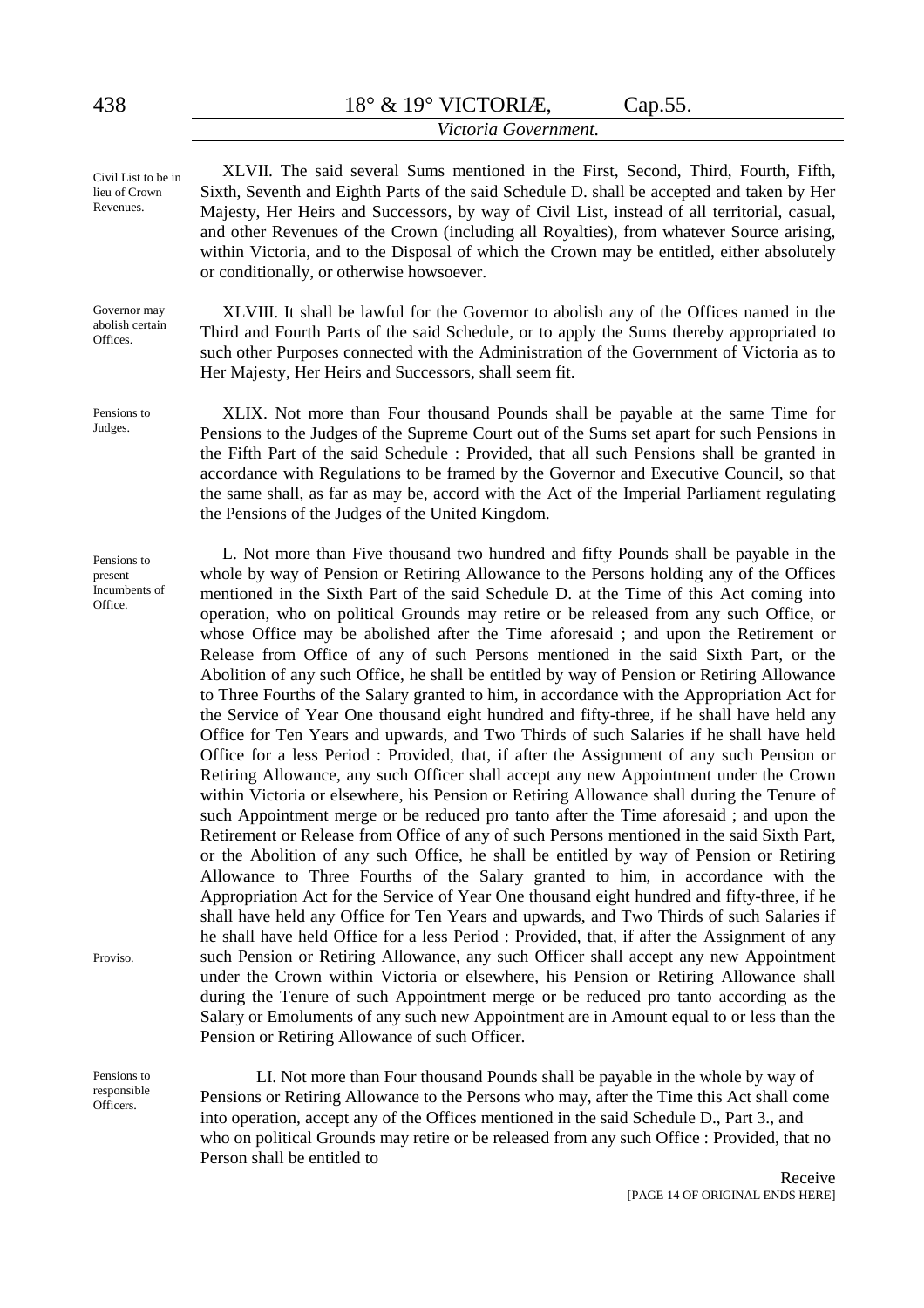receive any Pension or Retiring Allowance both under this and the preceding Clause : Provided, that the Amount of all such Pensions and Retiring Allowances shall be granted in accordance with Regulations to be framed by the Governor and Executive Council, so that the same shall, so far as may be, accord with the Provisions of the Act of the Parliament of Great Britain and Ireland, passed in the Session of the Fourth and Fifth Years of the Reign of His late Majesty King William the Fourth, intituled "An Act to alter, amend, "and consolidate the Laws for regulating the Pensions, "Compensations, and Allowances to be made to Persons in respect to their "having held Civil Offices in His Majesty's Service :" Provided also, that if after the Assignment of any such Pension or Retiring Allowance to any Person he shall accept any new Appointment under the Crown, either in Victoria or elsewhere, the Pension or Retiring Allowance of such Officer shall, during the Tenure of such Appointment, merge or be reduced pro tanto according as the Salary or Emolument of any such new Appointment is in Amount equal to or less than the Pension or Retiring Allowance of such Officer : Provided further, that if any such Officer shall be absent from the Colony for more than Two Years, unless he shall be of the full Age of Sixty Years, his Pension shall cease and determine : Provided lastly, that the Amount accumulating from any unexpended or unappropriated Parts of the said Sums mentioned in the Fifth and Seventh Parts of the said Schedule D. shall in no case exceed the Sum of Ten thousand Pounds on each, and that any Balance above that Amount on either of the said Fifth or Seventh Parts shall revert to the Consolidated Revenue of Victoria.

LII. A List of all Pensions granted under this Act, and of the Persons to whom the same shall have been granted, shall be laid in every Year before both Legislative Houses of the said Colony.

LIII. For the Advancement of the Christian Religion in Victoria, the Sum of Fifty thousand Pounds shall be reserved on the Eighth Part of the said Schedule to promote the Erection of Buildings for Public Worship, and the Maintenance of Ministers of Religion ; and such Sum shall be apportioned to each Denomination according to the relative Proportion of the Members of such Denomination by the last Census ; every such Apportionment to be made under Regulations to be framed by the Governor and Executive Council, and submitted to both the Legislative Houses : Provided, that no Monies exceeding in the aggregate the Sum of Twenty-five thousand Pounds shall be issued in any One Year in aid of the Stipends of Ministers of Religion.

LIV. Subject to the Provisions herein contained, it shall be lawful for the Legislature of Victoria to make Laws for regulating the Sale, Letting, Disposal, and Occupation of the Waste Lands of the Crown within the said Colony, and of all Mines and Minerals therein.

LV. After and subject to the Payments to be made under the Provisions hereinbefore contained, and to any Pensions now payable and received under the Act firstly herein-before recited, and the Schedule thereunto annexed marked B., all the consolidated Revenue arising from Taxes, Duties, Rates, and Imposts levied by virtue of any Act of the Legislature, and from the Disposal of the Waste Lands of the Crown under any such Act made in pursuance of

List of Pensions, &c.

Money for Purposes of Religion.

Waste Lands of the Crown.

Power to appropriate Consolidated Revenue.

the

[PAGE 15 OF ORIGINAL ENDS HERE]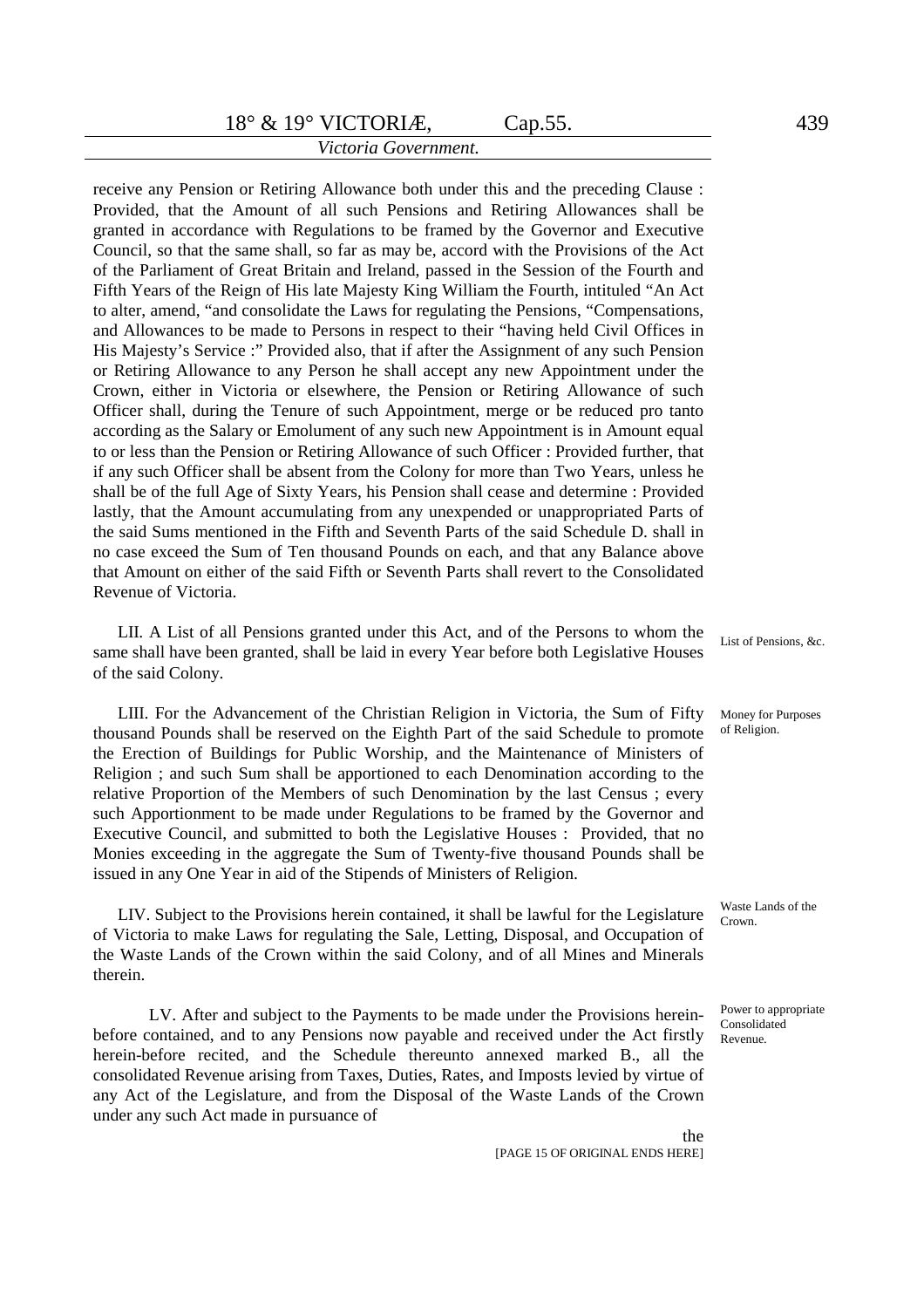Message.

Act.

# 440 18° & 19° VICTORIÆ, Cap.55.

### *Victoria Government.*

the Authority herein contained, shall be subject to be appropriated to such specific Purposes as by any Act of the said Legislature shall be provided in that Behalf : Provided, that the Consolidation of the Revenues shall not affect the Payment of the annual Interest or the Principal Sums mentioned in any outstanding Debentures or other Charge upon the territorial Revenue as such Interest, Principal, or other Charge severally becomes due, nor shall such Consolidation affect the Payment of any Sums heretofore charged upon the Taxes, Duties, Rates, and Imposts now raised, levied, and collected, or to be raised, levied, and collected, to and for the Use of the Colony, for such Time as shall have been appointed by any Acts of the Legislature by which any such Charge was authorized.

Appropriation Bills. LVI. All Bills for appropriating any Part of the Revenue of Victoria, and for imposing any Duty, Rate, Tax, Rent, Return, or Impost, shall originate in the Assembly, and may be rejected but not altered by the Council.

Appropriation to be in pursuance of LVII. It shall not be lawful for the Legislative Assembly to originate or pass any Vote, Resolution or Bill, for the Appropriation of any Part of the said Consolidated Revenue Fund, or of any other Duty, Rate, Tax, Rent, Return, or Impost, for any Purpose which shall not have been first recommended by a Message of the Governor to the Legislative Assembly during the Session in which such Vote, Resolution, or Bill shall be passed.

Warrants for Issue of Money. LVIII. No Part of Her Majesty's Revenue in Victoria arising from any of the Sources aforesaid shall be issued, or shall be made issuable, except in pursuance of Warrants under the Hand of the Governor, directed to the Public Treasurer thereof.

Proclamation of this LIX. This Act shall be proclaimed in Victoria within Three Months after official Information of the Royal Assent thereto shall have been received by the Governor thereof, and, save as herein expressly provided, shall take effect in Victoria from the Day of such Proclamation.

> LX. The Legislature of Victoria, as constituted by this Act, shall have full Power and Authority from Time to Time, by any Act or Acts, to repeal, alter, or vary all or any of the Provisions of this Act, and to substitute others in lieu thereof: Provided, that it shall not be lawful to present to the Governor of said Colony for Her Majesty's Assent any Bill by which an Alteration in the Constitution of the said Legislative Council, or Legislative Assembly, or in the said Schedule hereunto annexed marked D., may be made, unless the Second and Third Readings of such Bill shall have been passed with the Concurrence of an absolute Majority of the whole Number of the Members of the Legislative Council and of the Legislative Assembly respectively : Provided also, that every Bill which shall be so passed shall be reserved for the Signification of Her Majesty's Pleasure thereon.

LXI. Notwithstanding anything herein contained, it shall be lawful for the said Legislature from Time to Time, by any Act or Acts, to alter the Qualifications of Electors and Members of the Legislative Council and Legislative Assembly respectively, and to establish new Electoral Provinces or Districts, and from Time to Time to vary or alter any Electoral Province or District, and to appoint, alter, or increase the Number of Members of the

Power for Legislature to alter this Act.

Power to alter Electoral Act.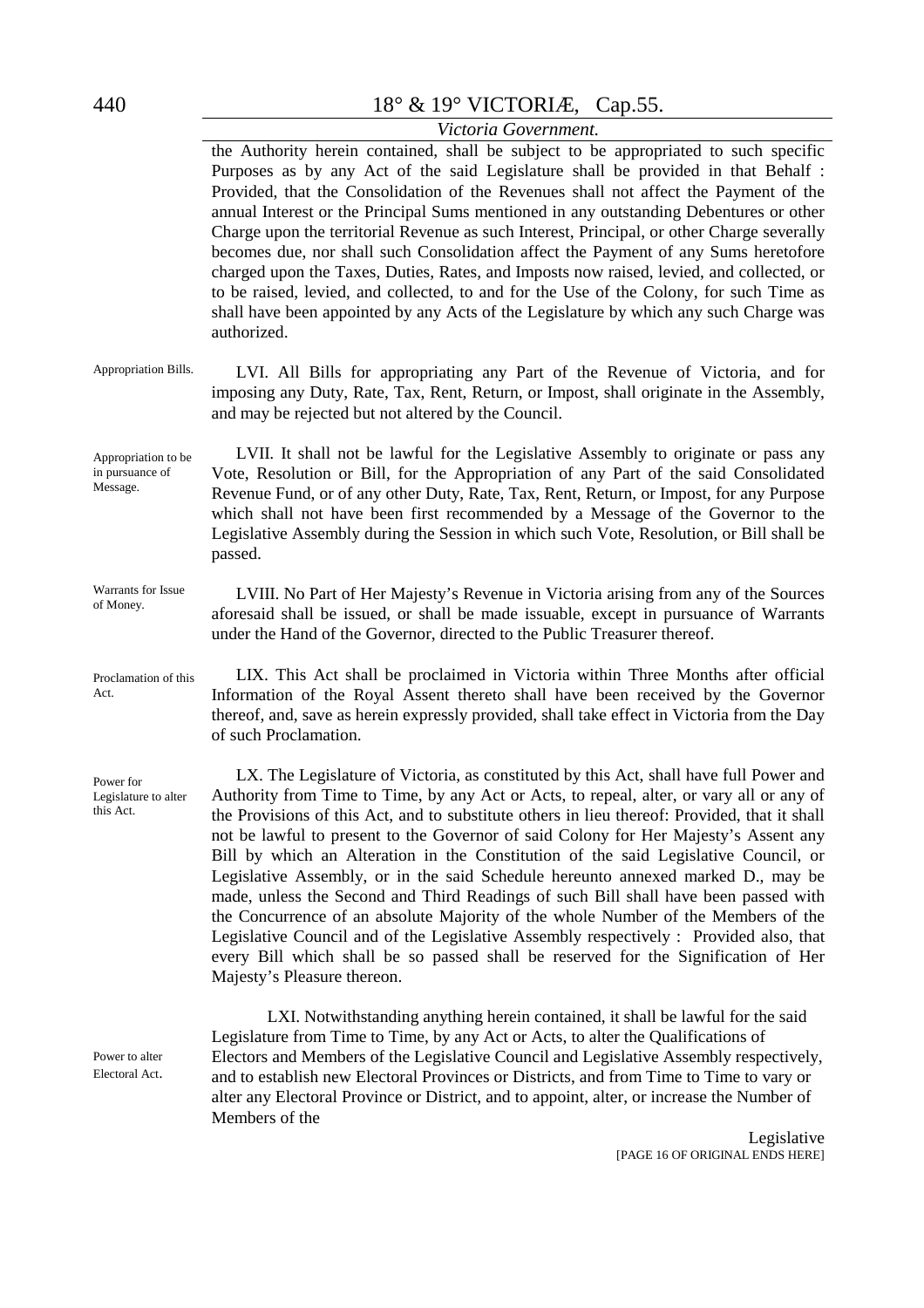#### *Victoria Government.*

Legislative Houses to be chosen by any Electoral Province or District, and to increase the whole Number of Members of the said Legislative Houses, and to alter and regulate the Appointment of Returning Officers, and to make Provision in such Manner as they may deem expedient for the Issue and Return of Writs for the Election of Members to serve in the said Legislative Houses respectively, and the Time, Place, and Manner of holding such Elections respectively.

LXII. In the Construction of the Provisions of this Act the Term "Governor" shall mean the Person for the Time being lawfully administering the Government of the Colony of Victoria ; the Word "Victoria" shall mean the Colony of Victoria ; the Words "officiating Minister" shall be taken to mean any Minister of Religion authorized according to the Forms and Usages of any Church, Religious Society or Denomination, to officiate and officiating in any Building registered according to the Law now in force in the said Colony as a Place of Public Worship ; the Word "occupy" shall include the Occupation of or mining in any Lands, or the Right, Power, or Authority to enter on any Lands for the Purpose of mining therein ; the Word "Council" shall mean the Legislative Council of the said Colony of Victoria ; and the Word "Assembly" shall mean the Legislative Assembly of the said Colony.

LXIII. The foregoing Provisions of this Act shall have no Force or Effect until so much and such Parts of the Act of the Parliament of the United Kingdom of Great Britain and Ireland, passed in the Ninth Year of the Reign of His Majesty King George the Fourth, intituled, "An Act to provide for the Administration of Justice in New South Wales and Van Diemen's Land, and for the more effectual Government thereof, and for other Purposes relating thereto ;" and of another Act passed in the Fifth and Sixth Years of the Reign of Her present Majesty, intituled "An Act for regulating the Sale of Waste Land belonging to the Crown in the Australian Colonies;" and of another Act passed in the Fifth and Sixth Years of the Reign of Her present Majesty, intituled, "An Act for the Government of New South Wales and Van Diemen's Land ;" and of another Act passed in the Seventh and Eighth Years of the Reign of Her present Majesty, intituled "An Act to clear up Doubts as "to the Regulation and Audit of the Accounts of the Customs in New South Wales ;" and of another Act passed in the same Years, intituled "An Act to "explain and amend the Act for the Government of New South Wales and "Van Diemen's Land ;" and of another Act passed in the Ninth and Tenth Years of the Reign of Her present Majesty, intituled "An Act to amend an Act for regulating the Sale of Waste Land belonging to the Crown in the "Australian Colonies, and to make further Provision for the Management thereof ;" and of another Act passed in the Thirteenth and Fourteenth Years of the Reign of Her present Majesty, intituled "An Act for the better "Government of Her Majesty's Australian Colonies," and the First, Second, and Third Parts of the Schedule B. therein referred to, as severally relate to the Colony of Victoria, and are repugnant to this Act, shall have been repealed, and the entire Management and Control of the Waste Lands belonging to the Crown in the said Colony, and of the Proceeds thereof, including all Royalties, Mines, and Minerals, shall be vested in the Legislature of the said Colony : Provided, that so much of the said last-mentioned Act as

5T relates [PAGE 17 OF ORIGINAL ENDS HERE]

Repeal of the Acts herein mentioned. 9 Geo. 4. c. 83. 5 & 6 Vict. c. 36. 5 & 6 Vict. c. 76. 7 & 8 Vict. c. 72. 7 & 8 Vict. c. 74. 9 & 10 Vict. c. 104. 13 & 14 Vict. c.

59.

This Act not to be in force until the

Interpretation Clause.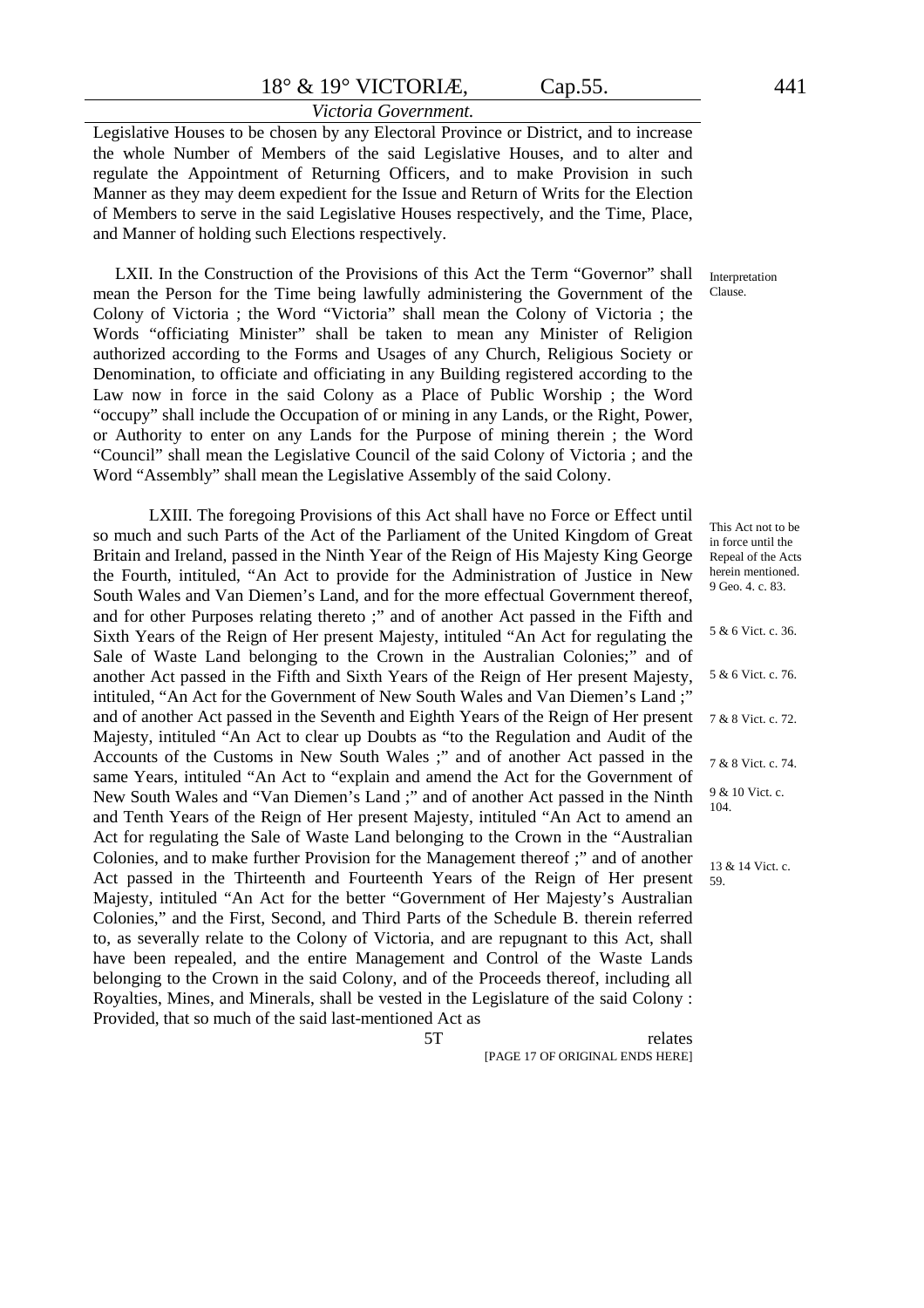# *Victoria Government.*

relates to the Constitution, Appointment, and Powers of the Legislative Council of the said Colony of Victoria shall continue in force until the First Writs shall have issued for the Election of Members to serve in the Legislative Council and House of Assembly, in pursuance to the Provisions hereof, but no longer: Provided, that nothing herein contained shall prevent or be construed to prevent the Fulfilment of any Contract, Promise, or Engagement made by or on Behalf of Her Majesty, with respect to any Lands situate within the said Colony, in any Cases where such Contract, Promise, or Engagement shall have been lawfully made before the Time at which this Act shall take effect within the said Colony.

#### SCHEDULES referred to in the foregoing Act.

#### SCHEDULE A.

I, do declare and testify, that I am duly seised at Law or in Equity of an Estate of Freehold for my own Use and Benefit, in Lands or Tenements, in the Colony of Victoria, of the Value of Pounds Sterling Money, above all Charges and Incumbrances affecting the same ; and further, that the Lands or Tenements out of which such Qualification arises are situate in the Parish of in the County of or reputed County of the Description of which Lands and Tenements are as follow :

And I further declare, that I have not collusively or colourably obtained a Title to or become possessed of the said Lands or Tenements, or any Part thereof, for the Purpose of enabling me to be returned a Member of the Legislative Council of the Colony of Victoria.

#### SCHEDULE B.

I, A.B., do declare and testify, that I am duly seised at Law or in Equity of an Estate of Freehold for my own Use and Benefit, in Lands or Tenements in the Colony of Victoria, of the Value of Pounds Sterling Money, above all Charges and Incumbrances affecting the same ; and further, that the Lands or Tenements out of which such Qualification arises are situate in the Parish of, in the County or reputed County of,

the Descriptions of which Lands and Tenements are as follow :

And I further declare, that I have not collusively or colourably obtained a Title to or become possessed of the said Lands and Tenements, or any Part thereof, for the Purpose of qualifying or enabling me to be returned a Member of the Legislative Assembly of the Colony of Victoria.

#### SCHEDULE C.

I do sincerely promise and swear, that I will be faithful and bear true Allegiance to Her Majesty Queen Victoria, as lawful Sovereign of the United Kingdom of Great Britain and Ireland, and of this Colony of Victoria. So help me GOD.

> SCHE- [PAGE 18 OF ORIGINAL ENDS HERE]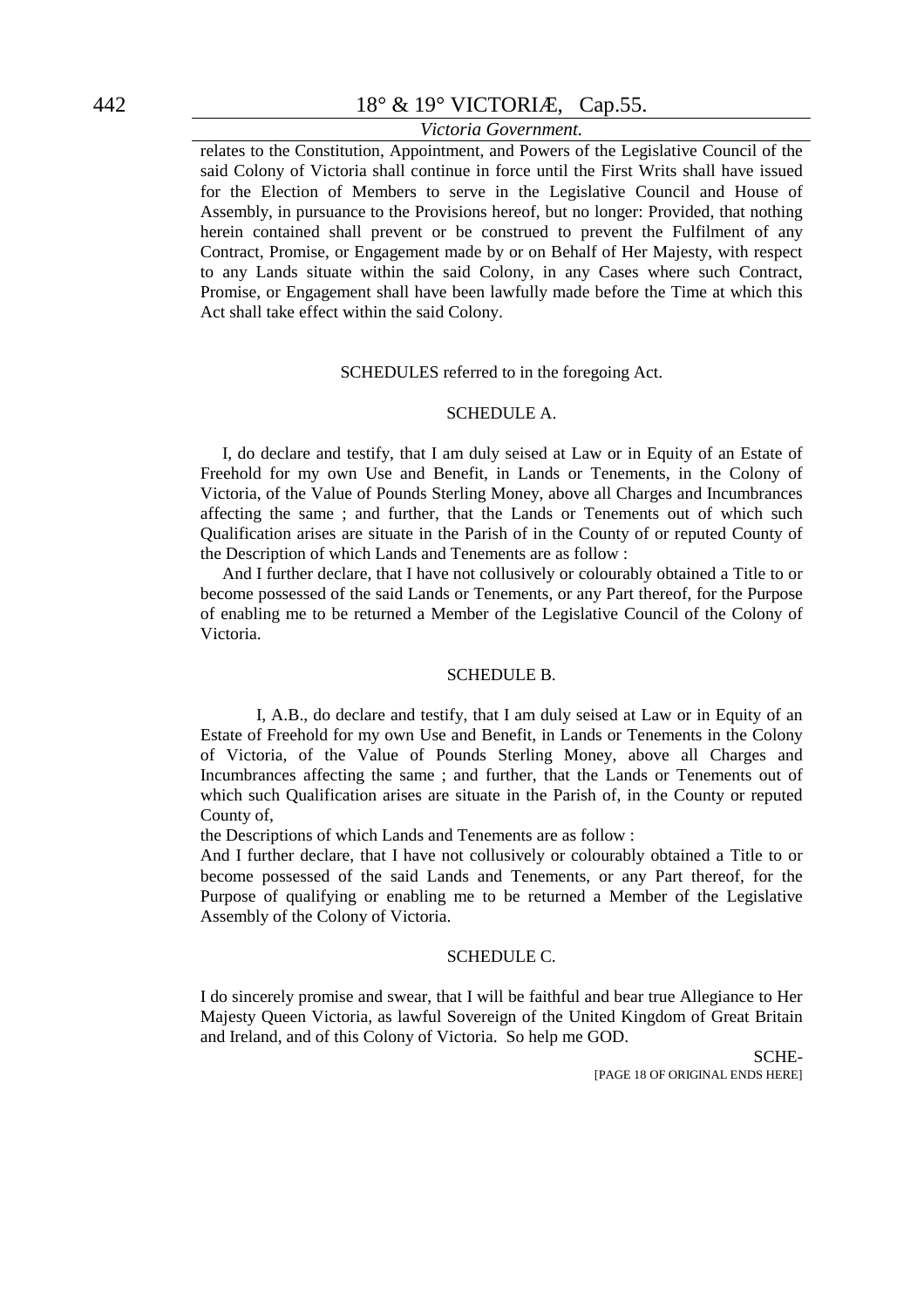*Victoria Government.*

#### SCHEDULE D.

#### PART 1.

|                                                                                                                                                                                                                                                    |                     |  | $\pounds$           |
|----------------------------------------------------------------------------------------------------------------------------------------------------------------------------------------------------------------------------------------------------|---------------------|--|---------------------|
| Governor's Salary<br>Salaries of Staff, Repairs to Government House, travelling and other Expenses                                                                                                                                                 |                     |  | 10,000<br>5,000     |
|                                                                                                                                                                                                                                                    |                     |  | £15,000             |
|                                                                                                                                                                                                                                                    | PART <sub>2</sub> . |  |                     |
| <b>Chief Justice</b>                                                                                                                                                                                                                               |                     |  | 3,000               |
| Three Puisne Judges, at 2,500l. each                                                                                                                                                                                                               |                     |  | 7,500               |
| Master in Equity -                                                                                                                                                                                                                                 |                     |  | 1,500               |
|                                                                                                                                                                                                                                                    |                     |  | £12,000             |
|                                                                                                                                                                                                                                                    | PART 3.             |  |                     |
| Colonial Secretary or Chief Secretary                                                                                                                                                                                                              |                     |  | 2,500               |
| Attorney General, Treasurer, Commissioner of Public Works, Collector of Customs or                                                                                                                                                                 |                     |  |                     |
| Commissioner of Trade and Customs, Surveyor General or Commissioner of Crown Lands and                                                                                                                                                             |                     |  |                     |
| Survey, 2,000l. each<br><b>Solicitor General -</b>                                                                                                                                                                                                 |                     |  | 10,000<br>1,500     |
|                                                                                                                                                                                                                                                    |                     |  | £14,000             |
|                                                                                                                                                                                                                                                    |                     |  |                     |
|                                                                                                                                                                                                                                                    | PART4.              |  |                     |
| Clerk and Expenses of the Executive Council                                                                                                                                                                                                        |                     |  | 1,500               |
| Clerk and Expenses of the Legislative Council                                                                                                                                                                                                      |                     |  | 5,000               |
| Auditor General -                                                                                                                                                                                                                                  |                     |  | 2,000               |
|                                                                                                                                                                                                                                                    |                     |  | £8,500              |
|                                                                                                                                                                                                                                                    | PART 5.             |  |                     |
| Pensions to Officers appointed during good Behaviour                                                                                                                                                                                               |                     |  | £4,000              |
|                                                                                                                                                                                                                                                    | PART <sub>6</sub> . |  |                     |
|                                                                                                                                                                                                                                                    |                     |  |                     |
| Compensation to the present Incumbents who may retire or be released on political Grounds from<br>any of the following Offices, or whose Offices may be abolished :<br>The Colonial Secretary,<br>The Attorney General,<br>The Colonial Treasurer, |                     |  |                     |
| The Collector of Customs,                                                                                                                                                                                                                          |                     |  |                     |
| The Solicitor General,<br>The Surveyor General,                                                                                                                                                                                                    |                     |  | £5,250              |
|                                                                                                                                                                                                                                                    | PART7.              |  |                     |
| Pensions to Persons who may accept responsible Offices, and retire or be released therefrom on                                                                                                                                                     |                     |  |                     |
| political Grounds -                                                                                                                                                                                                                                |                     |  | £4,000              |
|                                                                                                                                                                                                                                                    | PART 8.             |  |                     |
|                                                                                                                                                                                                                                                    |                     |  |                     |
| Public Worship                                                                                                                                                                                                                                     | Total               |  | £50,000<br>£112,750 |
|                                                                                                                                                                                                                                                    |                     |  |                     |

SCHE-

[PAGE 19 OF ORIGINAL ENDS HERE]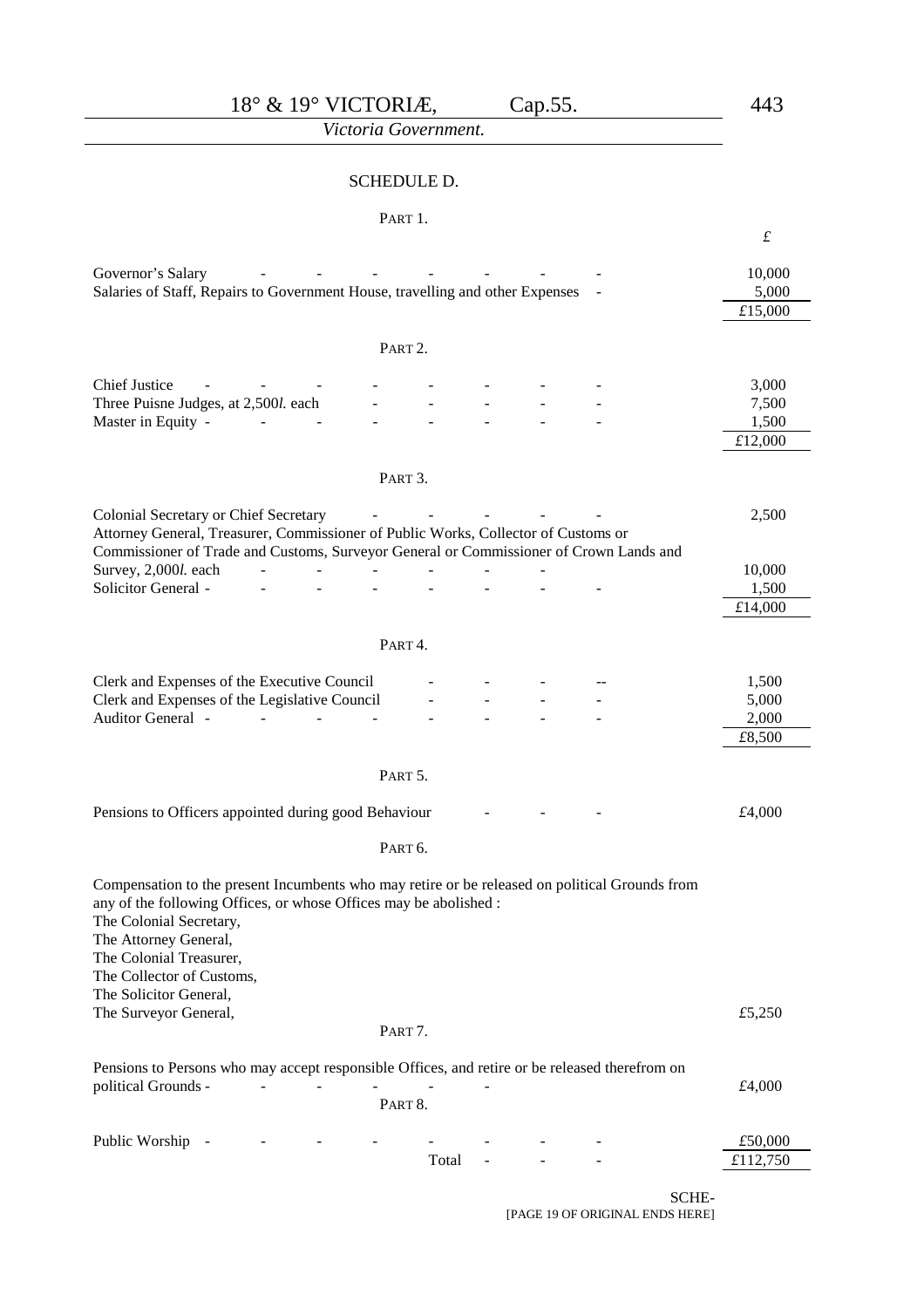#### SCHEDULE E.

#### BOUNDARIES OF THE ELECTORAL PROVINCES OF THE LEGISLATIVE COUNCIL.

#### 1. CENTRAL PROVINCE.

Commencing at a Point on the Coast of Port Phillip Bay, which is the South-eastern Corner of Portion A in Section No. 3, Parish of Cut-paw-paw, bounded on the West by the Section Line bearing due North as far as the North-eastern Corner of Section of No. 16, thence by a Road also bearing North to the North-west Corner of Portion 4 in Section No. 21 ; on the North by a Road running East from lastmentioned Point to the Saltwater River ; thence by a Continuation of said Road to the South-west Corner of Portion 9 in Section No. 5, in the Parish of Doutta Galla ; thence by the sectional Line bearing due East, crossing the Moonee Ponds, the Main Road to Sydney, and the Merri Creek, which sectional Line forms the Southern Boundaries of Portions 91, 90, and 89, in the Parish of Jika Jika, as far as the South-east corner of Portion 89 aforesaid ; on the East by the sectional Line bearing South from the said Point in Portion 89 to the South-western Corner of Portion 113, where it strikes the River Yarra Yarra ; again on the North by the said River Yarra Yarra to the North-western Corner of Portion 59, in the Parish of Boroondara ; thence on the East by the Western Boundary of the said Portion 59 till it strikes the Road running due South to the Yarra Yarra River ; thence by the said Road to the Yarra Yarra River ; by the Course of the said River to the Northeastern Corner of Portion No. 18 in the Parish of Prahran ; thence again on the East by a Road bearing due South from the last-mentioned Point to the Southeastern Corner of Portion No. 32, East of Elsternwick ; on the South by a Road bearing West from the last-mentioned Point till it strikes the Sea Coast ; thence by the Line of Sea Coast crossing the Mouth of the said Yarra Yarra River to the Point of Commencement-

Number of Members of the Legislative Council assigned to and to be returned for each Electoral Province.

Five.

#### 2. SOUTH PROVINCE.

*Including Part of County Bourke and the Counties Evelyn and Mornington.*

PART OF BOURKE:—Bounded on the South-west and West by the Werribee River to its Source in the great dividing Range ; on the North by the great dividing Range from the Source of the Werribee River to that of the Plenty River ; on the East by the Plenty River from its Source to its Confluence with the Yarra Yarra, thence by the Yarra Yarra River upwards to the Confluence of the Deep Creek, thence by the Deep Creek upwards to the point where the Main Stream commences to run in a North-easterly Direction, thence by a Line South Two Miles Fifty-eight Chains from the aforesaid Bend to Dandenong Creek,

> thence [PAGE 20 OF ORIGINAL ENDS HERE]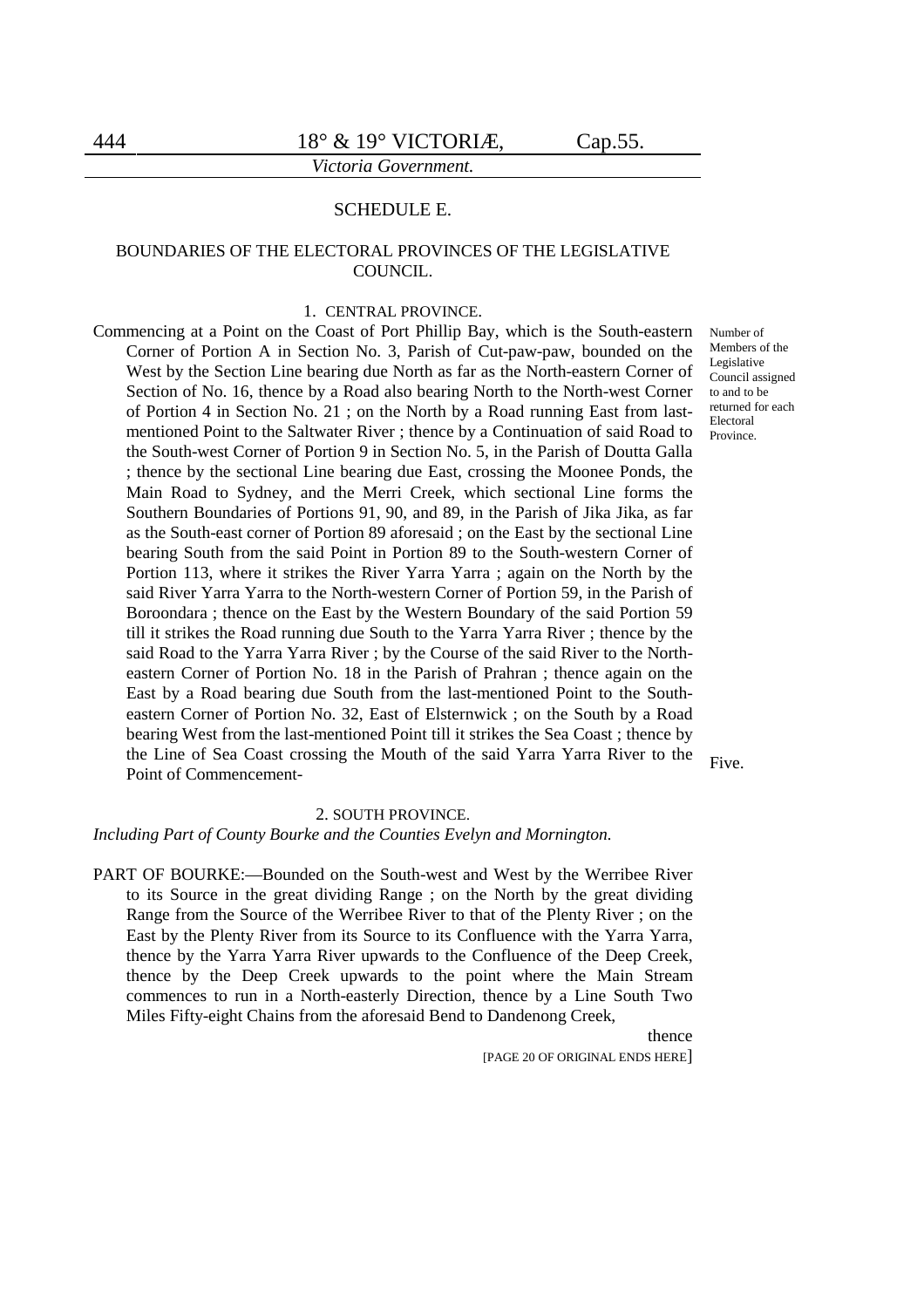thence by that Creek downward to the Carrum Swamp ; on the South by the Carrum Swamp and Mordialloc Creek to its Embouchure at the Long Beach below Ben Ben Gin, and on the Remainder of the South by the Shores of Port Phillip Bay to the Mouth of the Werribee River aforesaid, excluding the Country comprised within the Boundaries of the Central Province.

- EVELYN :—Bounded on the West by Part of the Eastern Boundary of the County of Bourke, namely, first by the River Plenty from its Source to the River Yarra Yarra, thence by the River Yarra upwards to the Confluence of the Deep Creek, thence by that Creek upwards to the Range between the Yarra Yarra and the Dandenong Creek ; on the South-east and North by the Range forming the Basin of the River Yarra Yarra.
- MORNINGTON :—Bounded on the North by Part of the Southern Boundary of the County of Evelyn, being the dividing Range from the Source of the Buneep Buneep River to the Head of the Deep Creek, thence by that Creek to the Point where the main Stream commences to run in a North-west Direction ; on the West by a Line South Two Miles Fifty-eight Chains from the aforesaid Bend to Dandenong Creek, thence by that Creek downwards to the Carrum Swamp, by that Swamp and the Mordialloc Creek to its Embouchure at the Long Beach below Ben Ben Gin, thence by the Shores of Port Phillip Bay to Point Nepean ; on the South-west and South, by the Sea Coast from Point Nepean to Cape Patterson ; and on the East by a Line North from Cape Patterson to the Warringrin Range, thence along the said Range in a northerly Direction to the North of the Buneep Buneep River, and by that River to its Source in the dividing Range, including French and Phillip Island and the small Islands in Western Port Bay- -

---- 3. SOUTH WESTERN PROVINCE. *Including the Counties of Grant, Grenville, and Polwarth.*

GRANT :—Bounded on the East by the Western Boundary of the County of Bourke, being the Werribee River from its Mouth to its Source in the great dividing Range ; on the North by the great dividing Range, extending from the Source of the Werribee River to that of the Yarrowee River ; on the West and South-west by the Yarrowee River to its Confluence with the Barwon River, thence by the Barwon River upwards to a Creek in H. Hopkins' purchased Land, by this Creek upwards and a Line Bearing South-east across the dividing Range to the Head of the Salt Creek, Two Miles Forty-eight Chains, thence by the Salt Creek to the Sea Coast North of Point Roadknight ; on the South by the Sea Coast, and on the Remainder of the East by the Waters of Port Phillip to the Mouth of the Werribee River, including the small Islands near the Channels at the Mouth of Port Phillip and those of Geelong Bay.

5U GRENVILLE :- [PAGE 21 OF ORIGINAL ENDS HERE]

Number of Members of the Legislative Council assigned to and to be returned for each Electoral Province.

Five.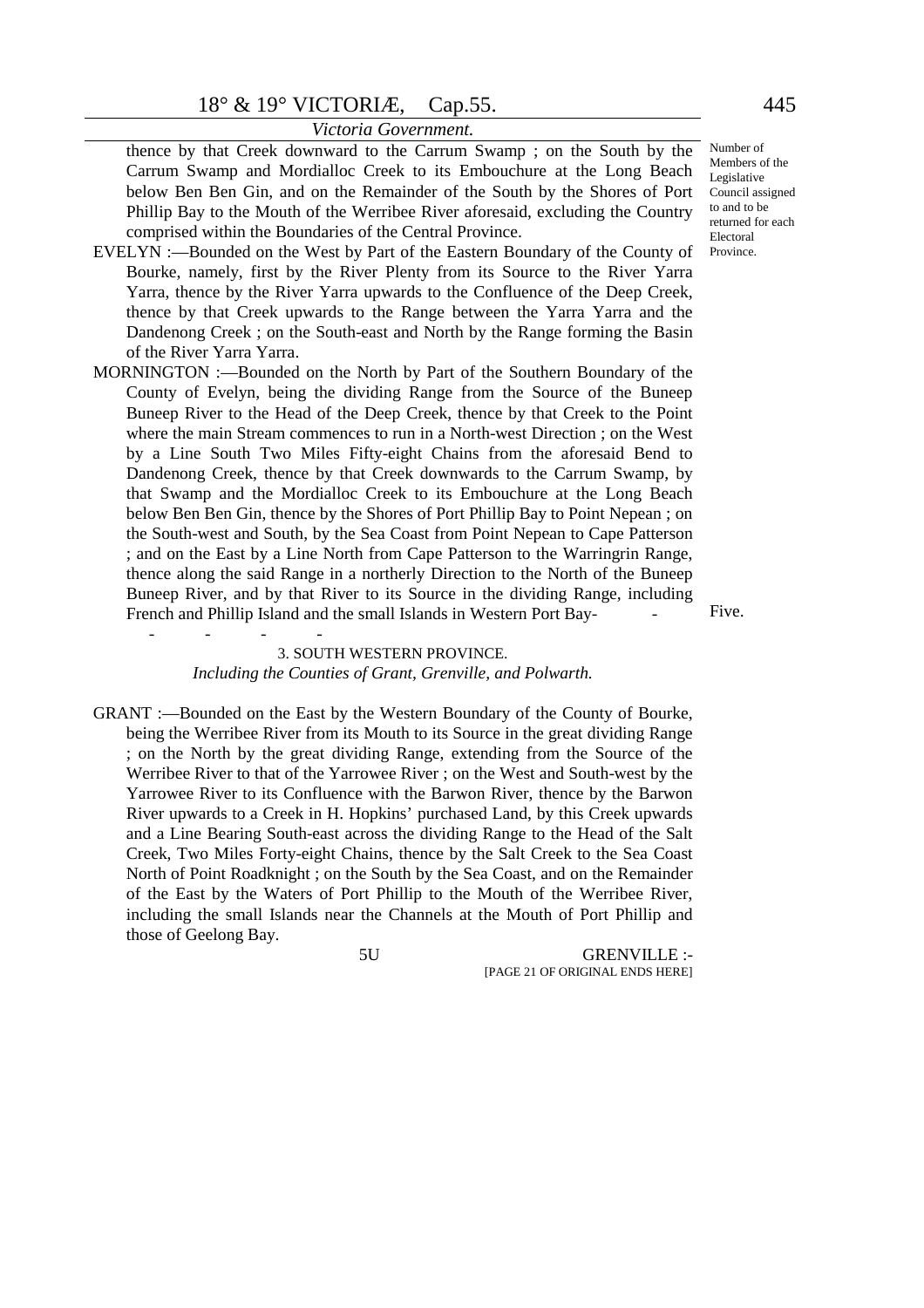# *Victoria Government.*

- GRENVILLE :—Bounded on the West by the Eastern Boundary of the County of Hampden, namely, a Line southerly from Emu Creek to Gnarkeet Ponds, thence by the Gnarkeet Ponds to Lake Korangamite, thence by the Western Shore of that Lake to a Point East of Lake Pormbeet; on the South by Part of the Northern Boundary of the County of Heytesbury and the Northern Boundary of the County of Polwarth, namely, the Southern Shore of Lake Korangamite, thence on the East Line from Lake Korangamite to the North End of Lake Colac, thence by the North Shore of Lake Colac to the Point due West from the Source of Birregurra Creek, and from that Point by a Line East to the Source of Birregurra Creek, thence by that Creek downwards to its Confluence with the Barwon ; on the East by the River Barwon to its Confluence with the Yarrowee River, thence by the Yarrowee River up to its Source in the great dividing Range; and on the North by Part of the great dividing Range to the Source of Burrambeet Creek, thence by that Creek and the Southern Shores of Lake Burrambeet to the Point where Bailie's Creek leaves the Lake, by Bailie's Creek to its Confluence with Emu Creek, thence by Emu Creek down to the Point North of the Source of Gnarkeet Ponds aforesaid.
- POLWARTH:—Bounded on the West by the Eastern Boundary of the County of Heytesbury, namely, the Gellibrand River upwards to its Source, thence by the Range to the Head of the Pirron Yalloack Creek, by this Creek to Lake Korangamite ; on the North by the South-eastern Shore of Lake Korangamite, and an East Line from Lake Korangamite to the North End of Lake Colac ; thence by the North Shore of Lake Colac to the point due West from the Source of the Birregurra Creek, from that Point by a Line East to the Source of the Birregurra Creek ; thence by the Birregurra Creek to its Confluence with the River Barwon, thence following the Source of the River Barwon to a Creek in H. Hopkins's purchased Land ; on the North-east by this Creek upwards, and a Line across the dividing Range to the Head of the Salt Creek, bearing South-east Two Miles Forty Chains, thence by the Salt Creek to the Sea Coast North of Point Roadknight ; and on the South-east and South by the Sea Coast to the Mouth of the Gellibrand River -

#### 4. WESTERN PROVINCE.

*Including the Counties of Ripon, Hampden, Heytesbury, Villiers, Normanby, Dundas, and Follett.*

RIPON:—Bounded on the West by the Grampian Range (which divides the Waters of the Wimmera and Glenelg Rivers from those of the River Hopkins) to the rocky Extremity near Mount Abrupt ; on the South by a Line easterly to the Source of the First Creek which joins the River Hopkins above Wiselaskie's

Station [PAGE 22 OF ORIGINAL ENDS HERE]

Number of Members of the Legislative Council assigned to and to be returned for each Electoral Province.

Five.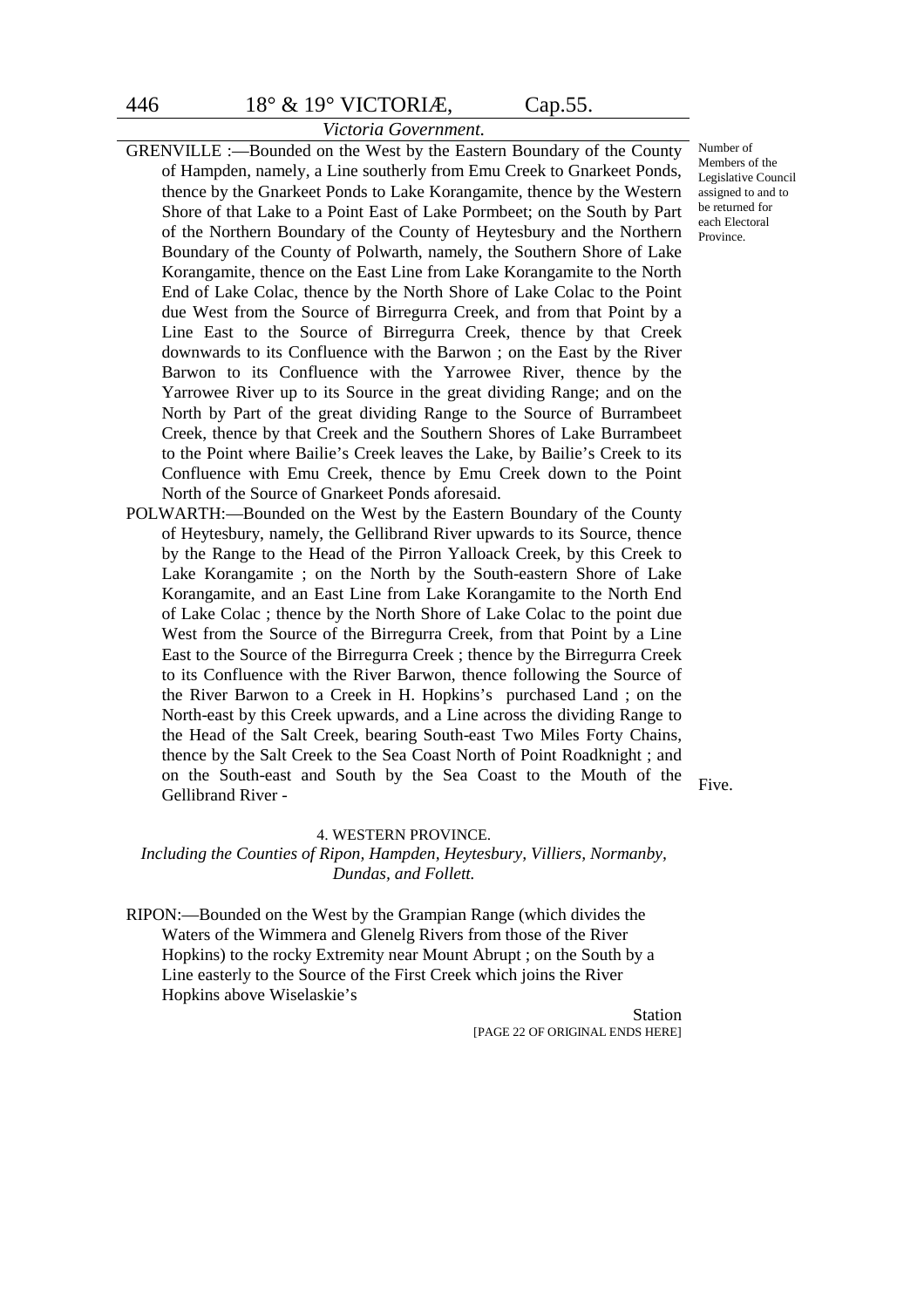#### *Victoria Government.*

Station on the Western Side, and by that Creek to the River Hopkins, thence by a Line East to Lake Boloke, thence by the Southern Shores of Lake Boloke to the Mouth of the Prackmingerrin Creek, and by that Creek upwards to a Point where a great Bend of the Creek turns Northward, thence by Line to a Point where Emu Creek about One Mile below, and to the West of the Confluence of Broken Creek ; on the South-east and East by Emu Creek to the Confluence with Bailie's Creek, by Bailie's Creek to Lake Burrumbeet, the Southern Shores of Lake Burrumbeet and Burrumbeet Creek to its Source in the great dividing Range ; and on the North by the great dividing Range to the Western Boundary aforesaid.

- HAMPDEN :- Bounded on the West by the River Hopkins upwards, from the Confluence of the Emu Creek to the Point opposite the Mouth of the small Creek above Wiselaskie's Station, dividing it from the County of Villier's ; on the North by the Southern Boundary of the County of Ripon, being a Line East from the Confluence of the Creek near Wiselaskie's Station already mentioned to Lake Boloke, then by the Southern Shore of Lake Boloke to the Mouth of the Prackmingerrin Creek, then by that Creek upwards until it reaches a Spot where it forms a great Bend to the Northward, from that Point by a Line in a south-easterly Direction to Emu Creek about One Mile below, and Westward of, the Mouth of Broken Creek, thence by Emu Creek to the Point North of the Source of Gnarkeet Ponds; then on the East by the West Boundary of the County of Grenville, viz. :- First, by a Line southerly to the Source of Gnarkeet Ponds, then by Gnarkeet Ponds to Lake Korangamite, and thence by the West Shore of Lake Korangamite to a Point East of Lake Pormbeet ; and on the South by a direct Line t the North End of Lake Pormbeet, and form the North end of Lake Pormbeet to the nearest part of Emu Creek, and thence by Emu Creek to its confluence with the River Hopkins.
- HEYTESBURY :—Bounded on the North-west and North by Part of the Eastern Boundary of the County of Villiers and the Southern Boundary of the County of Hampden, being the Hopkins River from its Estuary to the Confluence of the Emu Creek, and a Line easterly to the North End of Lake Burrumbeet, thence by a Line East to Lake Korangamite, by the Southern Shore of that Lake to the Mouth of the Pirron Yalloak Creek; on the East and South-east by the Pirron Yalloak Creek to its Source, thence by a Range to the Head of the Gellibrand River, by the Gellibrand River to the Sea coast ; and on the South-west and West by the Sea Coast to the Estuary of the Hopkins River.
- VILLIERS :—Bounded on the West by a Line due South from the Grange Burn to the Mouth of the Swamp Creek, thence by this Creek upwards to its Source by a Line to the Head of the Western Branch of the River Shaw, thence by the West Branch of the River Shaw to the Sea ; on the South by the

Sea [PAGE 23 OF ORIGINAL ENDS HERE] Number of Members of the Legislative Council assigned to and to be returned for each Electoral

Province.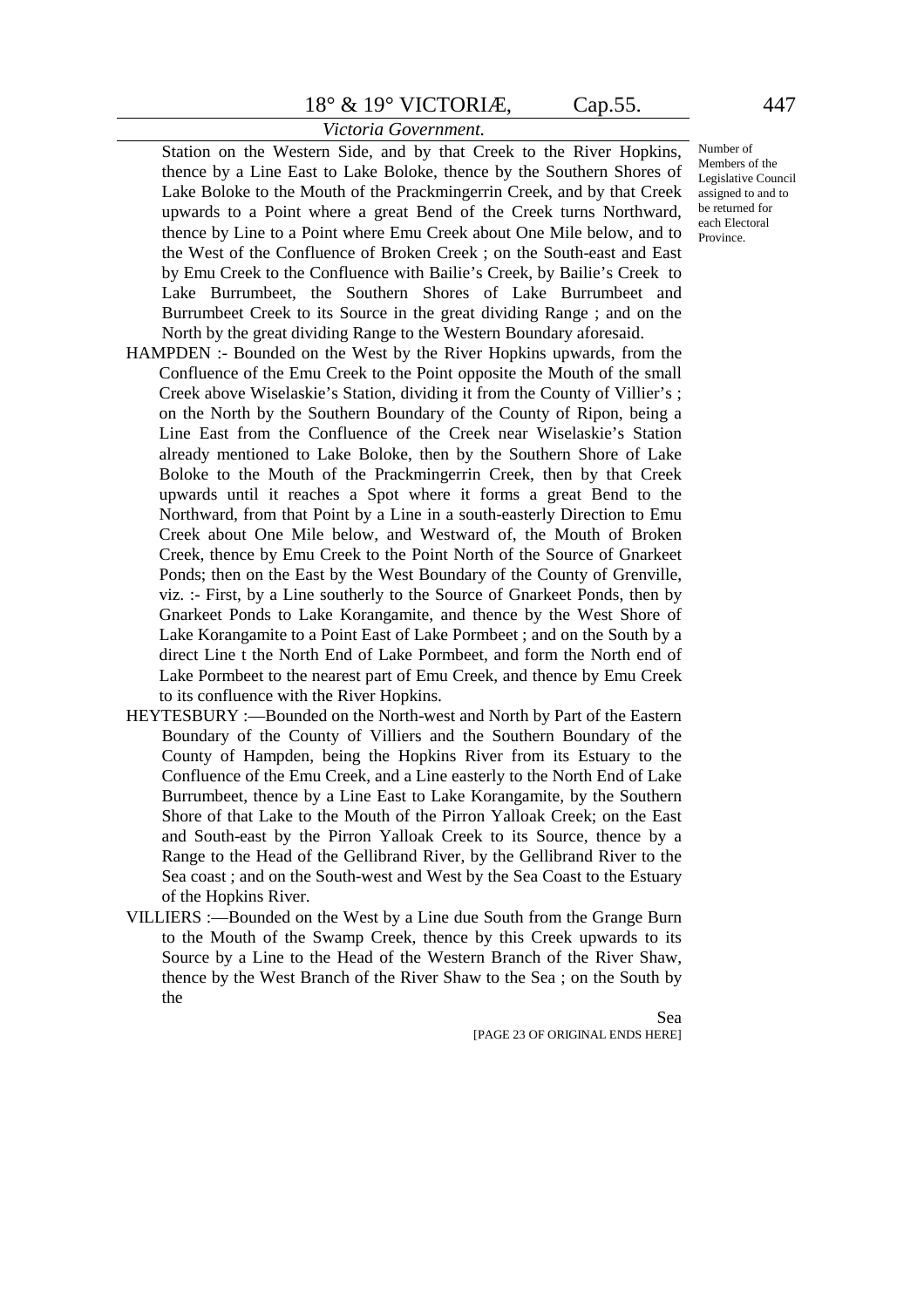Sea to the Entrance of the River Hopkins ; on the East by the said River Hopkins to the Confluence of the Creek above Wiselaskie's Station, and by that Creek to its Source ; on the North by a Line Westward from the Source of the last-named Creek to the rocky Extremity of the Grampians near Mount Abrupt, thence by the principal Range of the Grampians to Mount Sturgeon, and by a Line south-westerly to the North-east Corner of the County of Normanby at the Grange Burn, including all the Islands at Port Fairy.

- NORMANBY :—Bounded on the North by the Grange Burn and Wannon River, until the latter joins the Glenelg River ; on the West by the Glenelg River until it reaches the Sea; on the South by the Seashore to the Mouth of the Shaw River ; and on the East by the Western Branch of the Shaw River to its Source, thence a Line northerly to the Source of the Swamp Creek, by that Creek to where it empties itself into the Mount Napier Swamp, and thence by a Line due North Six Miles Fifteen Chains to the Grange Burn, including the Lawrence and Lady Julia Percy's Islands.
- DUNDAS :—Bounded on the West and North by the Glenelg River upwards from the Confluence of the Wannon to its Source between the Victoria Range and Grampians, near Mount William ; on the East by the Grampians to its rocky Extremity near Mount Abrupt, thence to Mount Sturgeon and by a Line crossing the Wannon River to the North-east Corner of the County of Normanby at the Grange Burn ; and on the South by the Grange Burn and the Wannon River to its Confluence with the Glenelg.
- FOLLET :— Bounded on the West by the One hundred and forty-first Meridian, being the Line dividing the Colony of Victoria from South Australia ; on the South and East by the Glenelg River upwards to its Confluence with Power's Creek ; and on the North-east and North by Power's Creek to its Source, thence a Line Westward to the Head of Mosquito Creek, and by that Creek to the Boundary Line.

Five.

#### 5. NORTH-WESTERN PROVINCE.

*Including the Counties of Talbot and Dalhousie, and the Pastoral District of the Wimmera and of the Loddon, except the proposed County of Rodney.*

TALBOT :—Bounded on the North-west and North by the South-western B ranch of the Loddon River from its Source near Mount Cole to its Confluence with the main Stream ; thence by the Loddon River upwards to the Confluence of Mount Alexander Creek, by this Creek to its Source under Mount Alexander, thence by Mount Alexander Range to the Head of Myrtle Creek, and by this Creek to its Confluence with the Coliban River ; on the East by the Coliban River upwards to its Source, being Part of the Western Boundary of the County

> of [PAGE 24 OF ORIGINAL ENDS HERE]

Number of Members of the Legislative Council assigned to and to be returned for each Electoral Province.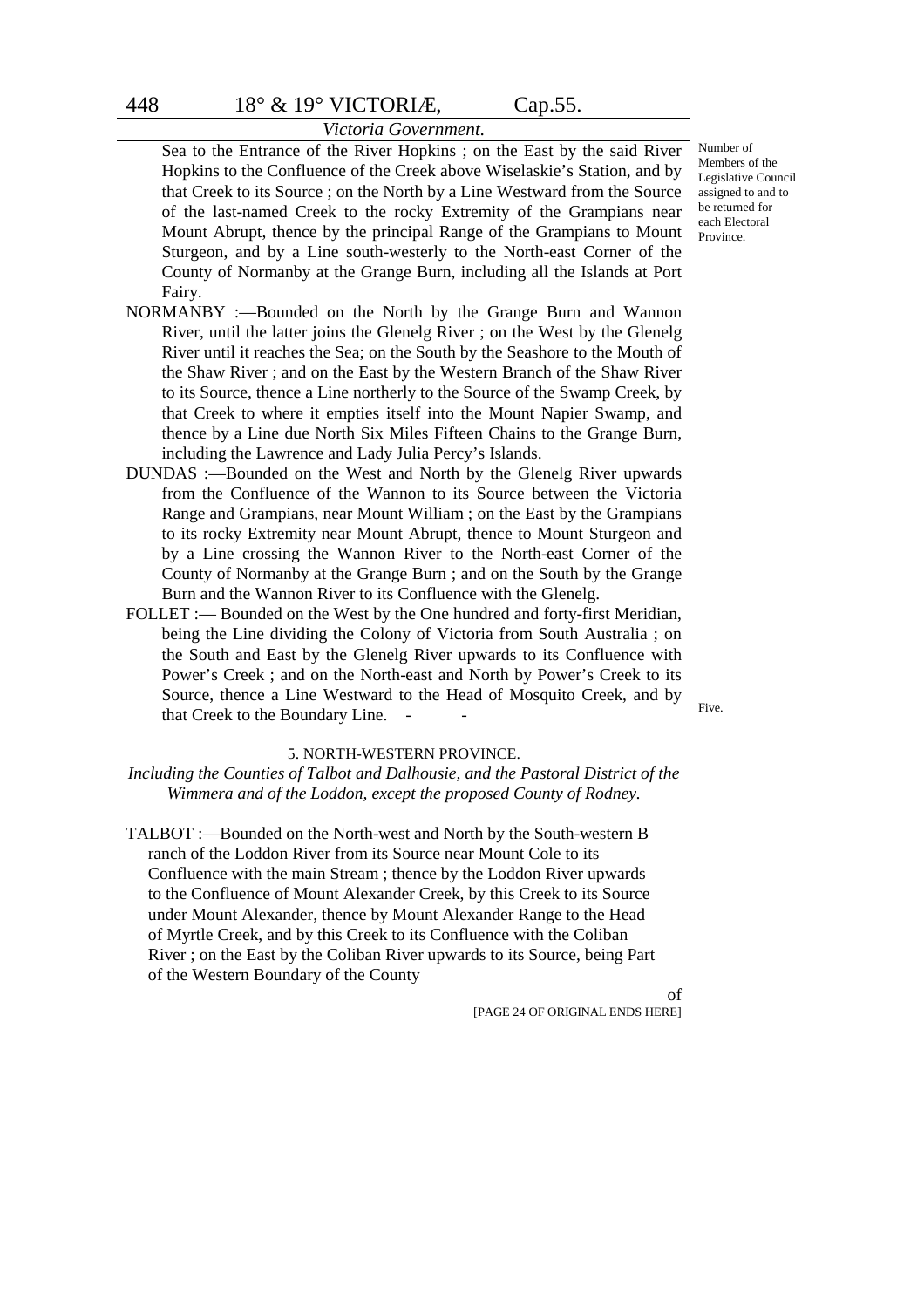of Dalhousie ; and on the South by the great dividing Range to the Source of the South-western Branch of the Loddon River near Mount Cole.

- DALHOUSIE :—Bounded on the West by the River Coliban from its Source in the great dividing Range to its Confluence with the Campaspe River, and by the Campaspe River down to the Confluence of Mount Ida Creek; on the North by Mount Ida Creek to its Source near Mount Ida, by the dividing Range to the Source of Sandy Creek, and by the Sandy Creek to Goulbourn River ; on the East by the Goulbourn River upwards until it joins the Dabyminga Creek, and by that Creek to its Source in the dividing Range ; and on the South by the great dividing Range.
- WIMMERA :—Bounded on the East by a Line from Mount Cole to the Source of the Avoca River, thence by the Avoca River to Lake Bael Bael, thence by a Line due North to the River Murray ; on the North by the River Murray to the South Australian Frontier ; on the West by the South Australian Frontier South to Mosquito Creek ; on the South by Mosquito Creek to its Head, thence by a Line to the Source of Power's Creek, by Power's Creek to its Junction with the Glenelg River, by this River to its Source between the Victoria Range and the Grampians near Mount William, and by the dividing Range easterly to Mount Cole.
- LONDON :- Bounded on the South by Part of the Counties of Dalhousie, Talbot, and Ripon, from the Campaspe River to the Source of the Avoca River ; on the West by the Avoca River to Lake Bael Bael, and thence by a Line due North to the River Murray ; on the North and North-east by the River Murray ; and on the East by the Campaspe River to the Point of Five.Commencement - - - -

#### 6. EASTERN PROVINCE.

*Including the County of Anglesey, the proposed County of Rodney, and the Pastoral Districts of the Murray and Gipps' Land.*

ANGLESEY :—Bounded on the West by Part of the Eastern Boundary of the County of Dalhousie, namely, from the River Goulbourn upwards from the Confluence of Hughes' Creek, to the Confluence of the Dabyminga Creek, thence by the Dabyminga Creek upwards to its Source in the great dividing Range ; on the South by the great dividing Range to the main Source of the River Goulbourn ; on the East by the Range dividing the Waters of the main Source of the River Goulbourn and Big Rivers from those of the Rubicon and Snod-pon-dock Creek, Northward to Mount Torbrick, thence by Jerusalem Creek to its Confluence with the River Goulbourn, thence by the River Goulbourn downwards to the Confluence with the Devil's River, thence by the Devil's River and its North-west Arm to the dividing Range between the last-named Arm and Septimus Creek ; and on the North by

> that [PAGE 25 OF ORIGINAL ENDS HERE]

Number of Members of the Legislative Council assigned to and to be returned for each Electoral Province.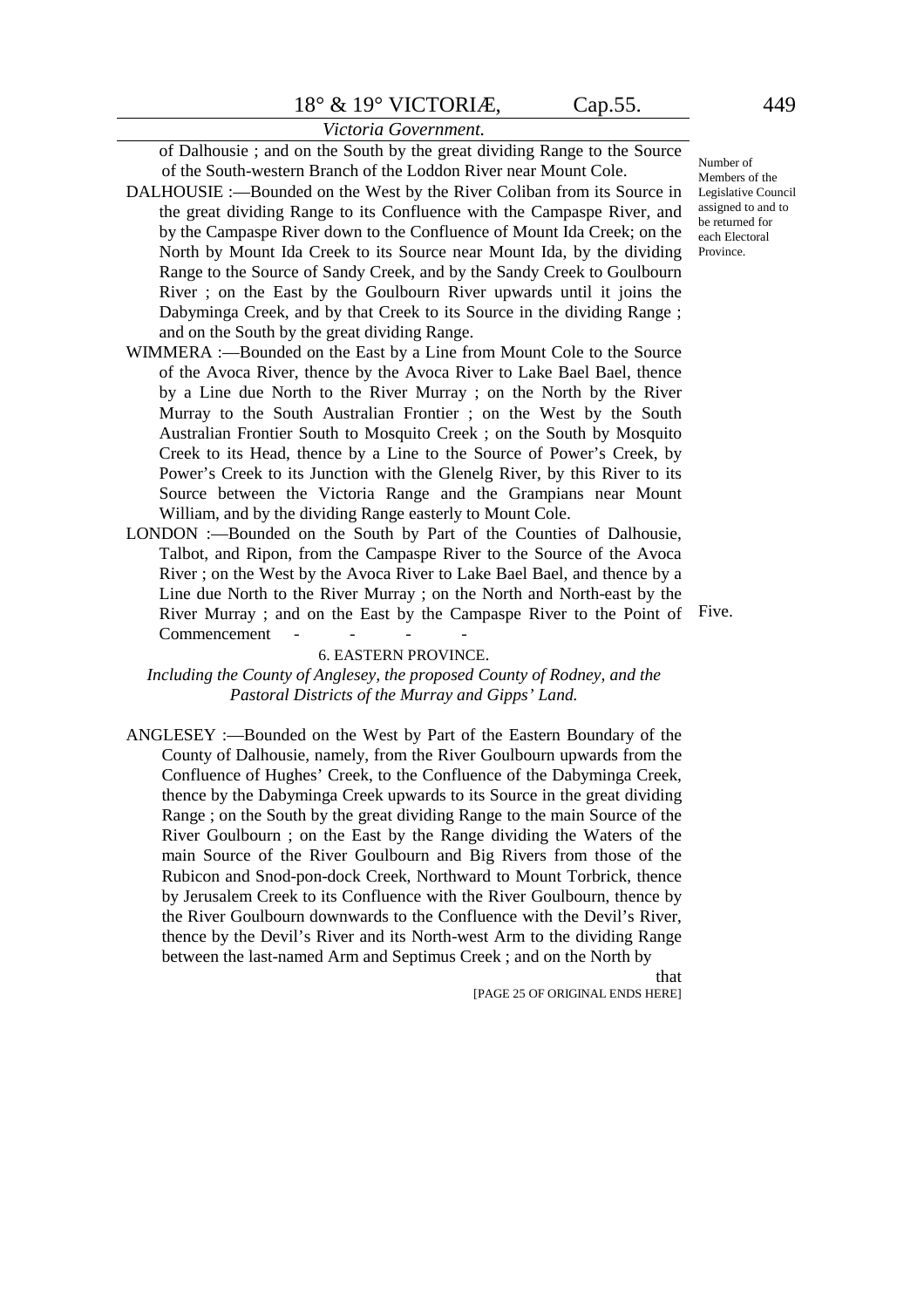that Range to the Source of Hughes' Creek, thence by Hughes' Creek down to its Confluence with the River Goulbourn.

- RODNEY :—Commencing at the Confluence of the Rivers Campaspe and Coliban, thence by a Line south-easterly to the M'Ivor or Patterson's Creek, above John Hunter Patterson's Sheep Station, thence by a Line north-easterly to the Confluence of Hughes' Creek with the River Goulbourn, and by that River to the Murray, thence by the River Murray to its Confluence with the River Campaspe, and by the River Campaspe upwards to the Confluence of the Rivers Campaspe and Coliban aforesaid.
- MURRAY :—Bounded on the South and West by the Counties of Evelyn and Anglesey, and the River Goulbourn to its Junction with the Murray ; on the North and North-east by the River Murray, and on the South-east by the dividing Range (Alps).
- GIPPS' LAND :—Bounded on the South and East by the Sea ; on the North by a Line running in a westerly Direction from Cape Howe to the Source of the nearest Tributary of the Murray and the Australian Alps ; again, on the West by the Alps and the Counties of Evelyn and Mornington

------

#### SCHEDULE F.

#### LEGISLATIVE ASSEMBLY. BOUNDARIES OF THE ELECTORAL DISTRICTS.

#### 1. ELECTORAL DISTRICT OF MELBOURNE.

Commencing at a Point in the Yarra Yarra River due South from the Southwestern Angle of Gisborne Street, thence to Gisborne Street, and by the Western Side of that Street to Victoria Parade, thence by the South Side of Victoria Parade to the Western Side of Nicholson Street, thence by the said Western Side of Nicholson Street Northwards to the Boundary Line of the Corporate Limits of Melbourne, thence by the last-mentioned Boundary Line bearing West to the Moonee Ponds, by the said Moonee Ponds downwards to the Site of Main's Bridge, thence by a Line bearing South to the Yarra Yarra River, and on the South by the Yarra Yarra River to the Five commencing Point -

#### 2. ELECTORAL DISTRICT OF SAINT KILDA.

Bounded on the East by a Road bearing North from the South-east Angle of Portion No. 32, East of Elsternwick, to the Yarra Yarra River ; on the North by the Yarra Yarra River to Prince's Bridge ; on the West by a Road bearing South-west to the Northern Angle of Section No. 46 ; thence by Fitz Roy Street, St. Kilda, to the Sea Coast ; thence by the Sea Coast and a Road bearing East, South of Elsternwick, to the commencing Point -

------

Two

#### 3. ELECTORAL

Number of Members of the Legislative Council assigned to and to be returned for each Electoral Province.

Five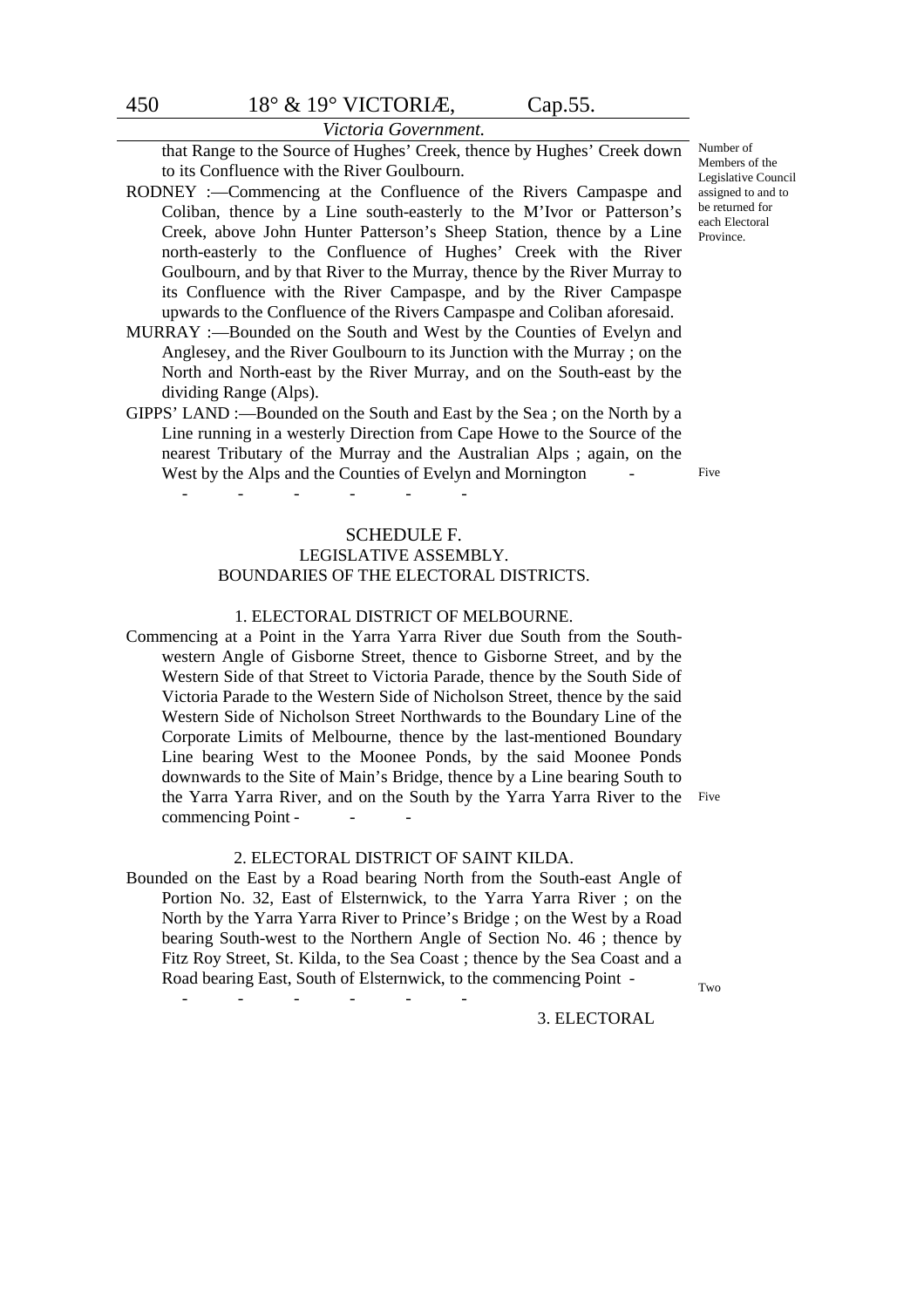#### *Victoria Government.* 3. ELECTORAL DISTRICT OF COLLINGWOOD.

Commencing at the Junction of Nicholson Street and Victoria Parade, thence by the Western side of Nicholson Street to the Northern Boundary of the Corporate Limits of Melbourne, thence on the North by the said Boundary Line bearing East to the Merri Merri Creek, thence by the Merri Merri Creek to its Junction with the Yarra Yarra River, thence by the Yarra Yarra River to the South-east Corner of Section No. 63, Parish of Jika Jika, thence by a Line West to Victoria Street, and thence on the South by the Northern Side of Victoria Street and Victoria Parade to the commencing Point

#### 4. ELECTORAL DISTRICT OF SOUTH MELBOURNE.

Bounded on the North by the Yarra Yarra River, from its Junction with the Saltwater River to Princes' Bridge, on the East by the Road bearing Southeast to the Northern Angle of Section No. 46, St. Kilda, thence by Fitz Roy Street to the Sea Coast, thence by the Sea Coast to the Yarra Yarra River, and by the said River to its Junction with the Saltwater River, being the commencing Point -

#### 5. ELECTORAL DISTRICT OF RICHMOND.

Commencing at a Point on the Yarra Yarra River due South from the Southeastern Angle of Gisborne Street; bounded on the West by a Line due North to the said Angle; thence by the East Side of Gisborne Street to Victoria Parade; thence by the Southern Sides of Victoria Parade and Victoria Street, and a Prolongation of that Line to the Yarra Yarra River; on the East and South by the Yarra Yarra River to the commencing Point - -----

#### 6. ELECTORAL DISTRICT OF WILLIAMSTOWN.

Commencing on the Sea Coast at the South-east Angle of Portion A. Section 3, Parish of Cut-paw-paw ; bounded on the West by a Line bearing North to the Stoney Creek, thence by the Stoney Creek to the River Yarra Yarra ; by the River Yarra Yarra to the Sea ; thence by the Sea Coast to the One commencing Point -

#### 7. ELECTORAL DISTRICT OF BRIGHTON.

Commencing on the Sea Coast at the South-west Angle of Section 25, Parish of Moorabbin, thence by a Line East to the South-east Angle of Section 55 ; on the East by a Line bearing North, being the Parish Boundary from the said Point to the North-east Angle of Section 63 ; on the North by the Road bearing West to the Sea Coast, and on the West by the Sea Coast to the commencing Point -

#### 8. ELECTORAL DISTRICT OF GEELONG.

Bounded by a Line drawn from the Point on the Eastern Shores of Corio Bay, near Point Henry, at a Distance of Two Miles

> from [PAGE 26 OF ORIGINAL ENDS HERE]

Number of Members of the Legislative Assembly assigned to and returned for each Electoral District.

Two

One

Two

One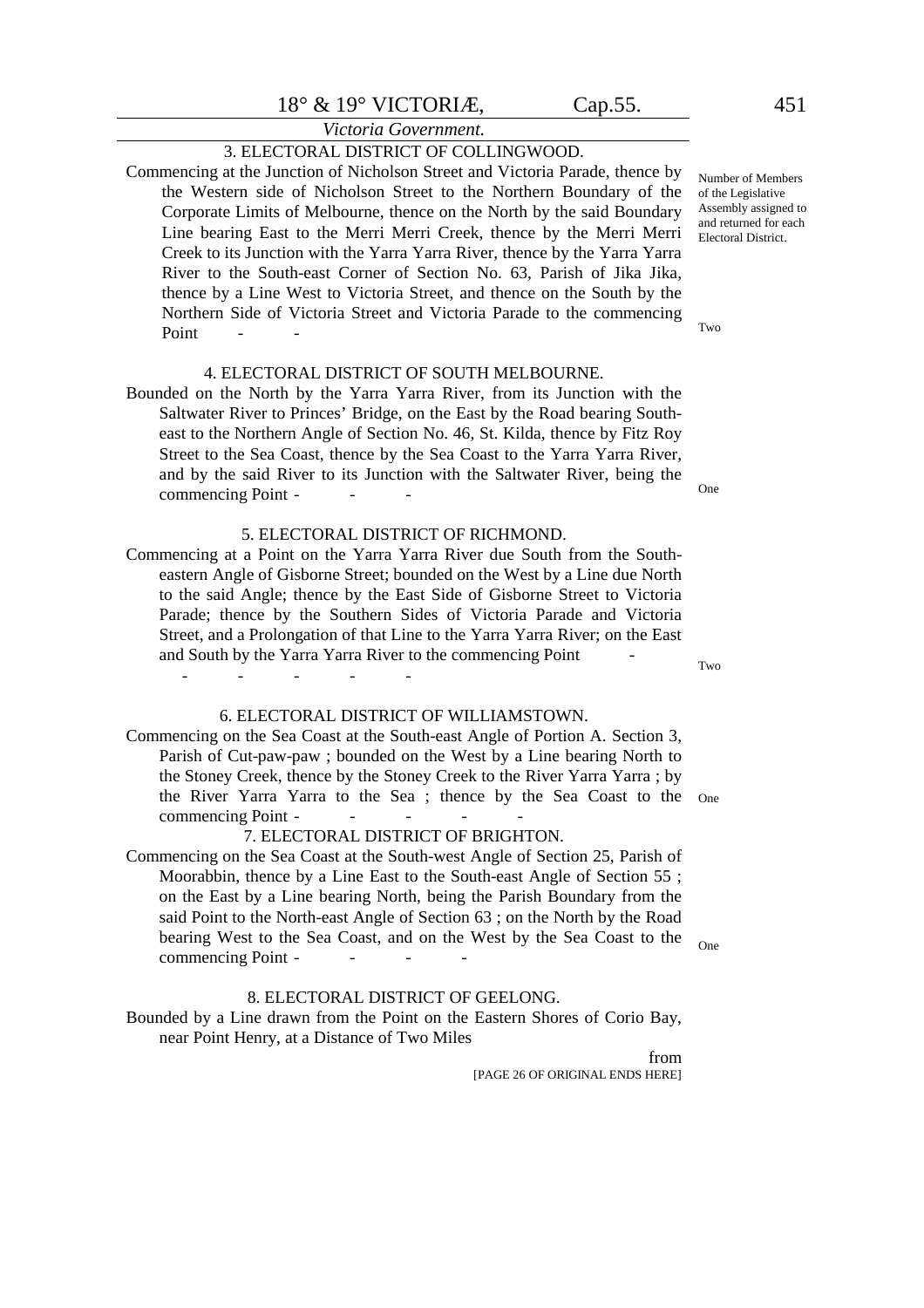from the North-east Angle of the Township of Geelong, as a Centre bearing southerly to a Point bearing East from the said Angle ; thence by a Line South, crossing a small Portion of Corio Bay, parallel with and at a Distance of Two Miles from the Eastern Boundary of the said Township to a Point bearing East from the South-east Angle of the said Township of Geelong ; thence by a Line drawn westerly, at a Distance of Two Miles from the Southern Boundary of the said Township , crossing the Barwon River and the Wauru Chain of Ponds to a Point Two Miles West of the South-west Angle of the said Township; thence by a Line drawn at a Distance of Two Miles from the North-west Angle of the Township, as a Centre, to the Western Shore of Corio Bay, near Cowie's Creek ; and also to include the remaining Portion of the Reserve at Point Henry, and the Reserve at the Junction of the Marrabool with the River Barwon -

#### 9. ELECTORAL DISTRICT OF PORTLAND.

Commencing at a Point on the Beach bearing East Eight Chains from the North Angle of Allotment No. 31 of Northern Suburbans, and bounded on the North by a Line bearing West 65 Chains ; on the West by a Line bearing South 233 Chains 34 Links ; on the South by a Line bearing East to the Sea Coast, and by the Sea Coast northerly to the Point of Commencement

#### ------- 10. ELECTORAL DISTRICT OF BELFAST.

Commencing at a Point on the Sea Coast bearing South 7 Degrees 30 Minutes West, 16 Chains 25 Links from the South-west Angle of Section No. 15, Township of Belfast, and bounded on the West by a Line bearing North 62 Chains ; on the North by a Line bearing East 45 Chains 25 Links ; again on the West by a Line bearing North 3 Chains 75 Links to the River Moyne, by that River to its Mouth, and by the Sea Coast to the Point of Commencement ; also that Portion commencing at the South-west Angle of Section A, Parish of Belfast, and bounded on the North-east by a Line bearing North-west 15 Chains to the Moyne Saltwater Lagoon, by that Lagoon and the River Moyne to its Mouth, and by the Sea Coast northerly to the last-mentioned Point of Commencement

#### 11. ELECTORAL DISTRICT OF WARRNAMBOOL.

Commencing at a Point on the River Hopkins, being the South-western Angle of Section 1, Parish of Wangoom, and bounded on the East by a Line bearing North 20 Chains ; on the North by a Line bearing West to the Merri River ; on the West and South-west by the Merri River to its Mouth ; on the South by the Sea Coast of Warrnambool Bay, from the Mouth of the said River to that of the River Hopkins, and thence to the Point of Commencement

------

----

 12. ELECTORAL [PAGE 27 OF ORIGINAL ENDS HERE] Number of Members of the Legislative Assembly assigned to and returned for each Electoral District.

Four

Two

One

One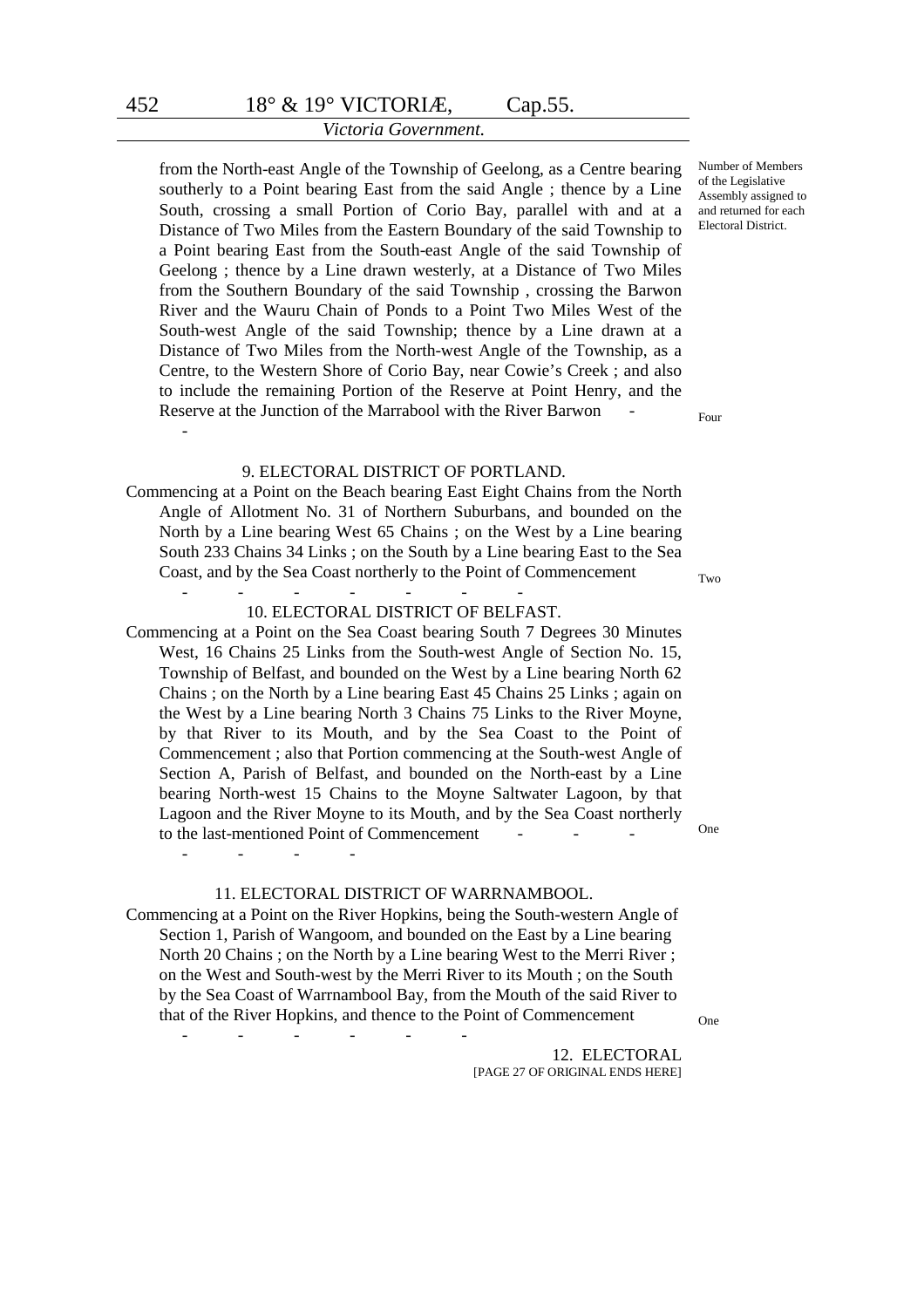*Victoria Government.*

#### 12. ELECTORAL DISTRICT OF COLAC.

Commencing at the South-west Angle of Section 17, in the Parish of Nalangil, bounded on the West by a Line North to the North-west Angle of Section 17, in the Parish of Warrion ; on the North by a Line East from the last-mentioned Point to the North-east Angle of Section 9, in the Parish of Irrewarra ; on the East by a Line, South from that Point to the South-east Angle of Section 2, in the Parish of Elliminyt ; and on the South by a Line West from that Angle to the point of Commencement

#### 13. ELECTORAL DISTRICT OF KILMORE.

Commencing at a Point on the Eastern Branch of the Korkarruc Creek, Two Miles 55 Chains South of its Junction with the main Stream, and bounded on the North by a Line East from the said Point to Dry Creek ; on the East by the Western Branch of the Dry Creek to its Source, thence by a Line South to the Boundary of the County of Bourke ; on the South by the said Boundary to the Source of the Eastern Branch of the aforesaid Korkarruc Creek, and on the West by that Eastern Branch to the commencing Point -

14. ELECTORAL DISTRICT OF THE KYNETON BOROUGHS.

- KYNETON, CARLSRUHE, AND PART OF MALMESBURY :— Commencing at the South-east Angle of Section B 3, East of Carlsruhe, thence North 3 Miles 40 Chains, thence West 4 Miles, thence North 3 Miles, thence West 4 Miles, thence North 2 Miles, thence West 2 Miles 55 Chains to the River Coliban ; by that River to the Southern Boundary of the Parish of Lauriston ; by that Boundary to the River Campaspe, and thence to the South-western Angle of Section 2 ; and by the Southern Boundary of the Parish of Carlsruhe to the Point of Commencement.
- WOODEND :—Commencing at the South-western Angle of Section 1 A, South of Carlsruhe, bounded on the North by the Southern Boundary of the said Section and of Sections B 2, B 3, to the South-eastern Angle of the said Section B 3, East of Carlsruhe ; on the East by a Line South of the Northern Boundary of Section 72, Parish of Woodend ; thence East to the North-east Angle of the said Section 72 ; thence on the East by a road South to the South-eastern Angle of Section 22, Parish of Woodend ; thence South 80 Chains, crossing the Five Mile Creek ; thence West 80 Chains ; thence North to the Five Mile Creek ; and on the South-west and West by the Five Mile Creek and River Campaspe to the commencing Point
	- 15. ELECTORAL DISTRICT OF THE MURRAY BOROUGHS.
- WOODONGA :—Commencing at a Point on the Woodonga Creek, being the North-east Angle of Suburban Section A. ; thence on the East by a Line bearing South 15 Chains 50 Links ; thence West by a Line 40 Chains; thence South 21 Chains 20 Links ;

5Y thence [PAGE 28 OF ORIGINAL ENDS HERE] Number of Members of the Legislative Assembly assigned to and returned for each Electoral District.

One

One

One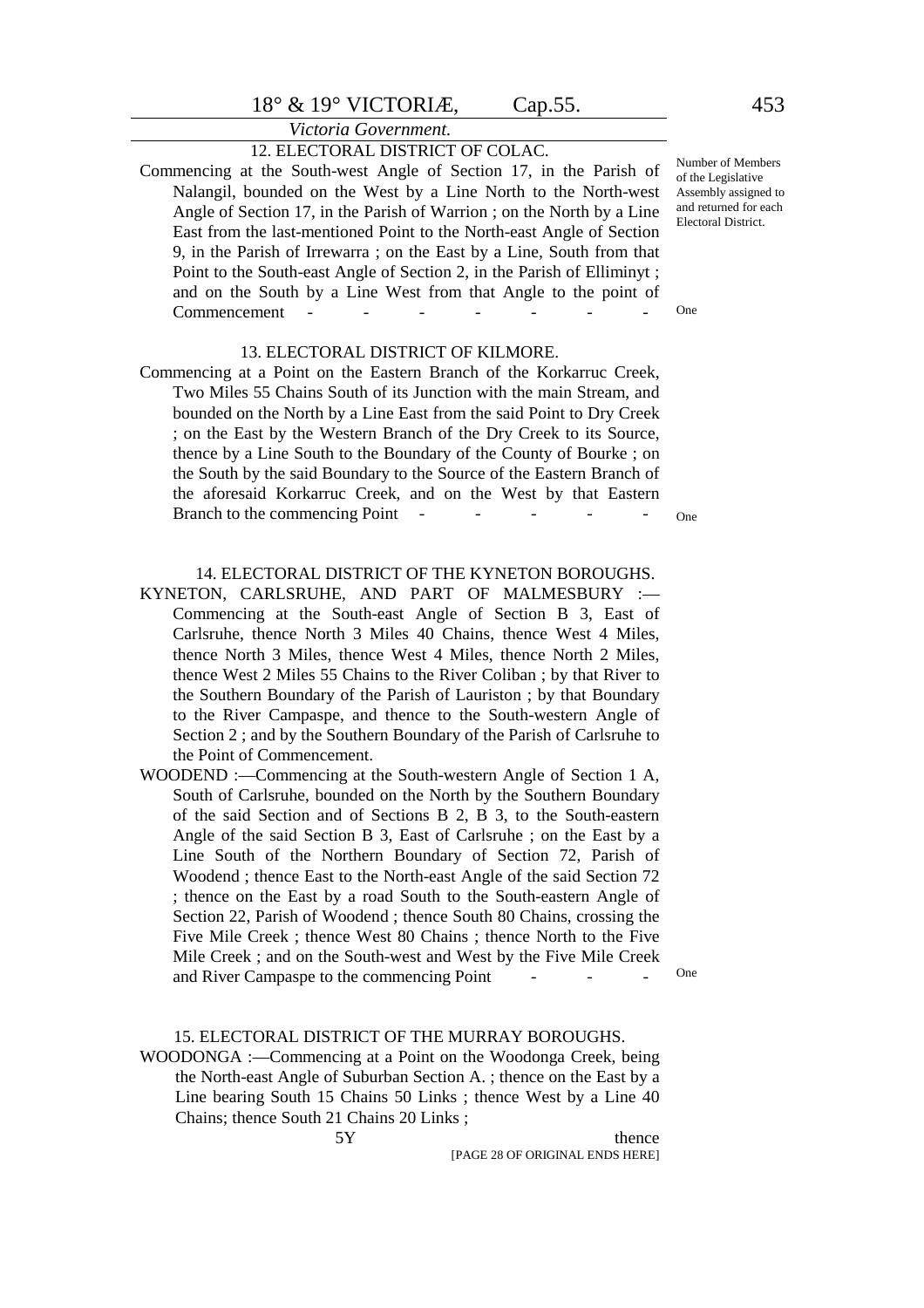thence West 117 Chains 30 Links ; thence North 60 Chains ; thence East 70 Chains to the Woodonga Creek, and by the Left Bank of the said Creek to the commencing Point.

WANGARATTA :—Commencing at a Point on the Left Bank of the River Ovens, 120 Chains North-west of its Junction with the River King ; from the Point South 360 Chains ; thence East 440 Chains ; thence North 360 Chains, crossing Reedy Creek ; and thence West 440 Chains, again crossing Reedy Creek and the River Ovens, to the commencing Point.

- BENALLA :—Commencing at a Point on the North-east Tributary of the Broken River, being the South-east Angle of Suburban Allotment 4, Section 8 ; thence by a Line North to the North-east Angle of Suburban Allotment 5, Section 4 ; thence West to the North-west Angle of Suburban Allotment 1, Section 1 ; thence South-west by a Line Fifty Chains to the North-west Angle of Suburban Allotment 1, Section 16 ; thence South to the South-west Angle of Suburban Allotment 5, Section 12 ; thence East to the South-east Angle of Suburban Allotment 4, Section 9 ; thence by Broken River and its Tributary aforesaid to the commencing Point.
- EUROA :—Commencing 5 Chains South of a Point on the Seven Creeks, being the South-east Angle of Suburban Section 6 ; thence by a Line West 190 Chains ; thence North 274 Chains 50 Links to the Northwest Angle of Suburban Section A 3 ; thence by the Northern Boundary of the said Section to the Seven Creeks ; thence by the said Seven Creeks to the North-west Angle of Suburban Section B 2 ; thence East to the North-east Angle of Suburban Section E 1 ; thence by a line South until it strikes the Northern Boundary of Suburban Section C1, where the said Boundary crosses the Seven Creeks; thence East to the North-east Angle of the said Section ; thence by the Eastern Boundaries of Suburban Sections C and D and the Seven Creeks to the commencing Point.
- AVENAL :—Commencing at a Point on Hughes' Creek, being the Southeast Angle of Suburban Portion E 6 ; thence West 118 Chains ; thence North 155 Chains 40 Links, crossing Hughes' Creek ; thence East 134 Chains 40 Links ; thence West to Hughes' Creek, and by the said Creek to the commencing Point.
- SEYMOUR :—Commencing at a Point on Whitehead's Creek, being on the North-eastern Boundary of the Township of Seymour, thence East 200Chains, thence South 160 Chains, thence East 120 Chains, thence South 200 Chains ; thence East 130 Chains to a Point on the River Goulbourn, by the Course of the said River to another Point 80 Chains Eastward of the first-mentioned Point on the said River ; thence North 344 Chains, crossing Whitehead's Creek ; thence West 130 Chains, recrossing Whitehead's Creek to the commencing Point

16. ELECTORAL [PAGE 29 OF ORIGINAL ENDS HERE] One

Number of Members of the Legislative Assembly assigned to and returned for each Electoral District.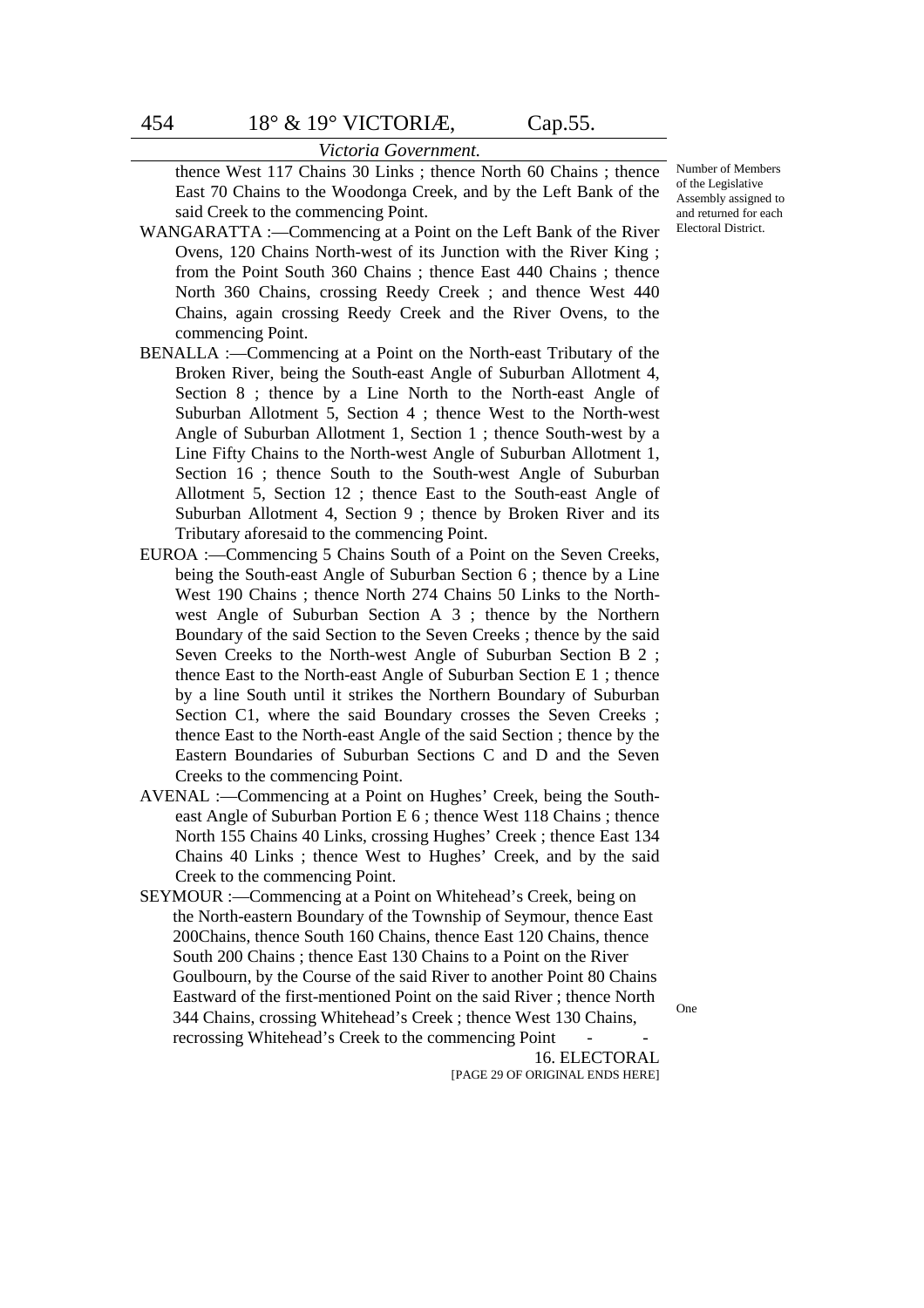#### 16. ELECTORAL DISTRICT OF ALBERTON.

Commencing at the Mouth of Worrigall Creek on the Ninety Mile Beach :— Bounded on the North by a Line West Seventeen Miles to the Eastern Branch of the River Tarra ; thence on the South-west by a Line in a South-westerly Direction to the Mouth of the Little River in Corner Inlet ; and on the South and South-east by the Sea coast (including Snake Island) to the commencing Point 17.ELECTORAL DISTRICT OF THE CASTLEMAINE BOROUGHS. CASTLEMAINE :—Commencing at a Point One Chain Fifty Links North from the North-west Angle of Section 39, Township of Castlemaine ; bounded by Lines bearing East 38 Chains ; South 160 Chains ; West 80 Chains ; North 160 Chains ; and East 42 Chains to the commencing Point. ELPHINSTONE :— Commencing at the South-western Corner of Portion 3, Section 1, North of Elphinstone ; bounded on the West by a Line South 80 Chains ; on the South by a Line East 80 Chains ; on the East by a Line North 80 Chains to the South-western Angle of Portion 18, Section 1; and on the North by a Line West, crossing the Main Road to Sandhurst to the commencing Point. MUCKLEFORD :—Commencing at the South-eastern Angle of Allotment 50, Section 7 ; thence North 200 Chains, thence West 200 Chains, thence South 240 Chains, thence East 200 Chains, thence North to the commencing Point. HARCOURT :— Commencing at the south-western Angle of Portion 27, Section 4 ; bounded on the East by a Line North to the North-western Angle of Portion 27, Section3 ; on the North by a Line West to the main Road to Sandhurst ; on the West by a Line South crossing Barker's Creek 160 Chains ; and on the South by a Line East 80 Chains to the commencing Point -- - 18. ELECTORAL DISTRICT OF SANDHURST BOROUGHS. SANDHURST :—Commencing at a Point on the Bendigo Creek 40 Chains South of the Junction of Ash Street and High Street ; thence East One Mile and a Half, thence West Two and a Half Miles, crossing the One. Two.

- Bendigo Creek, thence South Four Miles, thence East to the Point of Commencement. LOCKWOOD :—Commencing at the South-western Angle of Suburban
- Allotment 23, Section 1 ; bounded on the East by a Line Northward from that Point to the South-Eastern Angle of Portion 44, Section 4 ; on the North by a Line bearing West to the South-western Angle of Allotment No. 1, Section 4 ; on the West by a Line bearing South to a Point due West from the commencing Point ; and on the South by a Line East to the South-west Angle of Suburban Allotment No. 23, Section 1, being the commencing Point aforesaid

19. ELECTORAL [PAGE 30 OF ORIGINAL ENDS HERE] Number of Members of the Legislative Assembly assigned to and returned for each Electoral District.

One.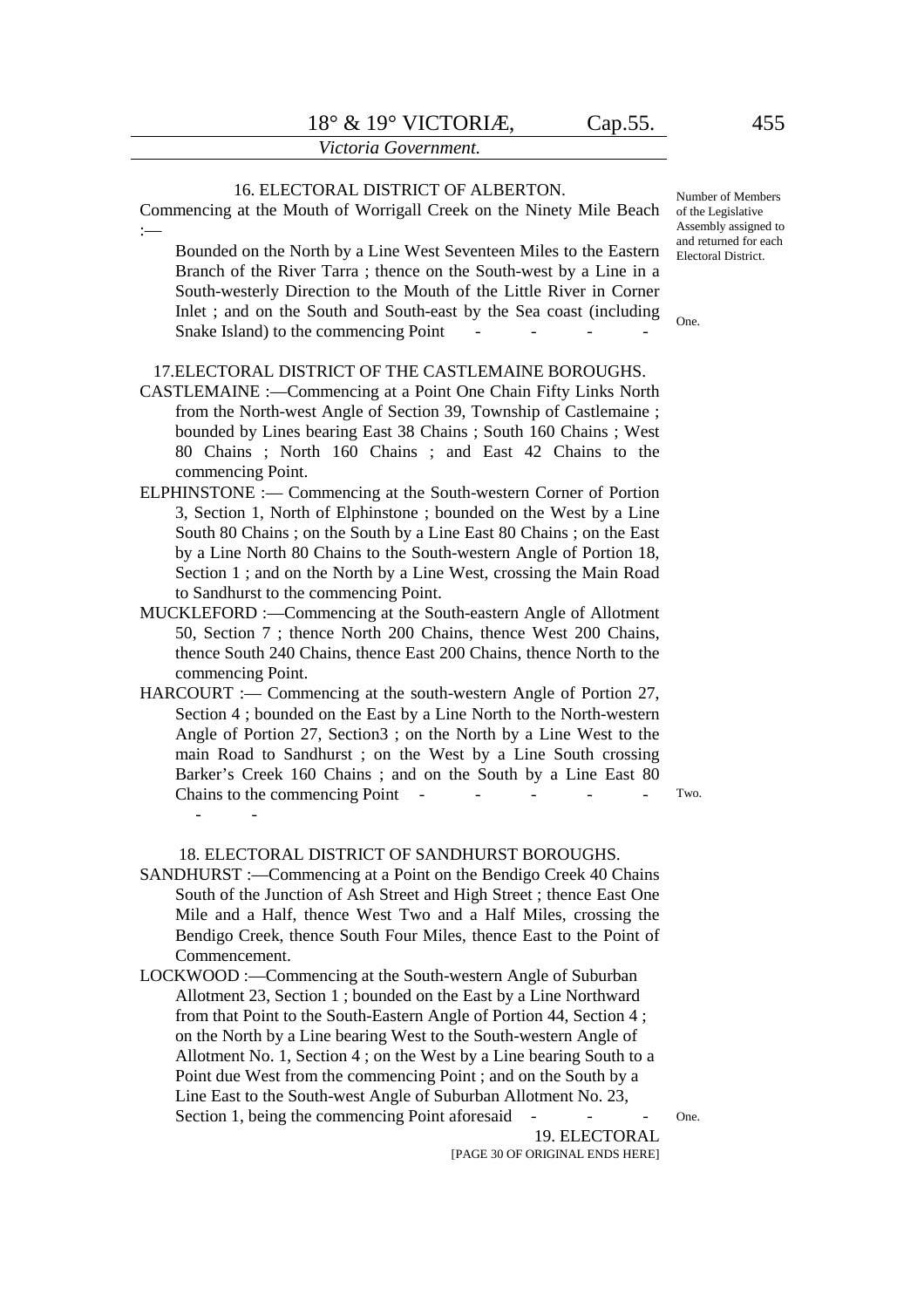# *Victoria Government.*

# 19. ELECTORAL DISTRICT OF NORTH GRANT.

Bounded on the North by the great dividing Range, extending from the Source of the Yarrowee River to that of the River Werribee ; on the East by the River Werribee aforesaid to the Western Boundary of the Village Reserve of Ballan ; thence by a Line South-westerly to the Source of Williamson's Creek, and by that Creek and the said River Yarrowee to its Source in the great dividing Range aforesaid - -

#### 20. ELECTORAL DISTRICT OF NORTH GRENVILLE.

Bounded on the North by Part of the great dividing Range, from the Source of the River Yarrowee to the Source of the Burrumbeet Creek, thence by that Creek and the Southern Shores of Burrumbeet Lake to the Point where Bailie's Creek leaves the Lake, by Bailie's Creek to its Confluence with Emu Creek, thence by Emu Creek down to the Point North of the Source of Gnarkeet Ponds ; on the West by a Line Southwards from the last-mentioned Point, and by the Gnarkeet Ponds to where they are crossed by the main Road to Geelong ; on the South by that Road to the River Yarrowee ; and on the East by the River Yarrowee to its Source -

#### 21. ELECTORAL DISTRICT OF THE OVENS.

Commencing at the Junction of Whorouly Creek with the River Ovens, bounded on the West by a Line bearing North Twenty Miles, thence on the North by a Line bearing East to the Little River, on the East by the Little River to its Source in the dividing Range, thence by the dividing Range and a Line South to a Point on the Ovens River Nine Miles above its Junction with the River Buckland ; on the South by a Line from the last-mentioned Point to the Source of the River Buckland, thence by the dividing Range to the Source of the River Buffalo, and again on the South and West by that River and the Ovens to the commencing Point  $-$ 

#### 22. ELECTORAL DISTRICT OF RODNEY.

Commencing at the Confluence of the Rivers Campaspe and Coliban, thence by a Line South-westerly to the Source of the M'Ivor or Patterson's Creek ; thence by a Line North-easterly to the Confluence of Hughes' Creek with the River Goulbourn, and by the Rivers Goulbourn, Murray, and Campaspe to the Confluence of the Rivers Campaspe and Coliban aforesaid -

#### 23. ELECTORAL DISTRICT OF THE LODDON.

Bounded on the West by the River Avoca, from its Source in the great dividing Range to its Entrance to Lake Bael Bael, thence by a Line Northward to the River Murray ; on the North by

the

[PAGE 31 OF ORIGINAL ENDS HERE]

Number of Members of the Legislative Assembly assigned to and returned for each Electoral District.

One.

One.

One.

One.

-

- -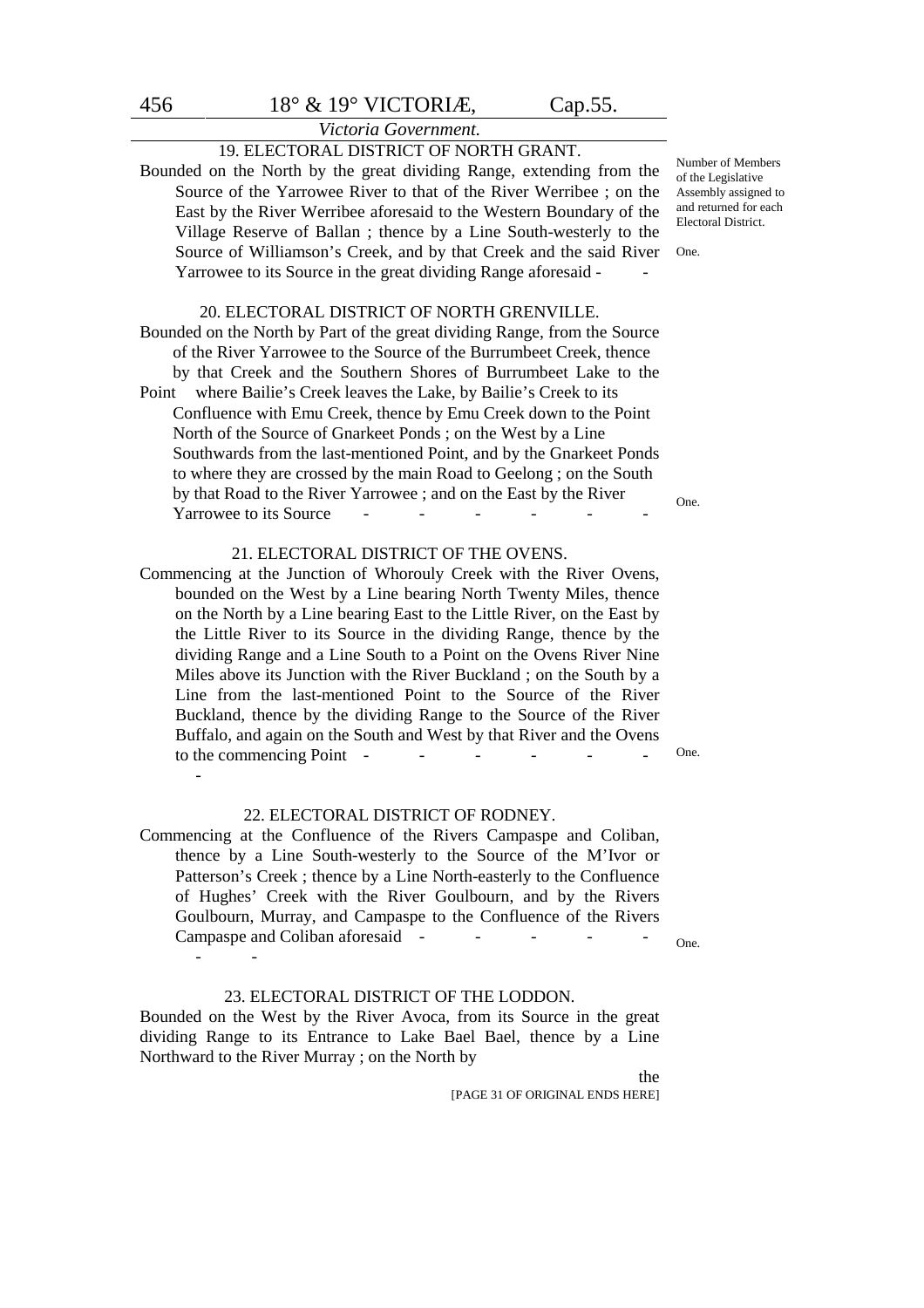#### *Victoria Government.*

by the River Murray ; on the East by the River Campaspe to its Junction with the Coliban, and on the South by the Northern Boundary of the Counties of Dalhousie and Talbot to the commencing Point, excepting the Country comprised in the Electoral Districts of the Castlemaine Boroughs and of the Sandhurst Boroughs

#### 24. ELECTORAL DISTRICT OF TALBOT.

Bounded on the North-west and North by the South-western Branch of the River Loddon, from its Source near Mount Cole to its Confluence with the main Stream, thence by the River Loddon upwards to its Confluence with Mount Alexander Creek, by this Creek to its Source under Mount Alexander, thence by the Mount Alexander Range to the Head of Myrtle Creek, and by this Creek to its Confluence with the River Coliban ; on the East by the River Coliban to its Source, being Part of the Western Boundary of the County of Dalhousie ; on the South by the great dividing Range to the Source of the South-western Branch of the River Loddon, near Mount Cole, excepting the Country included in the Electoral District of the Castlemaine Boroughs -

#### 25. ELECTORAL DISTRICT OF EAST BOURKE.

Bounded on the North by the great dividing Range from the Source of the River Plenty to that of the North-eastern Branch of the Saltwater River, near Big Hill ; on the West by the Saltwater River downwards to the South-western Angle of Section 12, Parish of Bulla Bulla, thence by the Southern Boundary of the said Portion and by a Line bearing East to the Source of the Moonee Ponds in Section 10, Parish of Yuroke, thence by the Moonee Ponds southerly to Flemington Bridge, thence by a Line South to the River Yarra Yarra ; on the south by the River Yarra Yarra to its Junction with the Plenty, and on the East by the River Plenty to the Point of Commencement, excepting the Country included in the Electoral Districts of Melbourne, Collingwood, and Richmond -

#### 26. ELECTORAL DISTRICT OF WEST BOURKE.

Bounded on the North by the great dividing Range from the Source of the River Werribee to that of the North-eastern Branch of the Saltwater River, near Big Hill ; on the East by the Saltwater River to the Southwestern Corner of Portion 12, Parish of Bulla Bulla, thence by the Southern Boundary of the said Section and by a Line East to the Source of the Moonee Ponds, in Section 10, Parish of Yuroke, thence by the Moonee Ponds southerly to Flemington Bridge, thence by a Line South to the River Yarra Yarra ; on the South by the River Yarra Yarra and the Shores of Port Phillip Bay to the Mouth of the River Werribee ; on the West by the River Werribee to its Source in the great dividing Range, being the commencing Point, excepting the Country included in the Electoral Districts of Williamstown -

Two.

Two.

Two.

Two.

5 Z 27. ELECTORAL [PAGE 31 OF ORIGINAL ENDS HERE]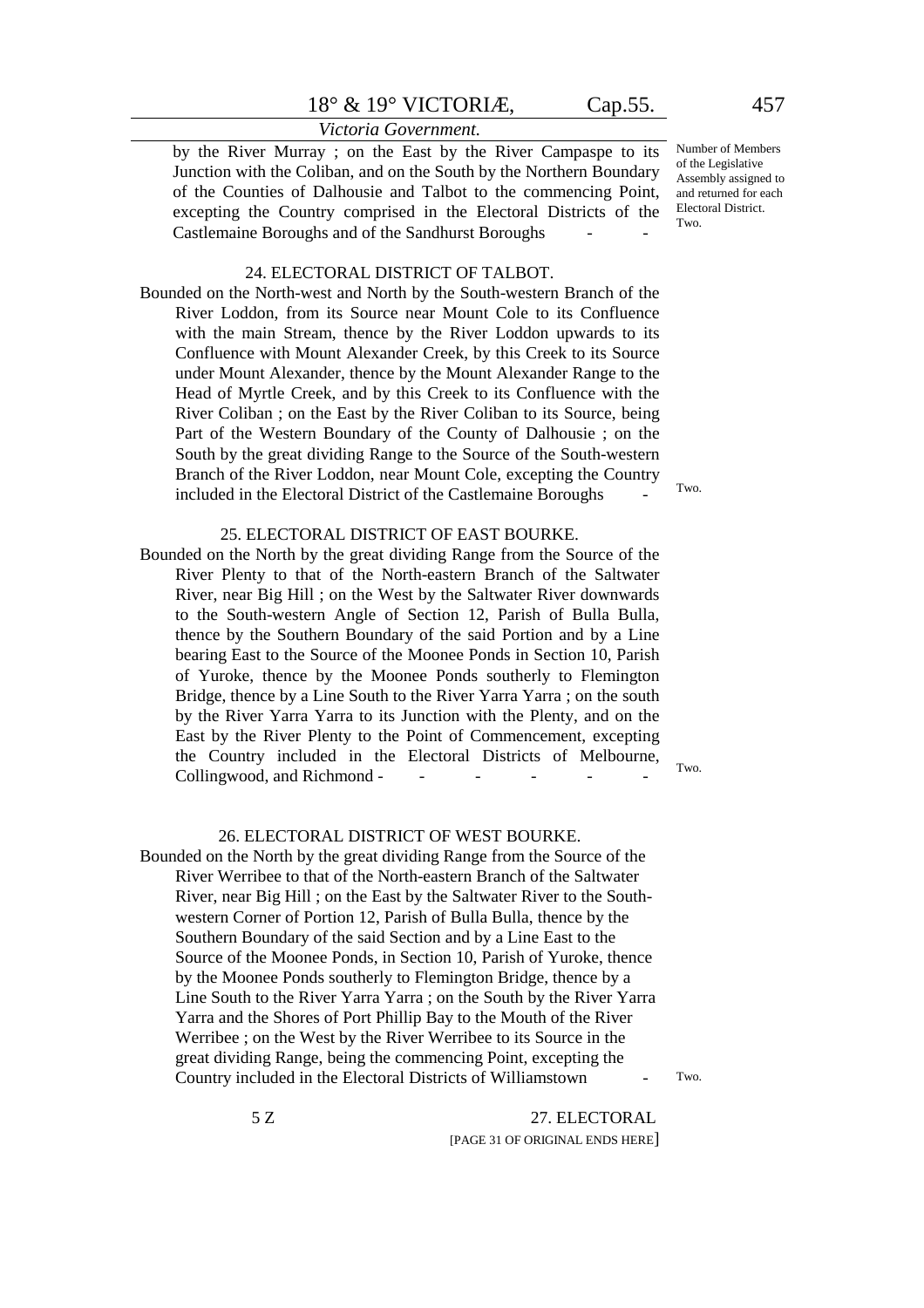# *Victoria Government.*

### 27. ELECTORAL DISTRICT OF SOUTH BOURKE.

Bounded on the North and West by the River Yarra Yarra, from its Mouth to its Confluence with the Deep Creek ; on the East by the Deep Creek and a Line South Two Miles Fifty-eight Chains from that Creek to Dandenong Creek, by that Creek to the Northern Margin of the Carrum Swamp and Mordialloc Creek to its Mouth at the Long Beach below Ben-Ben-Gin, thence by the Shores of Port Phillip Bay to the Mouth of the River Yarra Yarra aforesaid, excepting the Country included in the Electoral Districts of St. Kilda, South Melbourne, and Brighton --

#### 28. ELECTORAL DISTRICT OF SOUTH GRANT.

Bounded on the East by the River Werribee, from its Mouth in Port Phillip Bay to the Western Boundary of the Reserve of Ballan, thence by a Line South-westerly to the Source of Williamson's Creek, by that Creek to the River Yarrowee ; on the West and South-west by the River Yarrowee to its Confluence with the River Barwon, thence by the River Barwon to Hopkins' Creek ; by that Creek and a Line South-east across the dividing Range to the Head of the Salt Creek Two Miles and Forty-eight Chains, thence by Salt Creek to the Sea Coast, North of Point Roadknight ; on the South by the Sea Coast ; and on the Remainder of the East by the Waters of Port Phillip Bay to the Mouth of the River Werribee, including the small Island near the Channels of the Mouth of Port Phillip Bay and Geelong Bay, and excepting the Country included in the Electoral District of Geelong -

29. ELECTORAL DISTRICT OF EVELYN AND MORNINGTON.

- EVELYN :—Bounded on the West by Part of the Eastern Boundary of the County of Bourke ; that is to say, by the River Plenty from its Source to the River Yarra Yarra, thence by the River Yarra Yarra to the Confluence of the Deep Creek, thence by that Creek to the Range between the River Yarra Yarra and the Dandenong Creek ; on the South-east and North by the Range forming the Basin of the River Yarra Yarra.
- MORNINGTON :—Bounded on the North by Part of the Southern Boundary of the County of Evelyn, being the dividing Range from the Source of the River Buneep Buneep to the Source of the Deep Creek, thence by that Creek and a Line South Two Miles Fifty-eight Chains from that Creek to Dandenong Creek, thence by that Creek to the Carrum Swamp, by that Swamp and the Mordiallac Creek to its Mouth at the Long Beach below Ben-Ben-Gin, thence by the Shores of Port Phillip Bay to Point Nepean ; on the South-west and South by the Sea Coast from Point Nepean to Cape Patterson ; on the East by a Line North from Cape Patterson to the Warringrin Range, thence along the said Range in a northerly Direction to the Mouth of the River Buneep Buneep, and by that River to its Source in the dividing Range, including French and Phillip Islands and the small Islands in Western Port Bay -

-

Number of Members of the Legislative Assembly assigned to and returned for each Electoral **District.** 

Two.

Three.

One.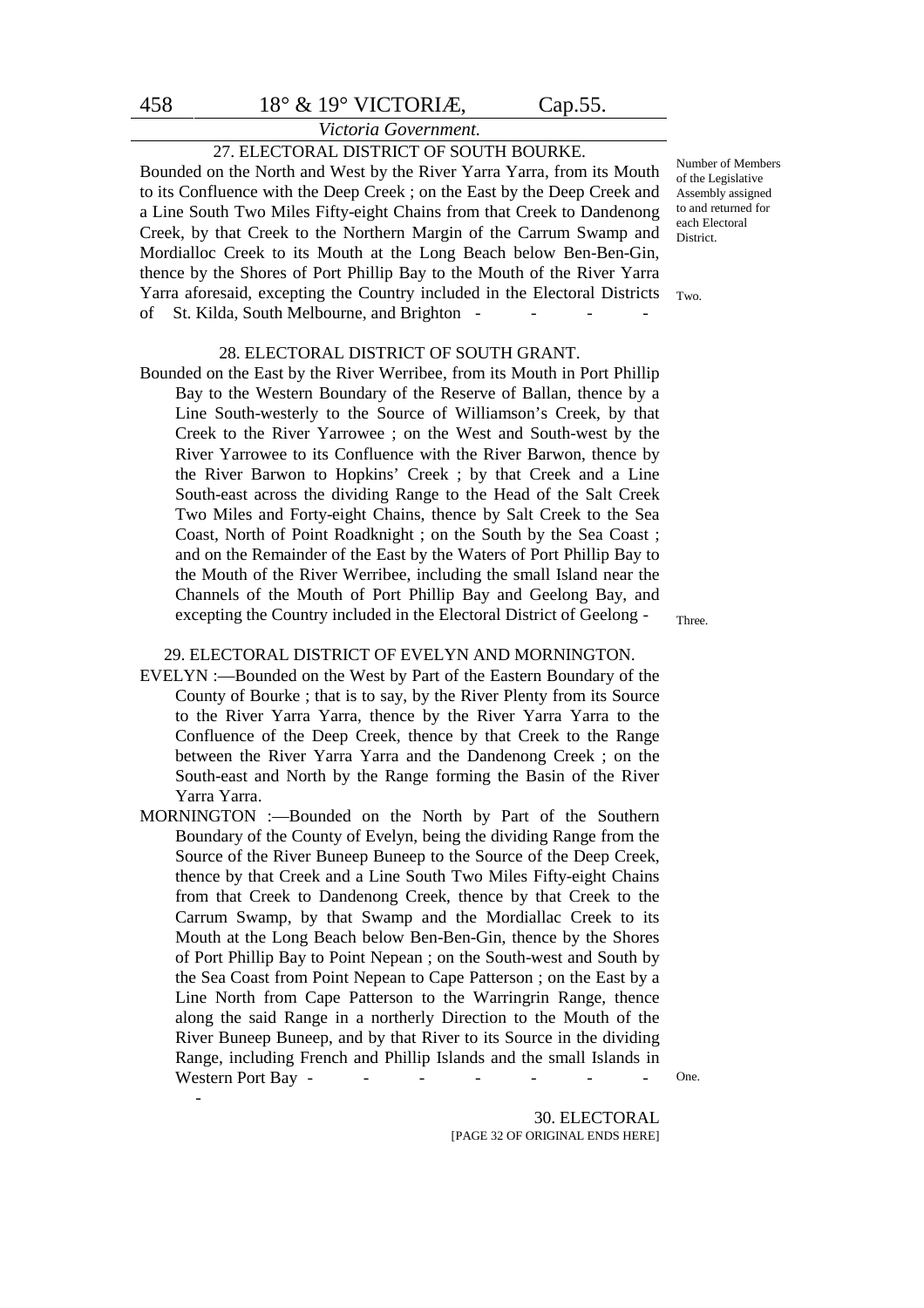#### 30. ELECTORAL DISTRICT OF ANGLESEY.

- PART OF DALHOUSIE :—Commencing at the Junction of the Rivers Campaspe and Coliban, thence by a Line South-easterly to the Source of the M'Ivor or Paterson's Creek, thence by a Line North-east to the Confluence of Hughes's Creek with the River Goulbourn ; on the East by the River Goulbourn until it joins the Dabyminga Creek, by that Creek to its Source in the dividing Range ; on the South by the dividing Range to the Source of the River Coliban ; and on the West by the last-mentioned River to its Junction with the River Campaspie, being the commencing Point, excepting the County included in the Electoral Districts of the Kyneton Boroughs and of Kilmore.
- ANGLESEY :—Bounded on the West by Part of the Eastern Boundary of the County of Dalhousie, namely, from the River Goulbourn from the Confluence of Hughes's Creek to the Confluence of Dabyminga Creek, thence by Dabyminga Creek to its Source in the great dividing Range ; on the South by the great dividing Range to the main Source of the River Goulbourn ; on the East by the Range dividing the Waters of the main Source of the Goulbourn and Big Rivers from those of the Rubicon and Snod-pon-dock Creek, Northward, to Mount Torbrick, thence by Jerusalem Creek to its Confluence with the River Goulbourn, thence by the River Goulbourn to the Confluence of the River Delatite, thence by the River Delatite and its North-west Arm to the dividing Range between the last-named Arm and Septimus Creek ; and on the North by that Range to the Source of Hughes's Creek, and thence by Hughes's Creek to its Confluence with the River Goulbourn, excepting the Country included in the Borough of Seymour -

#### Number of Members of the Legislative Assembly assigned to and returned for each Electoral District.

One.

#### 31. ELECTORAL DISTRICT OF DUNDAS AND FOLLETT.

- DUNDAS :—Bounded on the West and North by the River Glenelg from the Confluence of the Wannon to its Source, between the Victoria Range and the Grampians near Mount William ; on the East by the Grampians to their Base near Mount Abrupt, thence to Mount Sturgeon and by a Line crossing the Wannon River to the North-east Angle of the County of Normanby at the Grange Burn ; and on the South by the Grange Burn and the Wannon to its Confluence with the Glenelg.
- FOLLETT :— Bounded on the West by the One hundred and forty-first Meridian, being the Line dividing Victoria from South Australia ; on the South and East by the Glenelg River to its Confluence with Power's Creek ; and on the North-east and North by Power's Creek to its Source, thence by a Line West to the Head of Mosquito Creek and by that Creek to the Boundary Line-

One.

#### 32. ELECTORAL DISTRICT OF NORMANBY.

Bounded on the North by the Grange Burn and River Wannon until the latter joins the River Glenelg ; on the West by the

> River [PAGE 33 OF ORIGINAL ENDS HERE]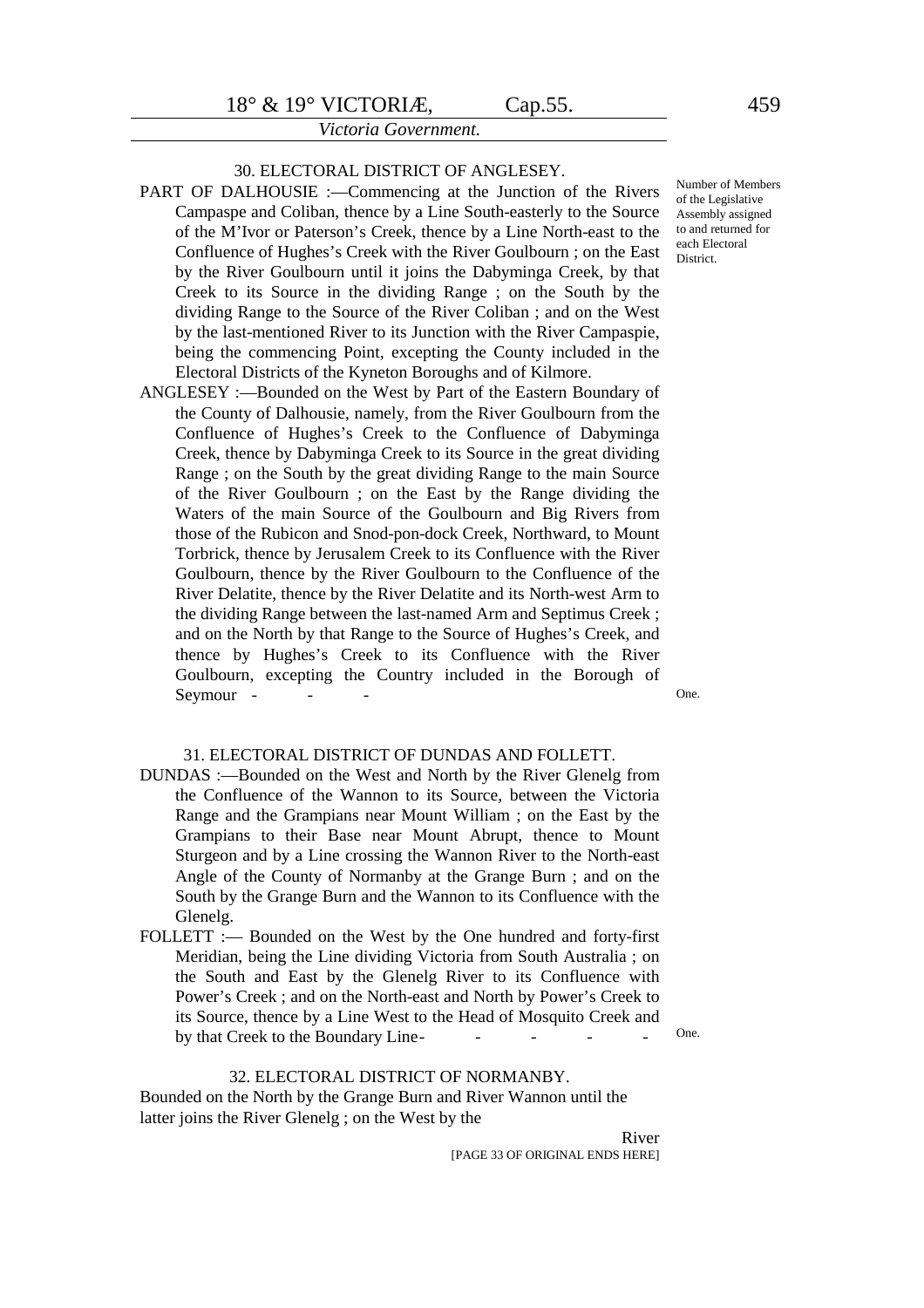#### *Victoria Government.*

 River Glenelg to the Sea ; on the South by the Sea Shore to the Mouth of the River Shaw ; and on the East by the Western Branch of the River Shaw to its Source ; thence by a Line North to the Source of the Swamp Creek ; by that Creek to Mount Napier Swamp ; and thence by a Line North Six Miles Fifteen Chains to the Grange Burn, including the Laurence's and Lady Julia Percy's Islands, excepting the Country included in the Electoral District of Portland - - - - - - -

Number of Members of the Legislative Assembly assigned to and returned for each Electoral District.

One.

#### 33. ELECTORAL DISTRICT OF VILLIERS AND HEYTESBURY.

- VILLIERS :—Bounded on the West by a Line South from the Grange Burn to the Mouth of the Swamp Creek ; thence by this Creek to its Source by a Line to the Source of the Western Branch of the River Shaw to the Sea ; on the South by the Sea Shore to the Mouth of the River Hopkins ; on the East by the said River Hopkins to the Confluence of Wyselaskie's Creek, and by that Creek to its Source ; on the North by a Line Westward from the Source of the last-named Creek to that Base of the Grampians near Mount Abrupt ; thence by the principal Range of the Grampians to Mount Sturgeon, and by a Line Southwesterly to the North-east Angle of the County of Normanby, including all the Islands at Port Fairy, and excepting the Country included in the Electoral Districts of Belfast and Warrnambool.
- HEYTESBURY :—Bounded on the West by the River Hopkins from its Estuary to the Confluence of the Emu Creek, thence by Emu Creek to the Point nearest Lake Pormbeet, thence by a Line easterly to the North End of Lake Pormbeet, thence by a Line East to Lake Korangamite, and by the Southern Shore of that Lake to the Mouth of the Pirron Yaloak Creek ; on the East and South-east by the Pirron Yaloak Creek to its Source, thence by a Range to the Source of the Gellibrand River, by the Gellibrand River to the Sea Coast ; and on the South-west and West by the Sea Coast to the Estuary of the River Hopkins - -

#### 34. ELECTORAL DISTRICT OF POLWARTH, RIPON, HAMPDEN, AND SOUTH GRENVILLE.

POLWARTH :—Bounded on the West by the River Gellibrand upwards to its Source, thence by the Range to the Source of the Pirron Yaloak Creek, by this Creek to Lake Korangamite; on the North by the Southeastern Shore of Lake Korangamite, and an East Line from Lake Korangamite to the North of Lake Colac, thence by the North Shore of Lake Colac to the Point West from the Source of the Birregurra Creek, from that Point by a Line East to the Source of the Birregurra Creek, thence by the Birregurra Creek to its Confluence with the River Barwon, thence following the Course of the River Barwon to Hopkins' Creek ; on the North-east by this Creek and a Line across the dividing Range to the Source of the Salt Creek South-east Two Miles Forty-eight Chains, thence by the Salt Creek to the Sea Coast North of Point Roadknight ; and on the South-east and South by the Sea

> Coast [Page 34 of original ends here]

Two.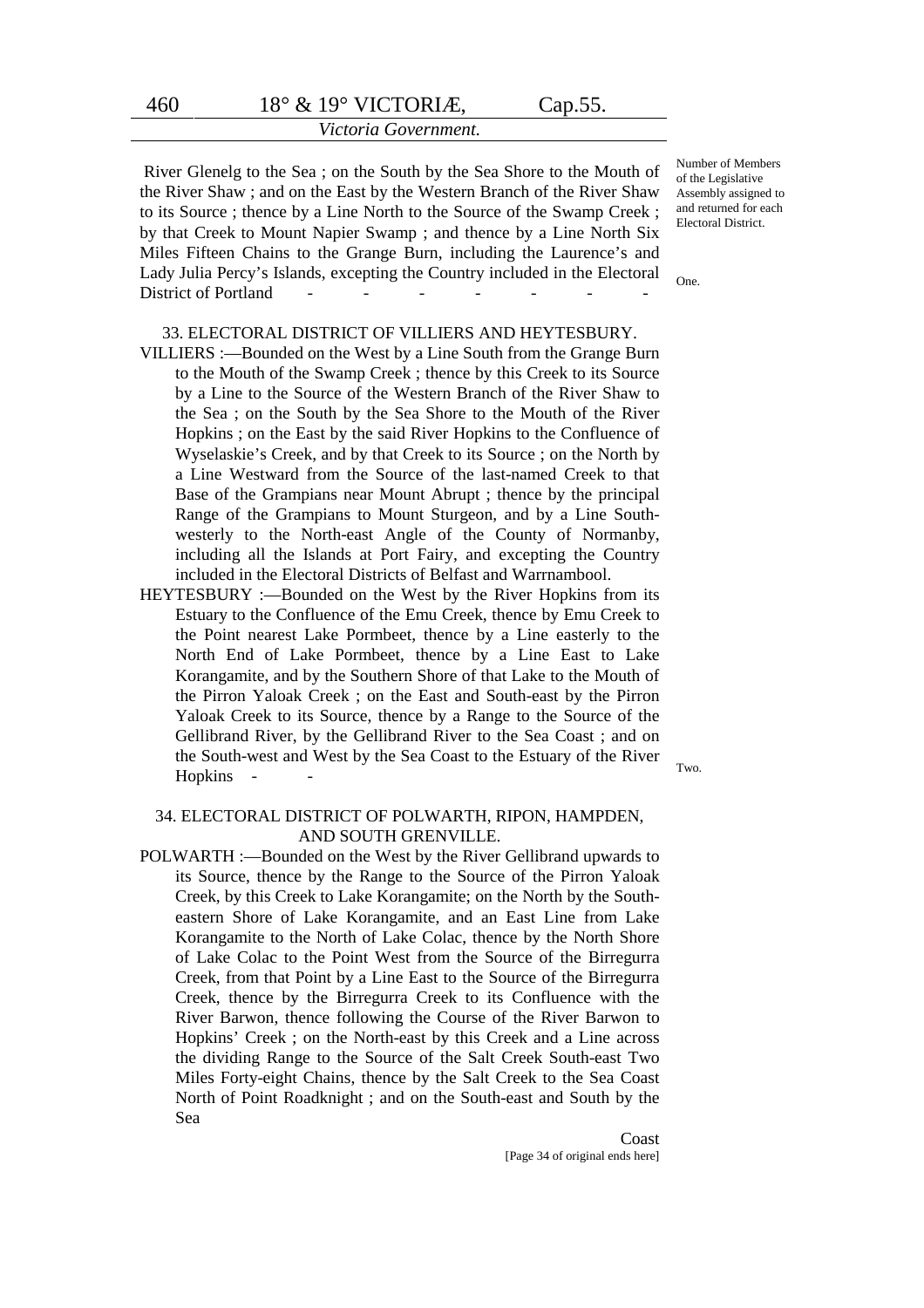Coast to the Mouth of the River Gellibrand, excepting the Country included in the electoral District of Colac.

- RIPON :—Bounded on the West by the Grampian Range dividing the Waters of the Rivers Wimmera and Glenelg from those of the River Hopkins, to its Base near Mount Abrupt ; on the South by a Line Easterly to the Source of Wyselaskie's Creek, and by that Creek to the River Hopkins, thence by a Line East to Lake Boloke, thence by the Southern Shores of Lake Boloke to the Mouth of the Prackmingerrin Creek, and by that Creek to the Point nearest to Emu Creek, thence by a Line East to a Point in Emu Creek One Mile to the West of its Confluence with Broken Creek ; on the South-east and East by Emu Creek to its Confluence with Baillie's Creek, by Baillie's Creek to Lake Burrumbeet, by the Southern Shores of Lake Burrumbeet and Burrumbeet Creek to its Source in the great dividing Range; and on the North by the great dividing Range to the Western Boundary aforesaid.
- HAMPDEN :—Bounded on the West by the River Hopkins ; on the North by the Southern Boundary of the County of Ripon ; on the East by a Line southerly to the Source of Gnarkeet Ponds, thence by Gnarkeet Ponds to Lake Korangamite, and thence by the West Shore of Lake Korangamite to a Point East of Lake Pormbeet, and from the North End of Lake Pormbeet to the nearest Part of Emu Creek, and thence by Emu Creek to its Confluence with the River Hopkins.
- SOUTH GRENVILLE :—Bounded on the North by the main Road between Portland and Geelong, from its Intersection with the River Yarrowee to the Gnarkeet Ponds ; on the West by the Gnarkeet Ponds to Lake Korangamite, thence by the Western Shores of that Lake to a Point East of Pormbeet ; on the South by the Southern Shore of Lake Korangamite, thence by a Line East from Lake Korangamite to the North Shore of Lake Colac, thence by the North Shore of Lake Colac to a Point West from the Birregurra Creek, and from that Point by a Line East to the Source of the Birregurra Creek and by that Creek to its Confluence with the Barwon ; and on the East by the Rivers Barwon and Yarrowee to the commencing Point

#### 35. ELECTORAL DISTRICT OF MURRAY.

Bounded on the South and West by the Counties of Evelyn and Anglesea and the River Goulbourn to its Junction with the River Murray ; on the North and North-east by the River Murray ; and on the East by the great dividing Range, excepting the Country comprised in the Electoral Districts of the Murray Boroughs and of Beechworth - 6A 36. ELECTORAL

[PAGE 35 OF ORIGINAL ENDS HERE]

Number of Members of the Legislative Assembly assigned to and returned for each Electoral District.

Two.

Two.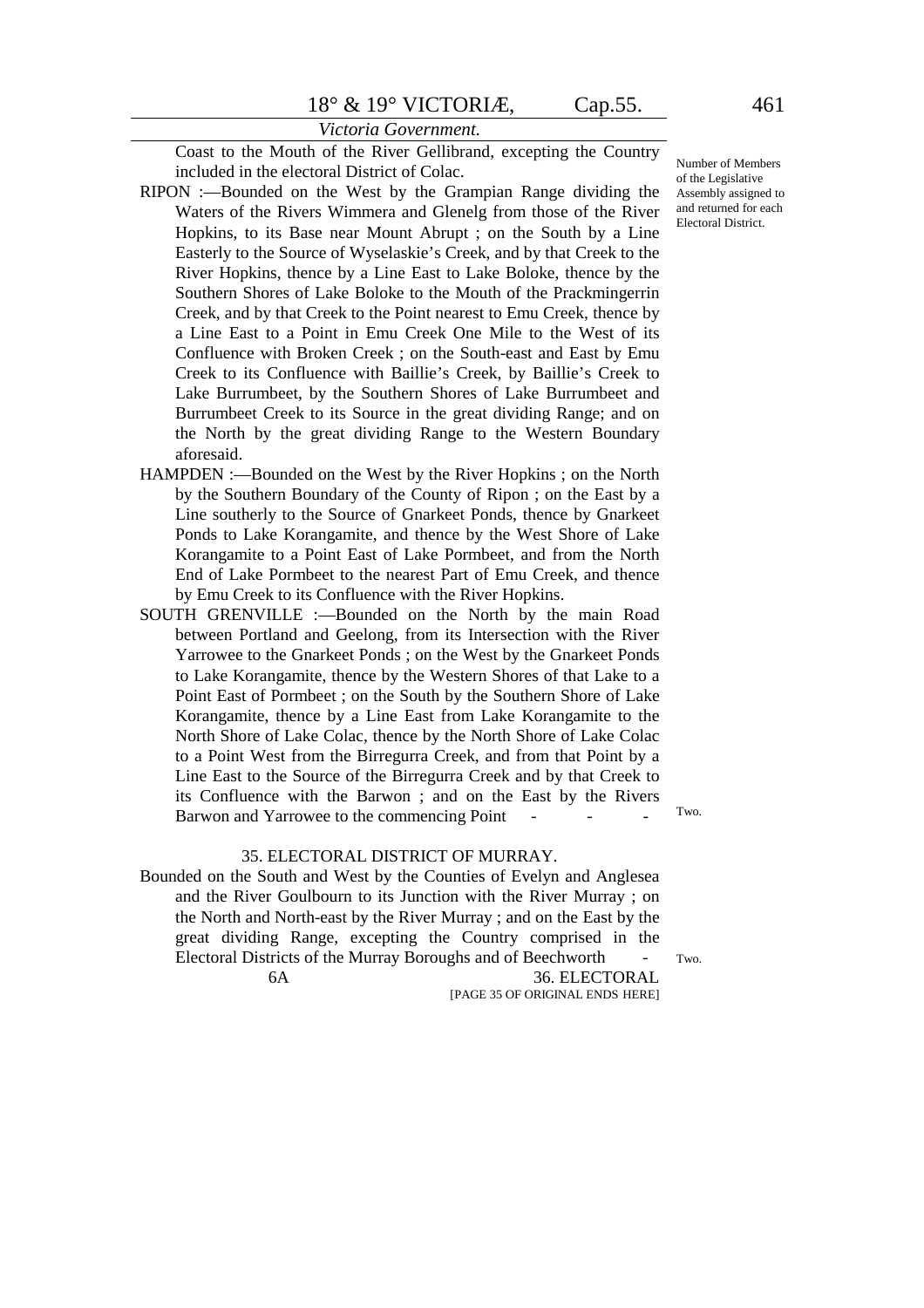# *Victoria Government.*

# 36. ELECTORAL DISTRICT OF GIPPS' LAND.

Bounded on the South and East by the Sea ; on the North by a Line bearing West from Cape Howe to the Source of the nearest Tributary of the Murray, and by the Alps ; and on the West by the Alps and the Counties of Evelyn and Mornington, excepting the Country comprised in the Electoral District of Alberton

#### 37. ELECTORAL DISTRICT OF THE WIMMERA.

Bounded on the West by the Boundary Line of Victoria and South Australia ; on the North by the River Murray ; on the East by a Line to Lake Bael Bael, thence by the River Avoca to its Source ; and on the South by the Boundaries of the Counties of Follett, Dundas, and Ripon - - - - - - - - - -

#### SCHEDULE (2.)

| 59 G. 3. c. 114.   | - An Act to stay Proceedings against any Governor or other                       |
|--------------------|----------------------------------------------------------------------------------|
|                    | Persons concerned in imposing, and levying Duties in New                         |
|                    | South Wales; to continue until the 1st Day of January 1821                       |
|                    | certain Duties, and to empower the said Governor to levy a                       |
|                    | Duty on Spirits made in the said Colony.                                         |
| 3 G. 4. c. 96.     | - An Act to continue until the 1st Day of January 1824 an Act                    |
|                    | passed in the Fifty-ninth Year of His late Majesty relating to                   |
|                    | imposing and levying Duties in New South Wales; to authorize                     |
|                    | the imposing and levying other Duties on Goods imported into                     |
|                    | the said Colony, and to suspend for Ten Years the Payment of                     |
|                    | Duty on the Importation of certain Goods the Produce of New                      |
|                    | South Wales.                                                                     |
| 9 G. 4. c. 83.     | -An Act to Provide for the Administration of Justice in New                      |
|                    | South Wales and Van Diemen's Land, and for the more                              |
|                    | effectual Government thereof, and for other Purposes relating                    |
|                    | thereto.                                                                         |
| 5 & 6 Vict. c. 36. | -An Act for regulating the Sale of Waste Land belonging to the                   |
|                    | Crown in the Australian Colonies.                                                |
| 5 & 6 Vict. c. 76. | -An Act for the Government of New South Wales and Van                            |
|                    | Diemen's Land.                                                                   |
|                    | 7 & 8 Vict. c. 72. - An Act to clear up Doubts as to the Regulation and Audit of |
|                    | the Accounts of the Customs in New South Wales.                                  |
|                    | 7 & 8 Vict. c. 74. - An Act to explain and amend the Act for the Government of   |
|                    | New South Wales and Van Diemen's Land.                                           |
|                    |                                                                                  |

Number of Members of the Legislative Assembly assigned to and returned for each Electoral District.

One.

Two.